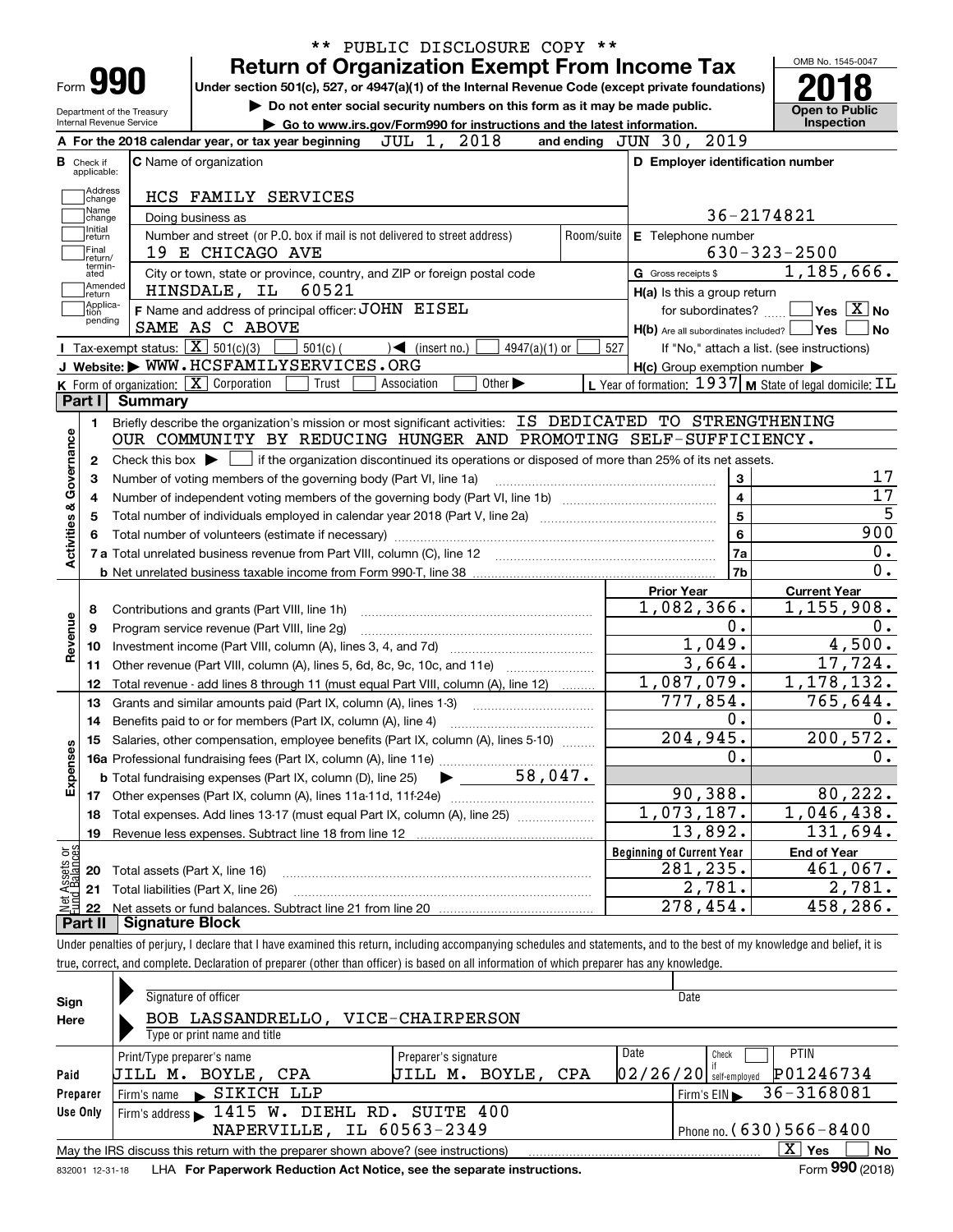|              | Form 990 (2018)                                                                                                                              | HCS FAMILY SERVICES              |                                   | 36-2174821<br>Page 2                   |
|--------------|----------------------------------------------------------------------------------------------------------------------------------------------|----------------------------------|-----------------------------------|----------------------------------------|
|              | Part III Statement of Program Service Accomplishments                                                                                        |                                  |                                   |                                        |
|              |                                                                                                                                              |                                  |                                   |                                        |
| 1            | Briefly describe the organization's mission:                                                                                                 |                                  |                                   |                                        |
|              | HCS FAMILY SERVICES IS DEDICATED TO STRENGTHENING OUR COMMUNITY BY                                                                           |                                  |                                   |                                        |
|              | REDUCING HUNGER AND PROMOTING SELF-SUFFICIENCY.                                                                                              |                                  |                                   |                                        |
|              |                                                                                                                                              |                                  |                                   |                                        |
|              |                                                                                                                                              |                                  |                                   |                                        |
| $\mathbf{2}$ | Did the organization undertake any significant program services during the year which were not listed on the<br>prior Form 990 or 990-EZ?    |                                  |                                   | $\exists$ Yes $\boxed{\text{X}}$ No    |
|              | If "Yes," describe these new services on Schedule O.                                                                                         |                                  |                                   |                                        |
| 3            | Did the organization cease conducting, or make significant changes in how it conducts, any program services?                                 |                                  |                                   | $\sqrt{}$ Yes $\sqrt{}$ X $\sqrt{}$ No |
|              | If "Yes," describe these changes on Schedule O.                                                                                              |                                  |                                   |                                        |
| 4            | Describe the organization's program service accomplishments for each of its three largest program services, as measured by expenses.         |                                  |                                   |                                        |
|              | Section 501(c)(3) and 501(c)(4) organizations are required to report the amount of grants and allocations to others, the total expenses, and |                                  |                                   |                                        |
|              | revenue, if any, for each program service reported.                                                                                          |                                  |                                   |                                        |
| 4a           | (Expenses \$<br>(Code:                                                                                                                       | 953, 986. including grants of \$ | $\overline{765,644.}$ (Revenue \$ |                                        |
|              | FOOD PANTRY SERVICES - PROVIDES FAMILIES WITH NUTRITIOUS FOODS AND                                                                           |                                  |                                   |                                        |
|              | HOUSEHOLD ITEMS BASED ON INDIVIDUAL PREFERENCES AND NEEDS.                                                                                   |                                  |                                   |                                        |
|              |                                                                                                                                              |                                  |                                   |                                        |
|              |                                                                                                                                              |                                  |                                   |                                        |
|              |                                                                                                                                              |                                  |                                   |                                        |
|              |                                                                                                                                              |                                  |                                   |                                        |
|              |                                                                                                                                              |                                  |                                   |                                        |
|              |                                                                                                                                              |                                  |                                   |                                        |
|              |                                                                                                                                              |                                  |                                   |                                        |
|              |                                                                                                                                              |                                  |                                   |                                        |
|              |                                                                                                                                              |                                  |                                   |                                        |
|              |                                                                                                                                              |                                  |                                   |                                        |
| 4b           |                                                                                                                                              |                                  |                                   |                                        |
|              |                                                                                                                                              |                                  |                                   |                                        |
|              |                                                                                                                                              |                                  |                                   |                                        |
|              |                                                                                                                                              |                                  |                                   |                                        |
|              |                                                                                                                                              |                                  |                                   |                                        |
|              |                                                                                                                                              |                                  |                                   |                                        |
|              |                                                                                                                                              |                                  |                                   |                                        |
|              |                                                                                                                                              |                                  |                                   |                                        |
|              |                                                                                                                                              |                                  |                                   |                                        |
|              |                                                                                                                                              |                                  |                                   |                                        |
|              |                                                                                                                                              |                                  |                                   |                                        |
|              |                                                                                                                                              |                                  |                                   |                                        |
| 4с           |                                                                                                                                              |                                  |                                   |                                        |
|              |                                                                                                                                              |                                  |                                   |                                        |
|              |                                                                                                                                              |                                  |                                   |                                        |
|              |                                                                                                                                              |                                  |                                   |                                        |
|              |                                                                                                                                              |                                  |                                   |                                        |
|              |                                                                                                                                              |                                  |                                   |                                        |
|              |                                                                                                                                              |                                  |                                   |                                        |
|              |                                                                                                                                              |                                  |                                   |                                        |
|              |                                                                                                                                              |                                  |                                   |                                        |
|              |                                                                                                                                              |                                  |                                   |                                        |
|              |                                                                                                                                              |                                  |                                   |                                        |
|              |                                                                                                                                              |                                  |                                   |                                        |
|              |                                                                                                                                              |                                  |                                   |                                        |
| 4d           | Other program services (Describe in Schedule O.)                                                                                             |                                  |                                   |                                        |
|              | (Expenses \$                                                                                                                                 | including grants of \$           | (Revenue \$                       |                                        |
| 4e           | Total program service expenses                                                                                                               | 953,986.                         |                                   |                                        |
|              |                                                                                                                                              |                                  |                                   | Form 990 (2018)                        |
|              | 832002 12-31-18                                                                                                                              | 2                                |                                   |                                        |
|              |                                                                                                                                              |                                  |                                   |                                        |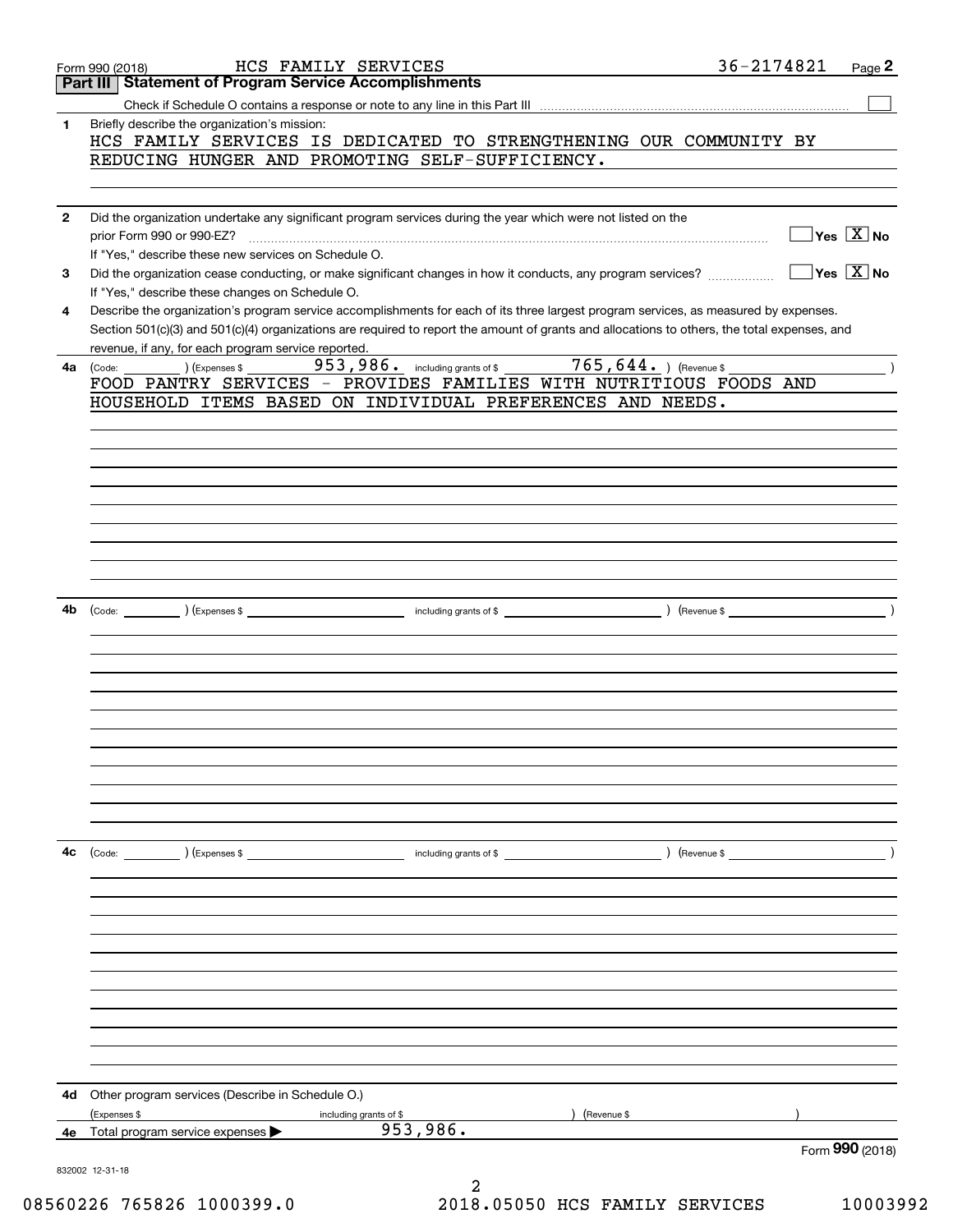| Form 990 (2018 |  |  |
|----------------|--|--|

Form 990 (2018) HCS FAMILY SERVICES 3 6-2174821 <sub>Page</sub> 3<br>**Part IV | Checklist of Required Schedules** 

|     |                                                                                                                                      |                 |   | Yes   No        |
|-----|--------------------------------------------------------------------------------------------------------------------------------------|-----------------|---|-----------------|
| 1.  | Is the organization described in section $501(c)(3)$ or $4947(a)(1)$ (other than a private foundation)?                              |                 |   |                 |
|     |                                                                                                                                      | 1               | X |                 |
| 2   |                                                                                                                                      | $\mathbf{2}$    | X |                 |
| 3   | Did the organization engage in direct or indirect political campaign activities on behalf of or in opposition to candidates for      |                 |   |                 |
|     |                                                                                                                                      | 3               |   | x               |
| 4   | Section 501(c)(3) organizations. Did the organization engage in lobbying activities, or have a section 501(h) election in effect     |                 |   |                 |
|     |                                                                                                                                      | 4               |   | x               |
| 5   | Is the organization a section 501(c)(4), 501(c)(5), or 501(c)(6) organization that receives membership dues, assessments, or         |                 |   |                 |
|     |                                                                                                                                      | 5               |   | x               |
| 6   | Did the organization maintain any donor advised funds or any similar funds or accounts for which donors have the right to            |                 |   |                 |
|     | provide advice on the distribution or investment of amounts in such funds or accounts? If "Yes," complete Schedule D, Part I         | 6               |   | x               |
| 7   | Did the organization receive or hold a conservation easement, including easements to preserve open space,                            |                 |   | x               |
|     |                                                                                                                                      | $\overline{7}$  |   |                 |
| 8   | Did the organization maintain collections of works of art, historical treasures, or other similar assets? If "Yes," complete         | 8               |   | x               |
| 9   | Did the organization report an amount in Part X, line 21, for escrow or custodial account liability, serve as a custodian for        |                 |   |                 |
|     | amounts not listed in Part X; or provide credit counseling, debt management, credit repair, or debt negotiation services?            |                 |   |                 |
|     | If "Yes," complete Schedule D, Part IV                                                                                               | 9               |   | x               |
| 10  | Did the organization, directly or through a related organization, hold assets in temporarily restricted endowments, permanent        |                 |   |                 |
|     |                                                                                                                                      | 10              |   | x               |
| 11  | If the organization's answer to any of the following questions is "Yes," then complete Schedule D, Parts VI, VII, VIII, IX, or X     |                 |   |                 |
|     | as applicable.                                                                                                                       |                 |   |                 |
|     | a Did the organization report an amount for land, buildings, and equipment in Part X, line 10? If "Yes," complete Schedule D.        |                 |   |                 |
|     |                                                                                                                                      | 11a             | X |                 |
|     | <b>b</b> Did the organization report an amount for investments - other securities in Part X, line 12 that is 5% or more of its total |                 |   |                 |
|     |                                                                                                                                      | 11 <sub>b</sub> |   | x               |
|     | c Did the organization report an amount for investments - program related in Part X, line 13 that is 5% or more of its total         |                 |   |                 |
|     |                                                                                                                                      | 11c             |   | x               |
|     | d Did the organization report an amount for other assets in Part X, line 15 that is 5% or more of its total assets reported in       |                 |   |                 |
|     |                                                                                                                                      | <b>11d</b>      |   | х               |
|     | e Did the organization report an amount for other liabilities in Part X, line 25? If "Yes," complete Schedule D, Part X              | <b>11e</b>      |   | X               |
| f   | Did the organization's separate or consolidated financial statements for the tax year include a footnote that addresses              |                 |   |                 |
|     | the organization's liability for uncertain tax positions under FIN 48 (ASC 740)? If "Yes," complete Schedule D, Part X               | 11f             | X |                 |
|     | 12a Did the organization obtain separate, independent audited financial statements for the tax year? If "Yes," complete              |                 |   |                 |
|     | Schedule D, Parts XI and XII                                                                                                         | 12a             | x |                 |
|     | b Was the organization included in consolidated, independent audited financial statements for the tax year?                          |                 |   |                 |
|     | If "Yes," and if the organization answered "No" to line 12a, then completing Schedule D, Parts XI and XII is optional                | 12 <sub>b</sub> |   | ▵               |
| 13  |                                                                                                                                      | 13              |   | х               |
| 14a | Did the organization maintain an office, employees, or agents outside of the United States?                                          | 14a             |   | x               |
|     | <b>b</b> Did the organization have aggregate revenues or expenses of more than \$10,000 from grantmaking, fundraising, business,     |                 |   |                 |
|     | investment, and program service activities outside the United States, or aggregate foreign investments valued at \$100,000           | 14b             |   | x               |
| 15  | Did the organization report on Part IX, column (A), line 3, more than \$5,000 of grants or other assistance to or for any            |                 |   |                 |
|     |                                                                                                                                      | 15              |   | x               |
| 16  | Did the organization report on Part IX, column (A), line 3, more than \$5,000 of aggregate grants or other assistance to             |                 |   |                 |
|     |                                                                                                                                      | 16              |   | x               |
| 17  | Did the organization report a total of more than \$15,000 of expenses for professional fundraising services on Part IX,              |                 |   |                 |
|     |                                                                                                                                      | 17              |   | X.              |
| 18  | Did the organization report more than \$15,000 total of fundraising event gross income and contributions on Part VIII, lines         |                 |   |                 |
|     |                                                                                                                                      | 18              | x |                 |
| 19  | Did the organization report more than \$15,000 of gross income from gaming activities on Part VIII, line 9a? If "Yes."               |                 |   |                 |
|     |                                                                                                                                      | 19              |   | x               |
|     |                                                                                                                                      | 20a             |   | x               |
|     | b If "Yes" to line 20a, did the organization attach a copy of its audited financial statements to this return?                       | 20 <sub>b</sub> |   |                 |
| 21  | Did the organization report more than \$5,000 of grants or other assistance to any domestic organization or                          |                 |   |                 |
|     |                                                                                                                                      | 21              |   | x               |
|     | 332003 12-31-18                                                                                                                      |                 |   | Form 990 (2018) |

832003 12-31-18

08560226 765826 1000399.0 2018.05050 HCS FAMILY SERVICES 10003992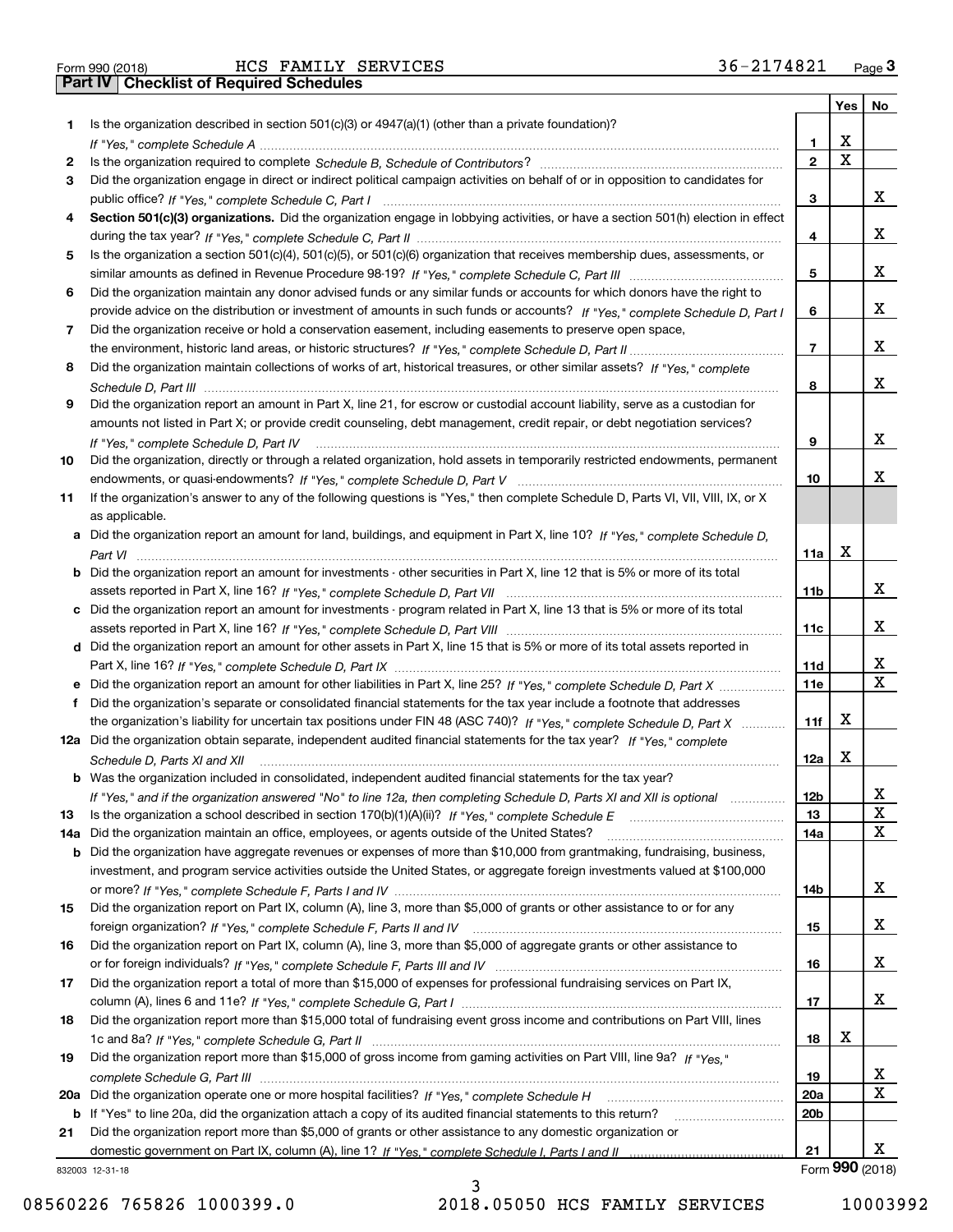|  | Form 990 (2018) |  |
|--|-----------------|--|
|  |                 |  |

*(continued)*

|               |                                                                                                                                                      |     | Yes   No        |                  |
|---------------|------------------------------------------------------------------------------------------------------------------------------------------------------|-----|-----------------|------------------|
| 22            | Did the organization report more than \$5,000 of grants or other assistance to or for domestic individuals on                                        |     |                 |                  |
|               |                                                                                                                                                      | 22  | Х               |                  |
| 23            | Did the organization answer "Yes" to Part VII, Section A, line 3, 4, or 5 about compensation of the organization's current                           |     |                 |                  |
|               | and former officers, directors, trustees, key employees, and highest compensated employees? If "Yes," complete                                       |     |                 |                  |
|               |                                                                                                                                                      | 23  |                 | x                |
|               | 24a Did the organization have a tax-exempt bond issue with an outstanding principal amount of more than \$100,000 as of the                          |     |                 |                  |
|               | last day of the year, that was issued after December 31, 2002? If "Yes," answer lines 24b through 24d and complete                                   |     |                 |                  |
|               |                                                                                                                                                      | 24a |                 | х                |
|               | <b>b</b> Did the organization invest any proceeds of tax-exempt bonds beyond a temporary period exception?                                           | 24b |                 |                  |
|               | c Did the organization maintain an escrow account other than a refunding escrow at any time during the year to defease                               |     |                 |                  |
|               | any tax-exempt bonds?                                                                                                                                | 24c |                 |                  |
|               |                                                                                                                                                      | 24d |                 |                  |
|               | 25a Section 501(c)(3), 501(c)(4), and 501(c)(29) organizations. Did the organization engage in an excess benefit                                     |     |                 |                  |
|               |                                                                                                                                                      | 25a |                 | х                |
|               | b Is the organization aware that it engaged in an excess benefit transaction with a disqualified person in a prior year, and                         |     |                 |                  |
|               | that the transaction has not been reported on any of the organization's prior Forms 990 or 990-EZ? If "Yes." complete                                |     |                 |                  |
|               |                                                                                                                                                      | 25b |                 | х                |
| 26            | Schedule L. Part I<br>Did the organization report any amount on Part X, line 5, 6, or 22 for receivables from or payables to any current or          |     |                 |                  |
|               | former officers, directors, trustees, key employees, highest compensated employees, or disqualified persons? If "Yes."                               |     |                 |                  |
|               |                                                                                                                                                      | 26  |                 | х                |
|               | complete Schedule L, Part II<br>Did the organization provide a grant or other assistance to an officer, director, trustee, key employee, substantial |     |                 |                  |
| 27            |                                                                                                                                                      |     |                 |                  |
|               | contributor or employee thereof, a grant selection committee member, or to a 35% controlled entity or family member                                  |     |                 | х                |
|               |                                                                                                                                                      | 27  |                 |                  |
| 28            | Was the organization a party to a business transaction with one of the following parties (see Schedule L, Part IV                                    |     |                 |                  |
|               | instructions for applicable filing thresholds, conditions, and exceptions):                                                                          |     |                 |                  |
|               | a A current or former officer, director, trustee, or key employee? If "Yes," complete Schedule L, Part IV                                            | 28a |                 | x<br>$\mathbf X$ |
|               | b A family member of a current or former officer, director, trustee, or key employee? If "Yes," complete Schedule L, Part IV                         | 28b |                 |                  |
|               | c An entity of which a current or former officer, director, trustee, or key employee (or a family member thereof) was an officer,                    |     |                 |                  |
|               |                                                                                                                                                      | 28c |                 | х                |
| 29            |                                                                                                                                                      | 29  | Х               |                  |
| 30            | Did the organization receive contributions of art, historical treasures, or other similar assets, or qualified conservation                          |     |                 |                  |
|               |                                                                                                                                                      | 30  |                 | х                |
| 31            | Did the organization liquidate, terminate, or dissolve and cease operations?                                                                         |     |                 |                  |
|               |                                                                                                                                                      | 31  |                 | х                |
| 32            | Did the organization sell, exchange, dispose of, or transfer more than 25% of its net assets? If "Yes," complete                                     |     |                 |                  |
|               | Schedule N, Part II (1996) (1996) (1997) (1997) (1998) (1998) (1998) (1998) (1998) (1998) (1999) (1999) (1999)                                       | 32  |                 | х                |
| 33            | Did the organization own 100% of an entity disregarded as separate from the organization under Regulations                                           |     |                 |                  |
|               |                                                                                                                                                      | 33  |                 | х                |
| 34            | Was the organization related to any tax-exempt or taxable entity? If "Yes," complete Schedule R, Part II, III, or IV, and                            |     |                 |                  |
|               |                                                                                                                                                      | 34  |                 | х                |
|               | 35a Did the organization have a controlled entity within the meaning of section 512(b)(13)?                                                          | 35a |                 | х                |
|               | b If "Yes" to line 35a, did the organization receive any payment from or engage in any transaction with a controlled entity                          |     |                 |                  |
|               |                                                                                                                                                      | 35b |                 |                  |
| 36            | Section 501(c)(3) organizations. Did the organization make any transfers to an exempt non-charitable related organization?                           |     |                 |                  |
|               |                                                                                                                                                      | 36  |                 | x                |
| 37            | Did the organization conduct more than 5% of its activities through an entity that is not a related organization                                     |     |                 |                  |
|               | and that is treated as a partnership for federal income tax purposes? If "Yes," complete Schedule R, Part VI                                         | 37  |                 | x                |
| 38            | Did the organization complete Schedule O and provide explanations in Schedule O for Part VI, lines 11b and 19?                                       |     |                 |                  |
|               | Note. All Form 990 filers are required to complete Schedule O                                                                                        | 38  | х               |                  |
| <b>Part V</b> | <b>Statements Regarding Other IRS Filings and Tax Compliance</b>                                                                                     |     |                 |                  |
|               | Check if Schedule O contains a response or note to any line in this Part V                                                                           |     |                 |                  |
|               |                                                                                                                                                      |     | Yes             | No               |
|               | <b>1a</b> Enter the number reported in Box 3 of Form 1096. Enter -0- if not applicable <i>manumumumum</i><br>1a                                      |     |                 |                  |
|               | 0<br><b>b</b> Enter the number of Forms W-2G included in line 1a. Enter -0- if not applicable <i>manumerances</i><br>1b                              |     |                 |                  |
|               | c Did the organization comply with backup withholding rules for reportable payments to vendors and reportable gaming                                 |     |                 |                  |
|               | (gambling) winnings to prize winners?                                                                                                                | 1c  |                 |                  |
|               | 832004 12-31-18                                                                                                                                      |     | Form 990 (2018) |                  |
|               |                                                                                                                                                      |     |                 |                  |

08560226 765826 1000399.0 2018.05050 HCS FAMILY SERVICES 10003992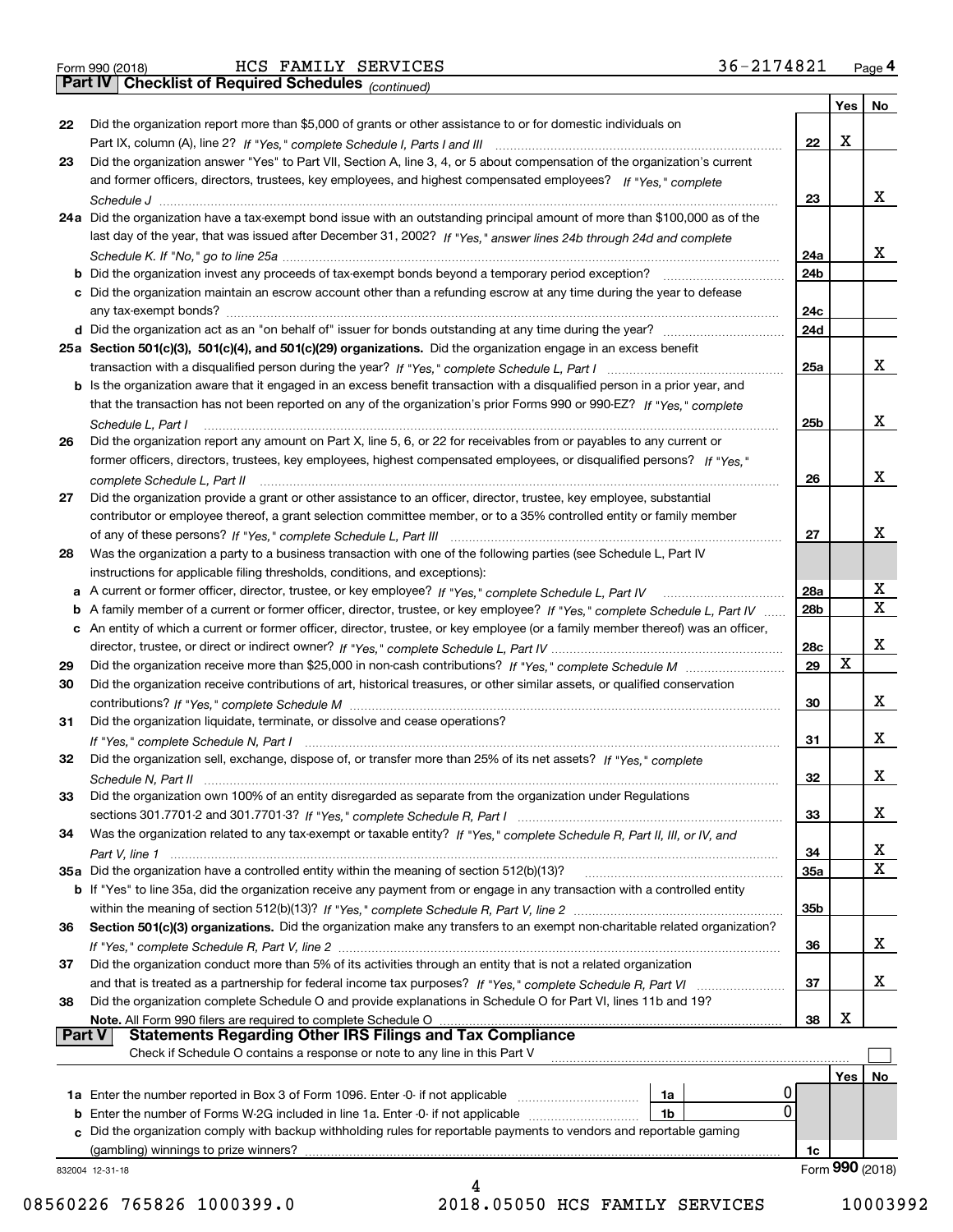|               | 36-2174821<br>HCS FAMILY SERVICES<br>Form 990 (2018)                                                                                            |                |     | Page $5$ |  |  |  |
|---------------|-------------------------------------------------------------------------------------------------------------------------------------------------|----------------|-----|----------|--|--|--|
| <b>Part V</b> | Statements Regarding Other IRS Filings and Tax Compliance (continued)                                                                           |                |     |          |  |  |  |
|               |                                                                                                                                                 |                | Yes | No       |  |  |  |
|               | 2a Enter the number of employees reported on Form W-3, Transmittal of Wage and Tax Statements,                                                  |                |     |          |  |  |  |
|               | 5<br>filed for the calendar year ending with or within the year covered by this return<br>2a                                                    |                |     |          |  |  |  |
|               | <b>b</b> If at least one is reported on line 2a, did the organization file all required federal employment tax returns?                         | 2 <sub>b</sub> | X   |          |  |  |  |
|               |                                                                                                                                                 |                |     |          |  |  |  |
| За            | Did the organization have unrelated business gross income of \$1,000 or more during the year?                                                   | 3a             |     | х        |  |  |  |
|               |                                                                                                                                                 | 3 <sub>b</sub> |     |          |  |  |  |
|               | 4a At any time during the calendar year, did the organization have an interest in, or a signature or other authority over, a                    |                |     |          |  |  |  |
|               |                                                                                                                                                 | 4a             |     | x        |  |  |  |
|               | <b>b</b> If "Yes," enter the name of the foreign country: $\blacktriangleright$                                                                 |                |     |          |  |  |  |
|               | See instructions for filing requirements for FinCEN Form 114, Report of Foreign Bank and Financial Accounts (FBAR).                             |                |     |          |  |  |  |
|               | 5a Was the organization a party to a prohibited tax shelter transaction at any time during the tax year?                                        | 5a             |     | х        |  |  |  |
| b             |                                                                                                                                                 | 5b             |     | х        |  |  |  |
|               |                                                                                                                                                 | 5 <sub>c</sub> |     |          |  |  |  |
| ба            | Does the organization have annual gross receipts that are normally greater than \$100,000, and did the organization solicit                     |                |     |          |  |  |  |
|               | any contributions that were not tax deductible as charitable contributions?                                                                     | 6a             |     | х        |  |  |  |
|               | b If "Yes," did the organization include with every solicitation an express statement that such contributions or gifts                          |                |     |          |  |  |  |
|               | were not tax deductible?                                                                                                                        | 6b             |     |          |  |  |  |
| 7             | Organizations that may receive deductible contributions under section 170(c).                                                                   |                |     |          |  |  |  |
|               | Did the organization receive a payment in excess of \$75 made partly as a contribution and partly for goods and services provided to the payor? | 7a             |     | х        |  |  |  |
|               | If "Yes," did the organization notify the donor of the value of the goods or services provided?                                                 | 7b             |     |          |  |  |  |
|               | Did the organization sell, exchange, or otherwise dispose of tangible personal property for which it was required                               |                |     |          |  |  |  |
|               |                                                                                                                                                 | 7c             |     | х        |  |  |  |
|               | 7d                                                                                                                                              |                |     |          |  |  |  |
|               |                                                                                                                                                 |                |     |          |  |  |  |
|               | Did the organization, during the year, pay premiums, directly or indirectly, on a personal benefit contract?                                    |                |     |          |  |  |  |
|               | If the organization received a contribution of qualified intellectual property, did the organization file Form 8899 as required?                |                |     |          |  |  |  |
|               | If the organization received a contribution of cars, boats, airplanes, or other vehicles, did the organization file a Form 1098-C?              |                |     |          |  |  |  |
| 8             | Sponsoring organizations maintaining donor advised funds. Did a donor advised fund maintained by the                                            |                |     |          |  |  |  |
|               | sponsoring organization have excess business holdings at any time during the year?                                                              | 8              |     |          |  |  |  |
| 9             | Sponsoring organizations maintaining donor advised funds.                                                                                       |                |     |          |  |  |  |
| а             | Did the sponsoring organization make any taxable distributions under section 4966?                                                              |                |     |          |  |  |  |
| b             | Did the sponsoring organization make a distribution to a donor, donor advisor, or related person?                                               | 9b             |     |          |  |  |  |
| 10            | Section 501(c)(7) organizations. Enter:                                                                                                         |                |     |          |  |  |  |
|               | 10a                                                                                                                                             |                |     |          |  |  |  |
| b             | Gross receipts, included on Form 990, Part VIII, line 12, for public use of club facilities<br>10b                                              |                |     |          |  |  |  |
| 11            | Section 501(c)(12) organizations. Enter:                                                                                                        |                |     |          |  |  |  |
| а             | 11a<br>Gross income from members or shareholders                                                                                                |                |     |          |  |  |  |
| b             | Gross income from other sources (Do not net amounts due or paid to other sources against                                                        |                |     |          |  |  |  |
|               | amounts due or received from them.)<br>11b                                                                                                      |                |     |          |  |  |  |
|               | 12a Section 4947(a)(1) non-exempt charitable trusts. Is the organization filing Form 990 in lieu of Form 1041?                                  | 12a            |     |          |  |  |  |
| b             | 12 <sub>b</sub><br>If "Yes," enter the amount of tax-exempt interest received or accrued during the year                                        |                |     |          |  |  |  |
| 13            | Section 501(c)(29) qualified nonprofit health insurance issuers.                                                                                |                |     |          |  |  |  |
| a             | Is the organization licensed to issue qualified health plans in more than one state?                                                            | 13а            |     |          |  |  |  |
|               | Note. See the instructions for additional information the organization must report on Schedule O.                                               |                |     |          |  |  |  |
|               | <b>b</b> Enter the amount of reserves the organization is required to maintain by the states in which the                                       |                |     |          |  |  |  |
|               | 13b                                                                                                                                             |                |     |          |  |  |  |
| с             | 13с                                                                                                                                             |                |     | x        |  |  |  |
| 14a           | Did the organization receive any payments for indoor tanning services during the tax year?                                                      |                |     |          |  |  |  |
|               |                                                                                                                                                 | 14b            |     |          |  |  |  |
| 15            | Is the organization subject to the section 4960 tax on payment(s) of more than \$1,000,000 in remuneration or                                   |                |     |          |  |  |  |
|               | excess parachute payment(s) during the year?                                                                                                    | 15             |     | x        |  |  |  |
|               | If "Yes," see instructions and file Form 4720, Schedule N.                                                                                      |                |     |          |  |  |  |
| 16            | Is the organization an educational institution subject to the section 4968 excise tax on net investment income?                                 | 16             |     | х        |  |  |  |
|               | If "Yes," complete Form 4720, Schedule O.                                                                                                       |                |     |          |  |  |  |
|               |                                                                                                                                                 |                |     |          |  |  |  |

Form (2018) **990**

832005 12-31-18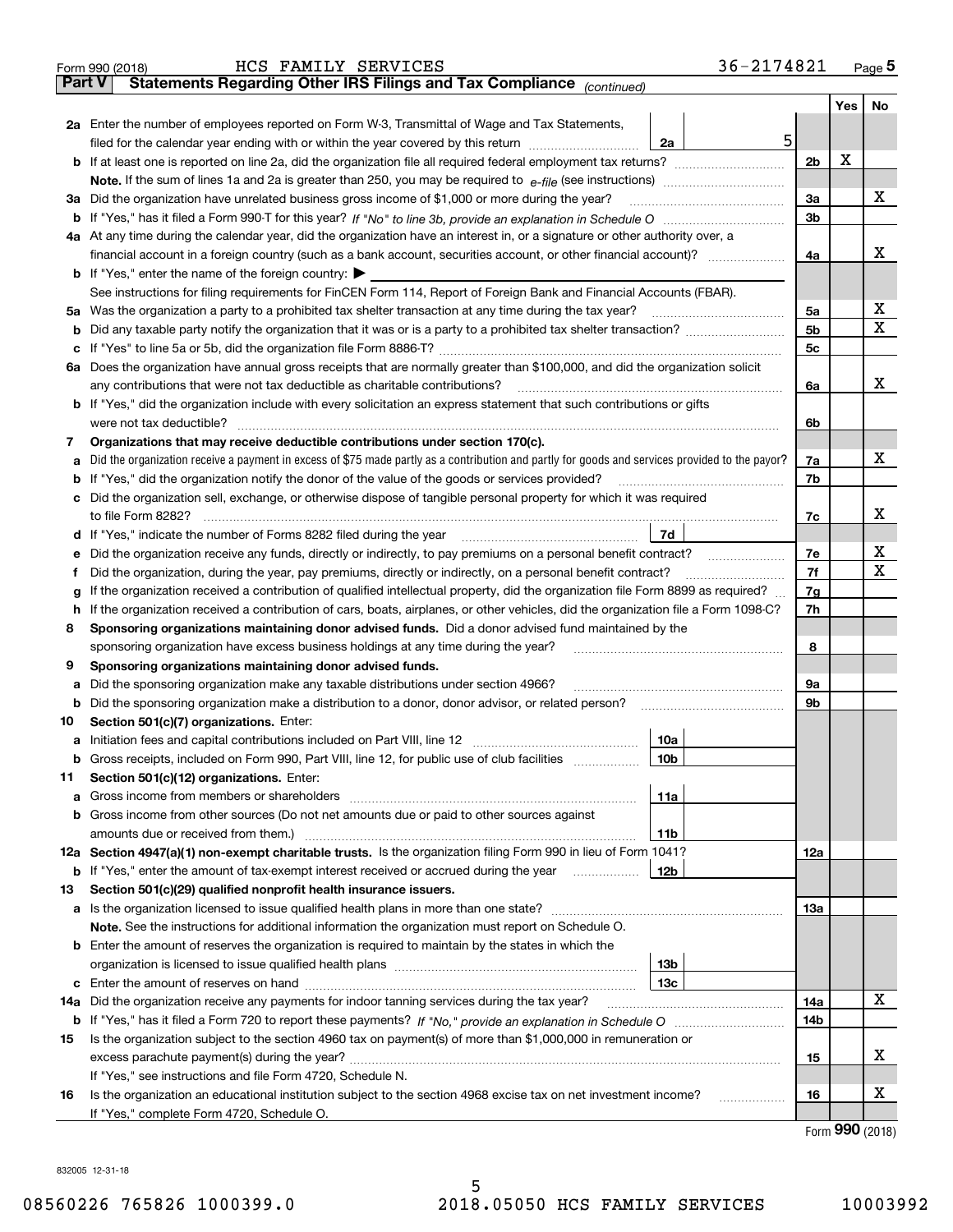|  | Form 990 (2018) |  |
|--|-----------------|--|
|  |                 |  |

*For each "Yes" response to lines 2 through 7b below, and for a "No" response to line 8a, 8b, or 10b below, describe the circumstances, processes, or changes in Schedule O. See instructions.* Form 990 (2018) **Form 990 (2018) HCS FAMILY SERVICES** 36-2174821 Page 6<br>**Part VI** | Governance, Management, and Disclosure *For each "Yes" response to lines 2 through 7b below, and for a "No" response* Check if Schedule O contains a response or note to any line in this Part VI

|    |                                                                                                                                                                                                                                |    |                         | Yes <sub>1</sub> | No                      |  |  |  |
|----|--------------------------------------------------------------------------------------------------------------------------------------------------------------------------------------------------------------------------------|----|-------------------------|------------------|-------------------------|--|--|--|
|    | <b>1a</b> Enter the number of voting members of the governing body at the end of the tax year<br>1a                                                                                                                            | 17 |                         |                  |                         |  |  |  |
|    | If there are material differences in voting rights among members of the governing body, or if the governing                                                                                                                    |    |                         |                  |                         |  |  |  |
|    | body delegated broad authority to an executive committee or similar committee, explain in Schedule O.                                                                                                                          |    |                         |                  |                         |  |  |  |
| b  | Enter the number of voting members included in line 1a, above, who are independent<br>1b                                                                                                                                       | 17 |                         |                  |                         |  |  |  |
| 2  | Did any officer, director, trustee, or key employee have a family relationship or a business relationship with any other                                                                                                       |    |                         |                  |                         |  |  |  |
|    | officer, director, trustee, or key employee?                                                                                                                                                                                   |    | $\mathbf{2}$            |                  | X                       |  |  |  |
| З  | Did the organization delegate control over management duties customarily performed by or under the direct supervision                                                                                                          |    |                         |                  |                         |  |  |  |
|    |                                                                                                                                                                                                                                |    | 3                       |                  | X                       |  |  |  |
| 4  | Did the organization make any significant changes to its governing documents since the prior Form 990 was filed?                                                                                                               |    | $\overline{\mathbf{4}}$ |                  | $\overline{\mathbf{x}}$ |  |  |  |
| 5  | Did the organization become aware during the year of a significant diversion of the organization's assets? <i>managener</i>                                                                                                    |    | 5                       |                  | $\overline{\mathbf{x}}$ |  |  |  |
| 6  | Did the organization have members or stockholders?                                                                                                                                                                             |    | 6                       |                  | $\mathbf X$             |  |  |  |
| 7a | Did the organization have members, stockholders, or other persons who had the power to elect or appoint one or                                                                                                                 |    |                         |                  |                         |  |  |  |
|    |                                                                                                                                                                                                                                |    | 7a                      |                  | X                       |  |  |  |
|    | <b>b</b> Are any governance decisions of the organization reserved to (or subject to approval by) members, stockholders, or                                                                                                    |    |                         |                  |                         |  |  |  |
|    | persons other than the governing body?                                                                                                                                                                                         |    | 7b                      |                  | х                       |  |  |  |
|    | Did the organization contemporaneously document the meetings held or written actions undertaken during the year by the following:                                                                                              |    |                         |                  |                         |  |  |  |
| 8  |                                                                                                                                                                                                                                |    |                         | X                |                         |  |  |  |
| a  |                                                                                                                                                                                                                                |    | 8а                      | X                |                         |  |  |  |
| b  |                                                                                                                                                                                                                                |    | 8b                      |                  |                         |  |  |  |
| 9  | Is there any officer, director, trustee, or key employee listed in Part VII, Section A, who cannot be reached at the                                                                                                           |    |                         |                  | X                       |  |  |  |
|    |                                                                                                                                                                                                                                |    | 9                       |                  |                         |  |  |  |
|    | Section B. Policies (This Section B requests information about policies not required by the Internal Revenue Code.)                                                                                                            |    |                         |                  |                         |  |  |  |
|    |                                                                                                                                                                                                                                |    |                         | Yes              | No<br>X                 |  |  |  |
|    |                                                                                                                                                                                                                                |    | 10a                     |                  |                         |  |  |  |
|    | <b>b</b> If "Yes," did the organization have written policies and procedures governing the activities of such chapters, affiliates,                                                                                            |    |                         |                  |                         |  |  |  |
|    |                                                                                                                                                                                                                                |    | 10 <sub>b</sub>         |                  |                         |  |  |  |
|    | 11a Has the organization provided a complete copy of this Form 990 to all members of its governing body before filing the form?                                                                                                |    | 11a                     | X                |                         |  |  |  |
|    | <b>b</b> Describe in Schedule O the process, if any, used by the organization to review this Form 990.                                                                                                                         |    |                         |                  |                         |  |  |  |
|    | 12a Did the organization have a written conflict of interest policy? If "No," go to line 13                                                                                                                                    |    | 12a<br>12 <sub>b</sub>  | X<br>х           |                         |  |  |  |
|    | <b>b</b> Were officers, directors, or trustees, and key employees required to disclose annually interests that could give rise to conflicts?                                                                                   |    |                         |                  |                         |  |  |  |
|    | c Did the organization regularly and consistently monitor and enforce compliance with the policy? If "Yes." describe                                                                                                           |    |                         |                  |                         |  |  |  |
|    | in Schedule O how this was done manufactured and continuum control of the Schedule O how this was done manufactured and continuum control of the Schedule O how this was done                                                  |    | 12c                     | X                |                         |  |  |  |
| 13 |                                                                                                                                                                                                                                |    | 13                      | X                |                         |  |  |  |
| 14 |                                                                                                                                                                                                                                |    | 14                      | X                |                         |  |  |  |
| 15 | Did the process for determining compensation of the following persons include a review and approval by independent                                                                                                             |    |                         |                  |                         |  |  |  |
|    | persons, comparability data, and contemporaneous substantiation of the deliberation and decision?                                                                                                                              |    |                         |                  |                         |  |  |  |
|    | a The organization's CEO, Executive Director, or top management official manufactured content content of the organization's CEO, Executive Director, or top management official manufactured content of the state of the state |    | 15a                     | х                |                         |  |  |  |
|    |                                                                                                                                                                                                                                |    | 15b                     | X                |                         |  |  |  |
|    | If "Yes" to line 15a or 15b, describe the process in Schedule O (see instructions).                                                                                                                                            |    |                         |                  |                         |  |  |  |
|    | 16a Did the organization invest in, contribute assets to, or participate in a joint venture or similar arrangement with a                                                                                                      |    |                         |                  |                         |  |  |  |
|    | taxable entity during the year?                                                                                                                                                                                                |    | 16a                     |                  | X                       |  |  |  |
|    | b If "Yes," did the organization follow a written policy or procedure requiring the organization to evaluate its participation                                                                                                 |    |                         |                  |                         |  |  |  |
|    | in joint venture arrangements under applicable federal tax law, and take steps to safequard the organization's                                                                                                                 |    |                         |                  |                         |  |  |  |
|    | exempt status with respect to such arrangements?                                                                                                                                                                               |    | 16b                     |                  |                         |  |  |  |
|    | <b>Section C. Disclosure</b>                                                                                                                                                                                                   |    |                         |                  |                         |  |  |  |
| 17 | List the states with which a copy of this Form 990 is required to be filed $\blacktriangleright$ IL                                                                                                                            |    |                         |                  |                         |  |  |  |
| 18 | Section 6104 requires an organization to make its Forms 1023 (1024 or 1024 A if applicable), 990, and 990-T (Section 501(c)(3)s only) available                                                                                |    |                         |                  |                         |  |  |  |
|    | for public inspection. Indicate how you made these available. Check all that apply.                                                                                                                                            |    |                         |                  |                         |  |  |  |
|    | $X$ Upon request<br>Own website<br>Another's website<br>Other (explain in Schedule O)                                                                                                                                          |    |                         |                  |                         |  |  |  |
| 19 | Describe in Schedule O whether (and if so, how) the organization made its governing documents, conflict of interest policy, and financial                                                                                      |    |                         |                  |                         |  |  |  |
|    | statements available to the public during the tax year.                                                                                                                                                                        |    |                         |                  |                         |  |  |  |
| 20 | State the name, address, and telephone number of the person who possesses the organization's books and records                                                                                                                 |    |                         |                  |                         |  |  |  |
|    | STAN COOK - 630-323-2500                                                                                                                                                                                                       |    |                         |                  |                         |  |  |  |
|    | 60521<br>19 E CHICAGO AVE, HINSDALE,<br>ΙL                                                                                                                                                                                     |    |                         |                  |                         |  |  |  |
|    |                                                                                                                                                                                                                                |    |                         |                  |                         |  |  |  |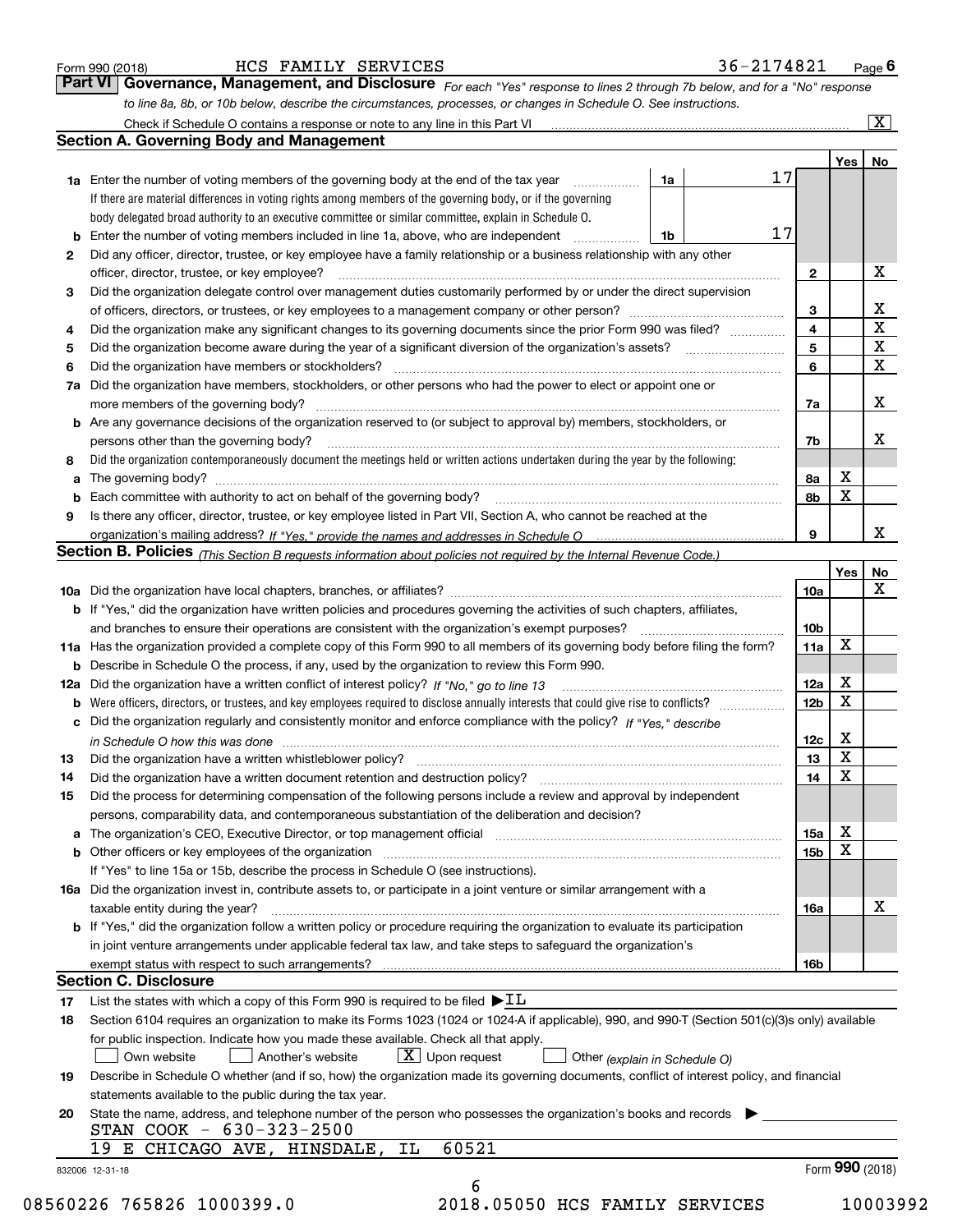$\mathcal{L}^{\text{max}}$ 

| orm 990 (2018) <sup>.</sup> |                                               | HCS FAMILY SERVICES | 36-2174821                                                                                 | Page / |
|-----------------------------|-----------------------------------------------|---------------------|--------------------------------------------------------------------------------------------|--------|
|                             |                                               |                     | Part VII Compensation of Officers, Directors, Trustees, Key Employees, Highest Compensated |        |
|                             | <b>Employees, and Independent Contractors</b> |                     |                                                                                            |        |

Check if Schedule O contains a response or note to any line in this Part VII

**Section A. Officers, Directors, Trustees, Key Employees, and Highest Compensated Employees**

**1a**  Complete this table for all persons required to be listed. Report compensation for the calendar year ending with or within the organization's tax year.

**•** List all of the organization's current officers, directors, trustees (whether individuals or organizations), regardless of amount of compensation. Enter -0- in columns  $(D)$ ,  $(E)$ , and  $(F)$  if no compensation was paid.

● List all of the organization's **current** key employees, if any. See instructions for definition of "key employee."

**•** List the organization's five current highest compensated employees (other than an officer, director, trustee, or key employee) who received reportable compensation (Box 5 of Form W-2 and/or Box 7 of Form 1099-MISC) of more than \$100,000 from the organization and any related organizations.

 $\bullet$  List all of the organization's **former** officers, key employees, and highest compensated employees who received more than \$100,000 of reportable compensation from the organization and any related organizations.

**•** List all of the organization's former directors or trustees that received, in the capacity as a former director or trustee of the organization, more than \$10,000 of reportable compensation from the organization and any related organizations.

List persons in the following order: individual trustees or directors; institutional trustees; officers; key employees; highest compensated employees; and former such persons.

Check this box if neither the organization nor any related organization compensated any current officer, director, or trustee.  $\mathcal{L}^{\text{max}}$ 

| (A)                                 | (C)<br>(B)             |                                |                                         |                         |              |                                                                  |            | (D)             | (E)                              | (F)                      |
|-------------------------------------|------------------------|--------------------------------|-----------------------------------------|-------------------------|--------------|------------------------------------------------------------------|------------|-----------------|----------------------------------|--------------------------|
| Name and Title                      | Average                |                                | Position<br>(do not check more than one |                         |              |                                                                  | Reportable | Reportable      | Estimated                        |                          |
|                                     | hours per              |                                |                                         |                         |              | box, unless person is both an<br>officer and a director/trustee) |            | compensation    | compensation                     | amount of                |
|                                     | week                   |                                |                                         |                         |              |                                                                  |            | from<br>the     | from related                     | other                    |
|                                     | (list any<br>hours for |                                |                                         |                         |              |                                                                  |            | organization    | organizations<br>(W-2/1099-MISC) | compensation<br>from the |
|                                     | related                |                                |                                         |                         |              |                                                                  |            | (W-2/1099-MISC) |                                  | organization             |
|                                     | organizations          |                                |                                         |                         |              |                                                                  |            |                 |                                  | and related              |
|                                     | below                  | Individual trustee or director | Institutional trustee                   |                         | Key employee | Highest compensated<br> employee                                 |            |                 |                                  | organizations            |
|                                     | line)                  |                                |                                         | Officer                 |              |                                                                  | Former     |                 |                                  |                          |
| JON MCCOY (RESIGNED 5/31/19)<br>(1) | 1.00                   |                                |                                         |                         |              |                                                                  |            |                 |                                  |                          |
| <b>DIRECTOR</b>                     |                        | $\overline{\textbf{X}}$        |                                         |                         |              |                                                                  |            | 0.              | 0.                               | $0_{.}$                  |
| (2)<br>DONNA COOPER                 | 1.00                   |                                |                                         |                         |              |                                                                  |            |                 |                                  |                          |
| <b>DIRECTOR</b>                     |                        | $\mathbf X$                    |                                         |                         |              |                                                                  |            | 0.              | 0.                               | $\mathbf 0$ .            |
| REVEREND KATIE HINES-SHAH<br>(3)    | 1.00                   |                                |                                         |                         |              |                                                                  |            |                 |                                  |                          |
| <b>DIRECTOR</b>                     |                        | $\rm X$                        |                                         |                         |              |                                                                  |            | $\mathbf 0$ .   | $\mathbf 0$ .                    | $\mathbf 0$ .            |
| JANE FREELUND-WAREHAM<br>(4)        | 1.00                   |                                |                                         |                         |              |                                                                  |            |                 |                                  |                          |
| <b>DIRECTOR</b>                     |                        | X                              |                                         |                         |              |                                                                  |            | 0.              | 0.                               | $\mathbf 0$ .            |
| <b>BOB LASSANDRELLO</b><br>(5)      | 1.00                   |                                |                                         |                         |              |                                                                  |            |                 |                                  |                          |
| VICE CHAIRPERSON                    |                        | $\overline{\mathbf{X}}$        |                                         | $\mathbf X$             |              |                                                                  |            | 0.              | 0.                               | $\mathbf 0$ .            |
| (6)<br><b>JOHN EISEL</b>            | 1.00                   |                                |                                         |                         |              |                                                                  |            |                 |                                  |                          |
| CHAIRPERSON                         |                        | $\overline{\mathbf{X}}$        |                                         | $\mathbf X$             |              |                                                                  |            | $\mathbf 0$ .   | $\mathbf 0$ .                    | 0.                       |
| MARK BARHAM<br>(7)                  | 1.00                   |                                |                                         |                         |              |                                                                  |            |                 |                                  |                          |
| <b>DIRECTOR</b>                     |                        | $\overline{\text{X}}$          |                                         |                         |              |                                                                  |            | $\mathbf 0$ .   | $\mathbf 0$ .                    | $0_{.}$                  |
| MARY HENTHORN<br>(8)                | 1.00                   |                                |                                         |                         |              |                                                                  |            |                 |                                  |                          |
| <b>TREASURER</b>                    |                        | $\overline{\textbf{X}}$        |                                         | $\overline{\textbf{X}}$ |              |                                                                  |            | 0.              | $\mathbf 0$ .                    | $\mathbf 0$ .            |
| MEG POUND<br>(9)                    | 1.00                   |                                |                                         |                         |              |                                                                  |            |                 |                                  |                          |
| <b>DIRECTOR</b>                     |                        | X                              |                                         |                         |              |                                                                  |            | 0.              | 0.                               | 0.                       |
| (10) JESSIE BARRETT                 | 1.00                   |                                |                                         |                         |              |                                                                  |            |                 |                                  |                          |
| SECRETARY                           |                        | $\overline{\text{X}}$          |                                         | $\mathbf X$             |              |                                                                  |            | 0.              | 0.                               | 0.                       |
| (11) PAM GARVIN                     | 1.00                   |                                |                                         |                         |              |                                                                  |            |                 |                                  |                          |
| <b>DIRECTOR</b>                     |                        | $\overline{\mathbf{X}}$        |                                         |                         |              |                                                                  |            | 0.              | 0.                               | 0.                       |
| (12) SUSAN KRAWCZYK                 | 1.00                   |                                |                                         |                         |              |                                                                  |            |                 |                                  |                          |
| <b>DIRECTOR</b>                     |                        | $\overline{\text{X}}$          |                                         |                         |              |                                                                  |            | 0.              | 0.                               | 0.                       |
| (13) JOEL PUNDMANN                  | 1.00                   |                                |                                         |                         |              |                                                                  |            |                 |                                  |                          |
| <b>DIRECTOR</b>                     |                        | X                              |                                         |                         |              |                                                                  |            | 0.              | 0.                               | $\mathbf 0$ .            |
| (14) ERIN SHARKEY                   | 1.00                   |                                |                                         |                         |              |                                                                  |            |                 |                                  |                          |
| <b>DIRECTOR</b>                     |                        | $\overline{\text{X}}$          |                                         |                         |              |                                                                  |            | $\mathbf 0$ .   | $\mathbf 0$ .                    | $0$ .                    |
| (15) SHEIKH HASSAN MOSTAFA ALY      | 1.00                   |                                |                                         |                         |              |                                                                  |            |                 |                                  |                          |
| <b>DIRECTOR</b>                     |                        | $\mathbf X$                    |                                         |                         |              |                                                                  |            | 0.              | 0.                               | $\mathbf 0$ .            |
| (16) DAVE KENDALL                   | 1.00                   |                                |                                         |                         |              |                                                                  |            |                 |                                  |                          |
| <b>DIRECTOR</b>                     |                        | $\rm X$                        |                                         |                         |              |                                                                  |            | 0.              | $\mathbf 0$ .                    | 0.                       |
| (17) MARIANNE POKORNY               | 1.00                   |                                |                                         |                         |              |                                                                  |            |                 |                                  |                          |
| <b>DIRECTOR</b>                     |                        | $\overline{\mathbf{X}}$        |                                         |                         |              |                                                                  |            | 0.              | $\mathbf 0$ .                    | 0.<br>$\overline{2}$     |

7

832007 12-31-18

Form (2018) **990**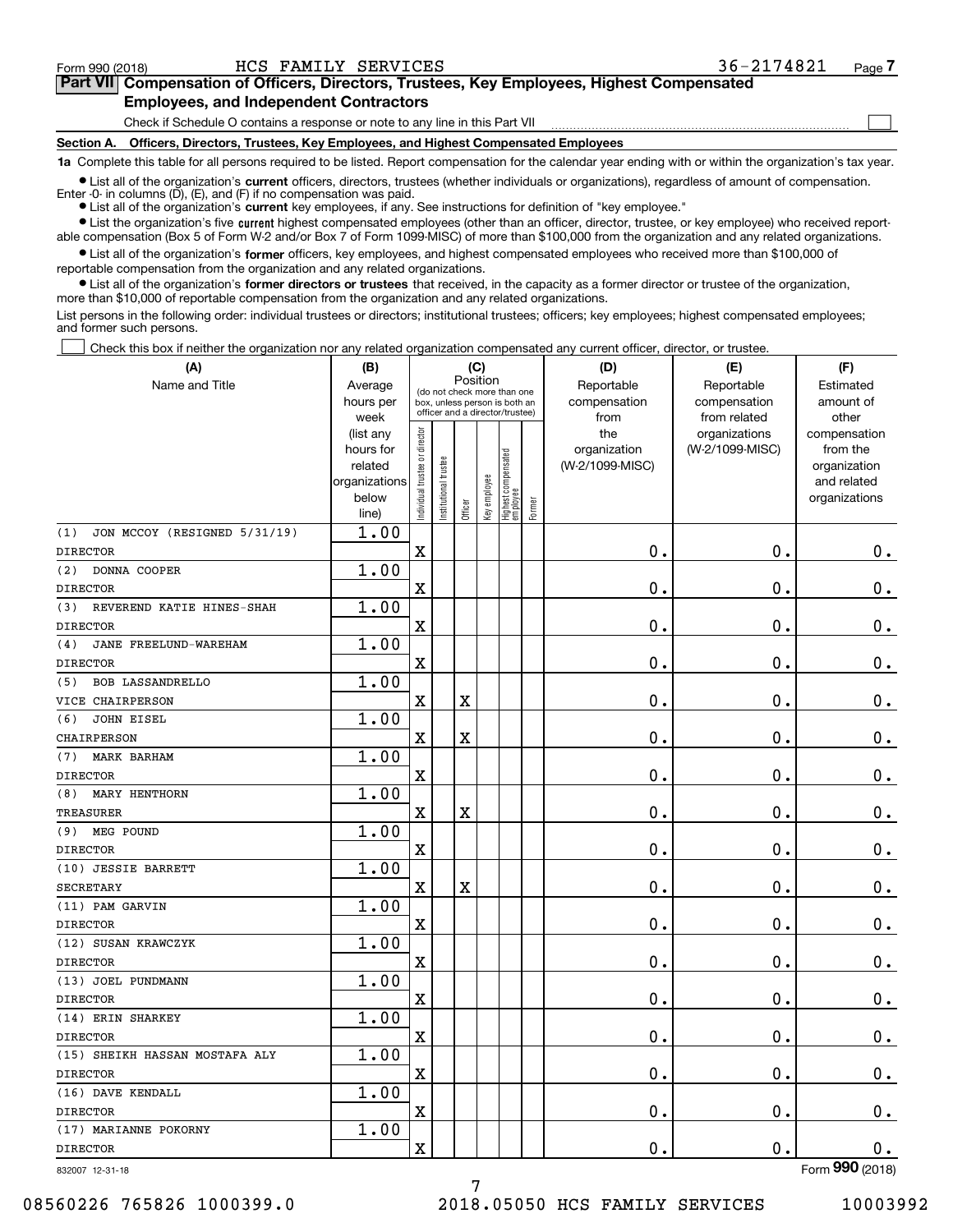| HCS FAMILY SERVICES<br>Form 990 (2018)                                                                                                                                                                                                                      |                                                                      |                                                                                                                    |                       |         |              |                                   |        |                                           | 36-2174821                                        |                  |                                        |                                                                          | Page 8 |
|-------------------------------------------------------------------------------------------------------------------------------------------------------------------------------------------------------------------------------------------------------------|----------------------------------------------------------------------|--------------------------------------------------------------------------------------------------------------------|-----------------------|---------|--------------|-----------------------------------|--------|-------------------------------------------|---------------------------------------------------|------------------|----------------------------------------|--------------------------------------------------------------------------|--------|
| <b>Part VII</b><br>Section A. Officers, Directors, Trustees, Key Employees, and Highest Compensated Employees (continued)                                                                                                                                   |                                                                      |                                                                                                                    |                       |         |              |                                   |        |                                           |                                                   |                  |                                        |                                                                          |        |
| (A)<br>Name and title                                                                                                                                                                                                                                       | (B)<br>Average<br>hours per<br>week                                  | (C)<br>Position<br>(do not check more than one<br>box, unless person is both an<br>officer and a director/trustee) |                       |         |              |                                   |        | (D)<br>Reportable<br>compensation<br>from | (E)<br>Reportable<br>compensation<br>from related |                  | (F)<br>Estimated<br>amount of<br>other |                                                                          |        |
|                                                                                                                                                                                                                                                             | (list any<br>hours for<br>related<br>organizations<br>below<br>line) | Individual trustee or director                                                                                     | Institutional trustee | Officer | Key employee | Highest compensated<br>  employee | Former | the<br>organization<br>(W-2/1099-MISC)    | organizations<br>(W-2/1099-MISC)                  |                  |                                        | compensation<br>from the<br>organization<br>and related<br>organizations |        |
| (18) SHAZIA SULTAN<br><b>DIRECTOR</b>                                                                                                                                                                                                                       | 1.00                                                                 | $\mathbf X$                                                                                                        |                       |         |              |                                   |        | 0.                                        |                                                   | 0.               |                                        |                                                                          | $0$ .  |
| (19) STAN COOK                                                                                                                                                                                                                                              | 40.00                                                                |                                                                                                                    |                       |         |              |                                   |        |                                           |                                                   |                  |                                        |                                                                          |        |
| EXECUTIVE DIR.                                                                                                                                                                                                                                              |                                                                      |                                                                                                                    |                       | X       |              |                                   |        | 64,000.                                   |                                                   | 0.               |                                        |                                                                          | 0.     |
|                                                                                                                                                                                                                                                             |                                                                      |                                                                                                                    |                       |         |              |                                   |        |                                           |                                                   |                  |                                        |                                                                          |        |
|                                                                                                                                                                                                                                                             |                                                                      |                                                                                                                    |                       |         |              |                                   |        |                                           |                                                   |                  |                                        |                                                                          |        |
|                                                                                                                                                                                                                                                             |                                                                      |                                                                                                                    |                       |         |              |                                   |        |                                           |                                                   |                  |                                        |                                                                          |        |
|                                                                                                                                                                                                                                                             |                                                                      |                                                                                                                    |                       |         |              |                                   |        |                                           |                                                   |                  |                                        |                                                                          |        |
|                                                                                                                                                                                                                                                             |                                                                      |                                                                                                                    |                       |         |              |                                   |        |                                           |                                                   |                  |                                        |                                                                          |        |
|                                                                                                                                                                                                                                                             |                                                                      |                                                                                                                    |                       |         |              |                                   |        |                                           |                                                   |                  |                                        |                                                                          |        |
|                                                                                                                                                                                                                                                             |                                                                      |                                                                                                                    |                       |         |              |                                   |        |                                           |                                                   |                  |                                        |                                                                          |        |
|                                                                                                                                                                                                                                                             |                                                                      |                                                                                                                    |                       |         |              |                                   |        |                                           |                                                   |                  |                                        |                                                                          |        |
|                                                                                                                                                                                                                                                             |                                                                      |                                                                                                                    |                       |         |              |                                   |        |                                           |                                                   |                  |                                        |                                                                          |        |
|                                                                                                                                                                                                                                                             |                                                                      |                                                                                                                    |                       |         |              |                                   |        |                                           |                                                   |                  |                                        |                                                                          |        |
|                                                                                                                                                                                                                                                             |                                                                      |                                                                                                                    |                       |         |              |                                   |        |                                           |                                                   |                  |                                        |                                                                          |        |
|                                                                                                                                                                                                                                                             |                                                                      |                                                                                                                    |                       |         |              |                                   |        |                                           |                                                   |                  |                                        |                                                                          |        |
|                                                                                                                                                                                                                                                             |                                                                      |                                                                                                                    |                       |         |              |                                   |        |                                           |                                                   |                  |                                        |                                                                          |        |
|                                                                                                                                                                                                                                                             |                                                                      |                                                                                                                    |                       |         |              |                                   |        | 64,000.                                   |                                                   | 0.               |                                        |                                                                          | 0.     |
| c Total from continuation sheets to Part VII, Section A                                                                                                                                                                                                     |                                                                      |                                                                                                                    |                       |         |              |                                   |        | 0.                                        |                                                   | $\overline{0}$ . |                                        |                                                                          | 0.     |
|                                                                                                                                                                                                                                                             |                                                                      |                                                                                                                    |                       |         |              |                                   |        | 64,000.                                   |                                                   | 0.               |                                        |                                                                          | $0$ .  |
| Total number of individuals (including but not limited to those listed above) who received more than \$100,000 of reportable<br>2                                                                                                                           |                                                                      |                                                                                                                    |                       |         |              |                                   |        |                                           |                                                   |                  |                                        |                                                                          | 0      |
| compensation from the organization $\blacktriangleright$                                                                                                                                                                                                    |                                                                      |                                                                                                                    |                       |         |              |                                   |        |                                           |                                                   |                  |                                        | Yes                                                                      | No     |
| Did the organization list any former officer, director, or trustee, key employee, or highest compensated employee on<br>3                                                                                                                                   |                                                                      |                                                                                                                    |                       |         |              |                                   |        |                                           |                                                   |                  |                                        |                                                                          |        |
| line 1a? If "Yes," complete Schedule J for such individual manufactured contained and the line 1a? If "Yes," complete Schedule J for such individual                                                                                                        |                                                                      |                                                                                                                    |                       |         |              |                                   |        |                                           |                                                   |                  | 3                                      |                                                                          | х      |
| For any individual listed on line 1a, is the sum of reportable compensation and other compensation from the organization                                                                                                                                    |                                                                      |                                                                                                                    |                       |         |              |                                   |        |                                           |                                                   |                  |                                        |                                                                          |        |
|                                                                                                                                                                                                                                                             |                                                                      |                                                                                                                    |                       |         |              |                                   |        |                                           |                                                   |                  | 4                                      |                                                                          | x      |
| Did any person listed on line 1a receive or accrue compensation from any unrelated organization or individual for services<br>5                                                                                                                             |                                                                      |                                                                                                                    |                       |         |              |                                   |        |                                           |                                                   |                  |                                        |                                                                          |        |
|                                                                                                                                                                                                                                                             |                                                                      |                                                                                                                    |                       |         |              |                                   |        |                                           |                                                   |                  | 5                                      |                                                                          | х      |
| <b>Section B. Independent Contractors</b>                                                                                                                                                                                                                   |                                                                      |                                                                                                                    |                       |         |              |                                   |        |                                           |                                                   |                  |                                        |                                                                          |        |
| Complete this table for your five highest compensated independent contractors that received more than \$100,000 of compensation from<br>1<br>the organization. Report compensation for the calendar year ending with or within the organization's tax year. |                                                                      |                                                                                                                    |                       |         |              |                                   |        |                                           |                                                   |                  |                                        |                                                                          |        |
| (A)                                                                                                                                                                                                                                                         |                                                                      |                                                                                                                    |                       |         |              |                                   |        | (B)                                       |                                                   |                  | (C)                                    |                                                                          |        |
| Name and business address                                                                                                                                                                                                                                   |                                                                      |                                                                                                                    | <b>NONE</b>           |         |              |                                   |        | Description of services                   |                                                   |                  | Compensation                           |                                                                          |        |
|                                                                                                                                                                                                                                                             |                                                                      |                                                                                                                    |                       |         |              |                                   |        |                                           |                                                   |                  |                                        |                                                                          |        |
|                                                                                                                                                                                                                                                             |                                                                      |                                                                                                                    |                       |         |              |                                   |        |                                           |                                                   |                  |                                        |                                                                          |        |
|                                                                                                                                                                                                                                                             |                                                                      |                                                                                                                    |                       |         |              |                                   |        |                                           |                                                   |                  |                                        |                                                                          |        |
|                                                                                                                                                                                                                                                             |                                                                      |                                                                                                                    |                       |         |              |                                   |        |                                           |                                                   |                  |                                        |                                                                          |        |
|                                                                                                                                                                                                                                                             |                                                                      |                                                                                                                    |                       |         |              |                                   |        |                                           |                                                   |                  |                                        |                                                                          |        |
|                                                                                                                                                                                                                                                             |                                                                      |                                                                                                                    |                       |         |              |                                   |        |                                           |                                                   |                  |                                        |                                                                          |        |
|                                                                                                                                                                                                                                                             |                                                                      |                                                                                                                    |                       |         |              |                                   |        |                                           |                                                   |                  |                                        |                                                                          |        |
|                                                                                                                                                                                                                                                             |                                                                      |                                                                                                                    |                       |         |              |                                   |        |                                           |                                                   |                  |                                        |                                                                          |        |
|                                                                                                                                                                                                                                                             |                                                                      |                                                                                                                    |                       |         |              |                                   |        |                                           |                                                   |                  |                                        |                                                                          |        |
| Total number of independent contractors (including but not limited to those listed above) who received more than<br>2                                                                                                                                       |                                                                      |                                                                                                                    |                       |         |              |                                   |        |                                           |                                                   |                  |                                        |                                                                          |        |
| \$100,000 of compensation from the organization                                                                                                                                                                                                             |                                                                      |                                                                                                                    |                       |         | 0            |                                   |        |                                           |                                                   |                  |                                        |                                                                          |        |
|                                                                                                                                                                                                                                                             |                                                                      |                                                                                                                    |                       |         |              |                                   |        |                                           |                                                   |                  | Form 990 (2018)                        |                                                                          |        |

832008 12-31-18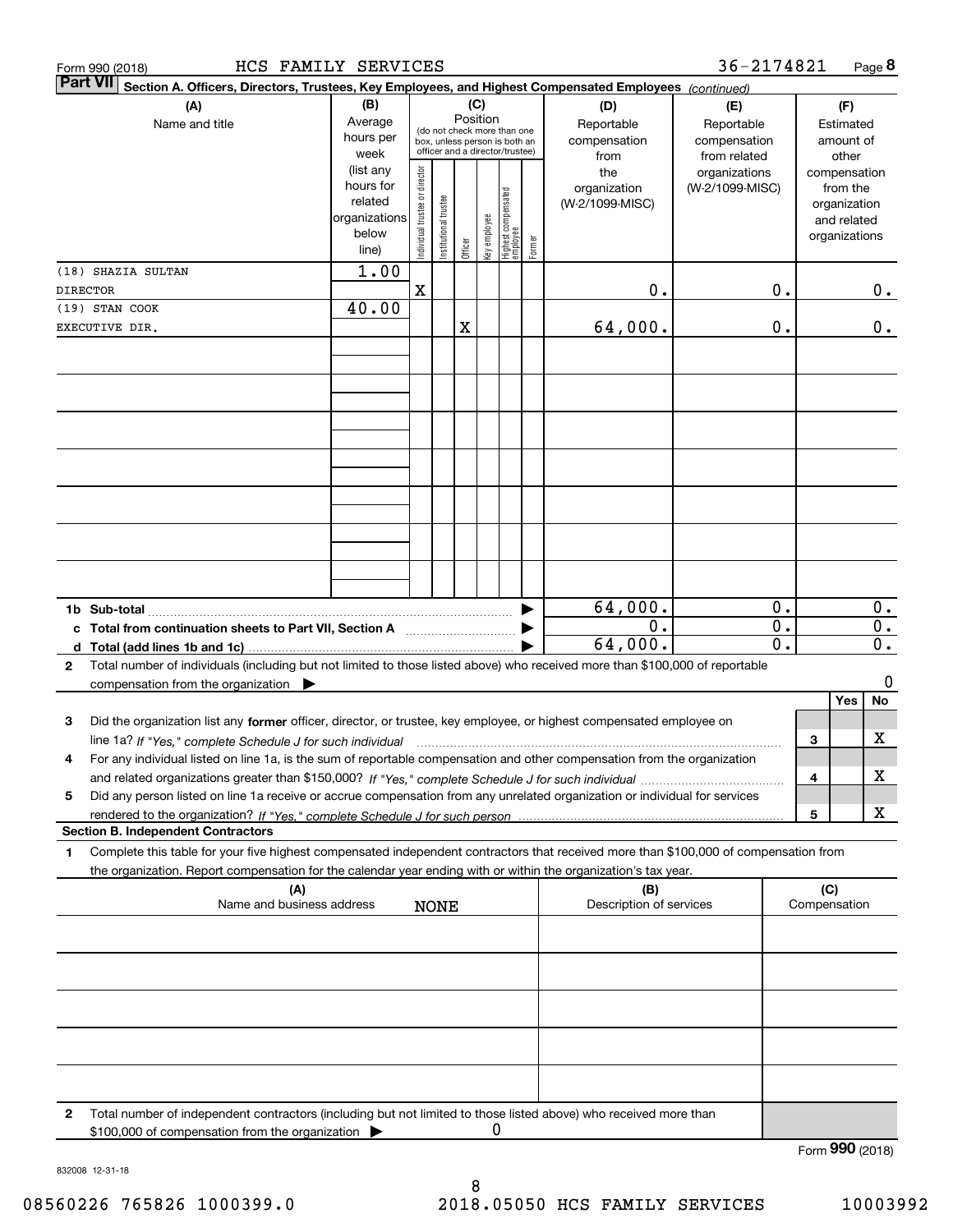|                                                           | <b>Part VIII</b> | <b>Statement of Revenue</b>                                                                                                                                                                                                                                                                                         |                                                        |                                             |                                  |                                                 |                                         |                                                               |
|-----------------------------------------------------------|------------------|---------------------------------------------------------------------------------------------------------------------------------------------------------------------------------------------------------------------------------------------------------------------------------------------------------------------|--------------------------------------------------------|---------------------------------------------|----------------------------------|-------------------------------------------------|-----------------------------------------|---------------------------------------------------------------|
|                                                           |                  | Check if Schedule O contains a response or note to any line in this Part VIII                                                                                                                                                                                                                                       |                                                        |                                             |                                  |                                                 |                                         |                                                               |
|                                                           |                  |                                                                                                                                                                                                                                                                                                                     |                                                        |                                             | (A)<br>Total revenue             | (B)<br>Related or<br>exempt function<br>revenue | (C)<br>Unrelated<br>business<br>revenue | Revenue excluded<br>from tax under<br>sections<br>$512 - 514$ |
| Contributions, Gifts, Grants<br>and Other Similar Amounts |                  | 1 a Federated campaigns<br>c Fundraising events<br>d Related organizations<br>e Government grants (contributions)<br>f All other contributions, gifts, grants, and<br>similar amounts not included above $\frac{1}{16}$ 11 $\frac{1}{16}$ , 137, 811.<br><b>g</b> Noncash contributions included in lines 1a-1f: \$ | 1a  <br>1 <sub>b</sub><br> 1c <br>1 <sub>d</sub><br>1e | 18,097.<br>721,607.<br><b>Business Code</b> | $\blacktriangleright$ 1,155,908. |                                                 |                                         |                                                               |
|                                                           | 2a               | <u> Alexandria (Alexandria de Alexandria de Alexandria de Alexandria de Alexandria de Alexandria de Alexandria d</u>                                                                                                                                                                                                |                                                        |                                             |                                  |                                                 |                                         |                                                               |
|                                                           | b                | <u> 1989 - Johann Barn, mars ann an t-Amhainn an t-Amhainn an t-Amhainn an t-Amhainn an t-Amhainn an t-Amhainn an </u>                                                                                                                                                                                              |                                                        |                                             |                                  |                                                 |                                         |                                                               |
|                                                           | с                | the control of the control of the control of the control of the control of the control of                                                                                                                                                                                                                           |                                                        |                                             |                                  |                                                 |                                         |                                                               |
|                                                           | d                | the control of the control of the control of the control of the control of the control of                                                                                                                                                                                                                           |                                                        |                                             |                                  |                                                 |                                         |                                                               |
| Program Service<br>Revenue                                | е                |                                                                                                                                                                                                                                                                                                                     |                                                        |                                             |                                  |                                                 |                                         |                                                               |
|                                                           |                  |                                                                                                                                                                                                                                                                                                                     |                                                        |                                             |                                  |                                                 |                                         |                                                               |
|                                                           | 3<br>4<br>5      | Investment income (including dividends, interest, and<br>Income from investment of tax-exempt bond proceeds                                                                                                                                                                                                         |                                                        | ▶                                           | 4,500.                           |                                                 |                                         | 4,500.                                                        |
|                                                           |                  |                                                                                                                                                                                                                                                                                                                     | (i) Real                                               | (ii) Personal                               |                                  |                                                 |                                         |                                                               |
|                                                           |                  | <b>6 a</b> Gross rents<br><b>b</b> Less: rental expenses                                                                                                                                                                                                                                                            |                                                        |                                             |                                  |                                                 |                                         |                                                               |
|                                                           |                  | c Rental income or (loss)                                                                                                                                                                                                                                                                                           |                                                        |                                             |                                  |                                                 |                                         |                                                               |
|                                                           |                  | (i) Securities<br>7 a Gross amount from sales of                                                                                                                                                                                                                                                                    |                                                        | (ii) Other                                  |                                  |                                                 |                                         |                                                               |
|                                                           |                  | assets other than inventory                                                                                                                                                                                                                                                                                         |                                                        |                                             |                                  |                                                 |                                         |                                                               |
|                                                           |                  | <b>b</b> Less: cost or other basis<br>and sales expenses                                                                                                                                                                                                                                                            |                                                        |                                             |                                  |                                                 |                                         |                                                               |
|                                                           |                  |                                                                                                                                                                                                                                                                                                                     |                                                        |                                             |                                  |                                                 |                                         |                                                               |
|                                                           |                  |                                                                                                                                                                                                                                                                                                                     |                                                        | $\blacktriangleright$                       |                                  |                                                 |                                         |                                                               |
| <b>Other Revenue</b>                                      |                  | 8 a Gross income from fundraising events (not<br>$18$ ,097. $_{\rm of}$<br>including $$$<br>contributions reported on line 1c). See                                                                                                                                                                                 |                                                        | 7,534.                                      |                                  |                                                 |                                         |                                                               |
|                                                           |                  |                                                                                                                                                                                                                                                                                                                     | $\mathbf{b}$                                           |                                             | 17,724.                          |                                                 |                                         | 17,724.                                                       |
|                                                           |                  | c Net income or (loss) from fundraising events<br>9 a Gross income from gaming activities. See                                                                                                                                                                                                                      |                                                        |                                             |                                  |                                                 |                                         |                                                               |
|                                                           |                  |                                                                                                                                                                                                                                                                                                                     |                                                        |                                             |                                  |                                                 |                                         |                                                               |
|                                                           |                  |                                                                                                                                                                                                                                                                                                                     |                                                        |                                             |                                  |                                                 |                                         |                                                               |
|                                                           |                  | c Net income or (loss) from gaming activities                                                                                                                                                                                                                                                                       |                                                        |                                             |                                  |                                                 |                                         |                                                               |
|                                                           |                  | 10 a Gross sales of inventory, less returns                                                                                                                                                                                                                                                                         |                                                        |                                             |                                  |                                                 |                                         |                                                               |
|                                                           |                  | <b>b</b> Less: cost of goods sold $\begin{bmatrix} b & b \end{bmatrix}$                                                                                                                                                                                                                                             |                                                        |                                             |                                  |                                                 |                                         |                                                               |
|                                                           |                  | <b>c</b> Net income or (loss) from sales of inventory                                                                                                                                                                                                                                                               |                                                        |                                             |                                  |                                                 |                                         |                                                               |
|                                                           |                  | Miscellaneous Revenue                                                                                                                                                                                                                                                                                               |                                                        | <b>Business Code</b>                        |                                  |                                                 |                                         |                                                               |
|                                                           | 11a              | <u> 1989 - Johann Barn, mars ann an t-Amhain ann an t-Amhain an t-Amhain an t-Amhain an t-Amhain an t-Amhain an t-</u>                                                                                                                                                                                              |                                                        |                                             |                                  |                                                 |                                         |                                                               |
|                                                           | b                | <u> 1989 - Johann Harry Harry Harry Harry Harry Harry Harry Harry Harry Harry Harry Harry Harry Harry Harry Harry</u>                                                                                                                                                                                               |                                                        |                                             |                                  |                                                 |                                         |                                                               |
|                                                           | с                | <u> 1989 - Johann Stein, marwolaethau a bhann an t-Amhair an t-Amhair an t-Amhair an t-Amhair an t-Amhair an t-A</u>                                                                                                                                                                                                |                                                        |                                             |                                  |                                                 |                                         |                                                               |
|                                                           |                  |                                                                                                                                                                                                                                                                                                                     |                                                        |                                             |                                  |                                                 |                                         |                                                               |
|                                                           |                  |                                                                                                                                                                                                                                                                                                                     |                                                        |                                             | $\blacktriangleright$ 1,178,132. | 0.                                              | 0.                                      | 22,224.                                                       |
| 832009 12-31-18                                           | 12               |                                                                                                                                                                                                                                                                                                                     |                                                        |                                             |                                  |                                                 |                                         | Form 990 (2018)                                               |

832009 12-31-18

Form 990 (2018) HCS FAMILY SERVICES 36-2174821 Page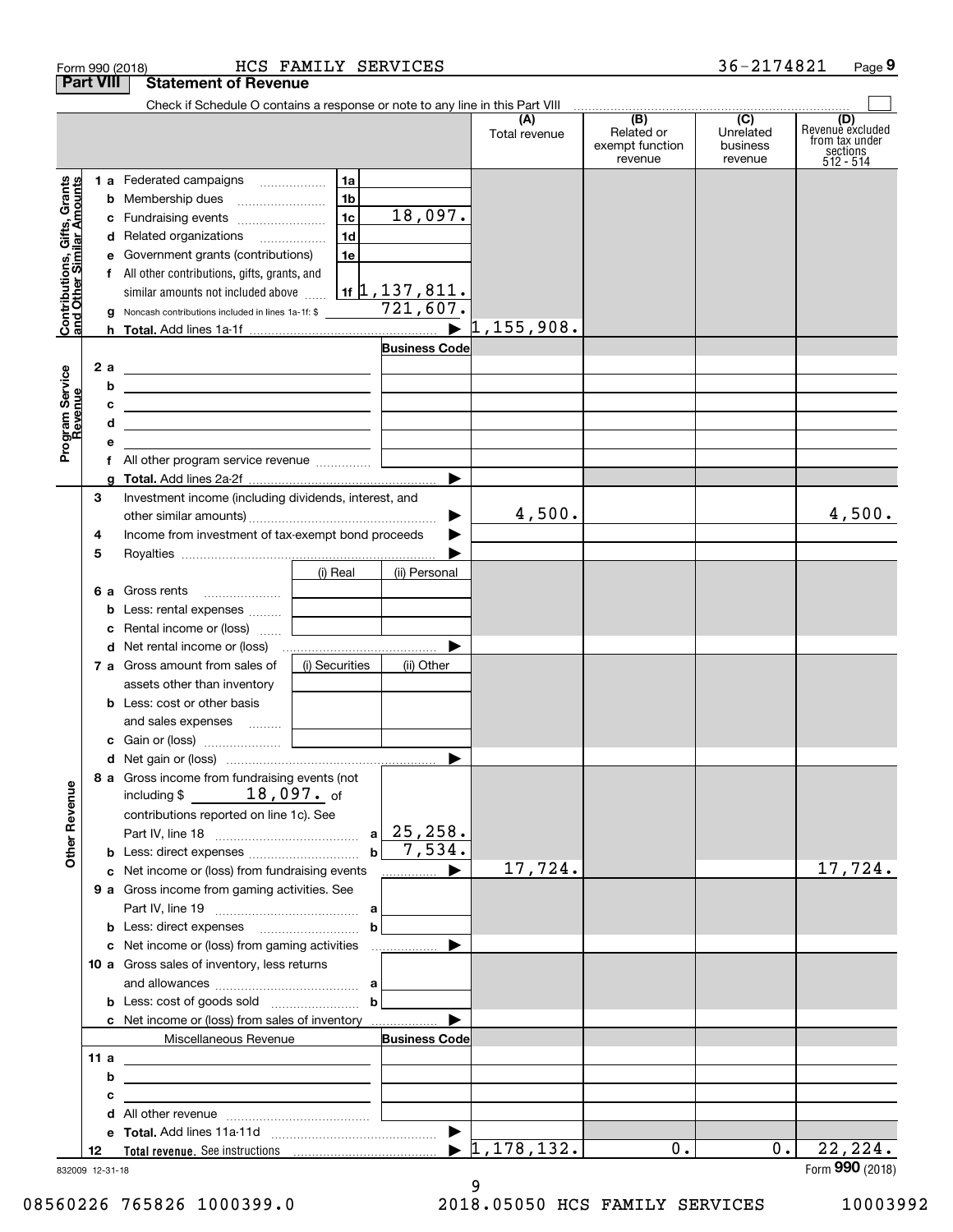Form 990 (2018) Page HCS FAMILY SERVICES 36-2174821 **Part IX Statement of Functional Expenses**

|                  | Section 501(c)(3) and 501(c)(4) organizations must complete all columns. All other organizations must complete column (A).                                                                                  |                       |                                    |                                           |                                |
|------------------|-------------------------------------------------------------------------------------------------------------------------------------------------------------------------------------------------------------|-----------------------|------------------------------------|-------------------------------------------|--------------------------------|
|                  |                                                                                                                                                                                                             |                       |                                    |                                           |                                |
|                  | Do not include amounts reported on lines 6b,<br>7b, 8b, 9b, and 10b of Part VIII.                                                                                                                           | Total expenses        | (B)<br>Program service<br>expenses | (C)<br>Management and<br>general expenses | (D)<br>Fundraising<br>expenses |
| 1.               | Grants and other assistance to domestic organizations                                                                                                                                                       |                       |                                    |                                           |                                |
|                  | and domestic governments. See Part IV, line 21                                                                                                                                                              |                       |                                    |                                           |                                |
| $\mathbf{2}$     | Grants and other assistance to domestic                                                                                                                                                                     |                       |                                    |                                           |                                |
|                  | individuals. See Part IV, line 22                                                                                                                                                                           | 765,644.              | 765,644.                           |                                           |                                |
| 3                | Grants and other assistance to foreign                                                                                                                                                                      |                       |                                    |                                           |                                |
|                  | organizations, foreign governments, and foreign                                                                                                                                                             |                       |                                    |                                           |                                |
|                  | individuals. See Part IV, lines 15 and 16                                                                                                                                                                   |                       |                                    |                                           |                                |
| 4                | Benefits paid to or for members                                                                                                                                                                             |                       |                                    |                                           |                                |
| 5                | Compensation of current officers, directors,                                                                                                                                                                |                       |                                    |                                           |                                |
|                  |                                                                                                                                                                                                             | 64,000.               | 46,080.                            | 5,120.                                    | 12,800.                        |
| 6                | Compensation not included above, to disqualified                                                                                                                                                            |                       |                                    |                                           |                                |
|                  | persons (as defined under section 4958(f)(1)) and                                                                                                                                                           |                       |                                    |                                           |                                |
|                  | persons described in section 4958(c)(3)(B)                                                                                                                                                                  |                       |                                    |                                           |                                |
| 7                |                                                                                                                                                                                                             | 108,546.              | 78, 153.                           | 8,684.                                    | 21,709.                        |
| 8                | Pension plan accruals and contributions (include                                                                                                                                                            |                       |                                    |                                           |                                |
|                  | section 401(k) and 403(b) employer contributions)                                                                                                                                                           |                       |                                    |                                           |                                |
| 9                |                                                                                                                                                                                                             |                       |                                    |                                           |                                |
| 10               |                                                                                                                                                                                                             | $\overline{28,026}$ . | 20, 179.                           | 2, 242.                                   | 5,605.                         |
| 11               | Fees for services (non-employees):                                                                                                                                                                          |                       |                                    |                                           |                                |
| a                |                                                                                                                                                                                                             |                       |                                    |                                           |                                |
| b                |                                                                                                                                                                                                             | $\overline{15}$ .     |                                    | 15.                                       |                                |
| c                |                                                                                                                                                                                                             |                       |                                    |                                           |                                |
| d                |                                                                                                                                                                                                             |                       |                                    |                                           |                                |
| е                | Professional fundraising services. See Part IV, line 17                                                                                                                                                     |                       |                                    |                                           |                                |
| f                | Investment management fees                                                                                                                                                                                  |                       |                                    |                                           |                                |
| g                | Other. (If line 11g amount exceeds 10% of line 25,                                                                                                                                                          |                       |                                    |                                           |                                |
|                  | column (A) amount, list line 11g expenses on Sch O.)                                                                                                                                                        | 11,026.               | 4,311.                             | $\frac{3,070.524.5}$                      | $\frac{3,645}{546}$            |
| 12 <sup>12</sup> |                                                                                                                                                                                                             | 1,070.                |                                    |                                           |                                |
| 13               |                                                                                                                                                                                                             |                       |                                    |                                           |                                |
| 14               |                                                                                                                                                                                                             | 8,985.                | 6,469.                             | 719.                                      | 1,797.                         |
| 15               |                                                                                                                                                                                                             |                       |                                    |                                           |                                |
| 16               |                                                                                                                                                                                                             | 187.                  | 187.                               |                                           |                                |
| 17               |                                                                                                                                                                                                             | 398.                  |                                    | 398.                                      |                                |
| 18               | Payments of travel or entertainment expenses                                                                                                                                                                |                       |                                    |                                           |                                |
|                  | for any federal, state, or local public officials                                                                                                                                                           |                       |                                    |                                           |                                |
| 19               | Conferences, conventions, and meetings                                                                                                                                                                      |                       |                                    |                                           |                                |
| 20               | Interest                                                                                                                                                                                                    |                       |                                    |                                           |                                |
| 21               |                                                                                                                                                                                                             |                       |                                    |                                           |                                |
| 22               | Depreciation, depletion, and amortization                                                                                                                                                                   | 14, 135.              | 13,005.                            | 565.                                      | 565.                           |
| 23               | Insurance                                                                                                                                                                                                   | 11,513.               | 9,210.                             | 2,303.                                    |                                |
| 24               | Other expenses. Itemize expenses not covered<br>above. (List miscellaneous expenses in line 24e. If line<br>24e amount exceeds 10% of line 25, column (A)<br>amount, list line 24e expenses on Schedule O.) |                       |                                    |                                           |                                |
| a                | CONTRACT SERVICES                                                                                                                                                                                           | 13,328.               | 2, 266.                            | 5,864.                                    | 5,198.                         |
| b                | PRINTING AND SUPPLIES                                                                                                                                                                                       | 6,796.                | 1,023.                             | 1,144.                                    | 4,629.                         |
| C.               | REPAIRS AND MAINTENANCE                                                                                                                                                                                     | $\overline{5,492.}$   | 4,394.                             | 1,098.                                    |                                |
| d                | <b>BANK FEES</b>                                                                                                                                                                                            | 1,209.                |                                    |                                           | 1,209.                         |
|                  | e All other expenses                                                                                                                                                                                        | 6,068.                | 3,065.                             | 2,659.                                    | 344.                           |
| 25               | Total functional expenses. Add lines 1 through 24e                                                                                                                                                          | 1,046,438.            | 953,986.                           | 34,405.                                   | 58,047.                        |
| 26               | Joint costs. Complete this line only if the organization                                                                                                                                                    |                       |                                    |                                           |                                |
|                  | reported in column (B) joint costs from a combined                                                                                                                                                          |                       |                                    |                                           |                                |
|                  | educational campaign and fundraising solicitation.                                                                                                                                                          |                       |                                    |                                           |                                |
|                  | Check here $\blacktriangleright$<br>if following SOP 98-2 (ASC 958-720)                                                                                                                                     |                       |                                    |                                           |                                |

832010 12-31-18

Form (2018) **990**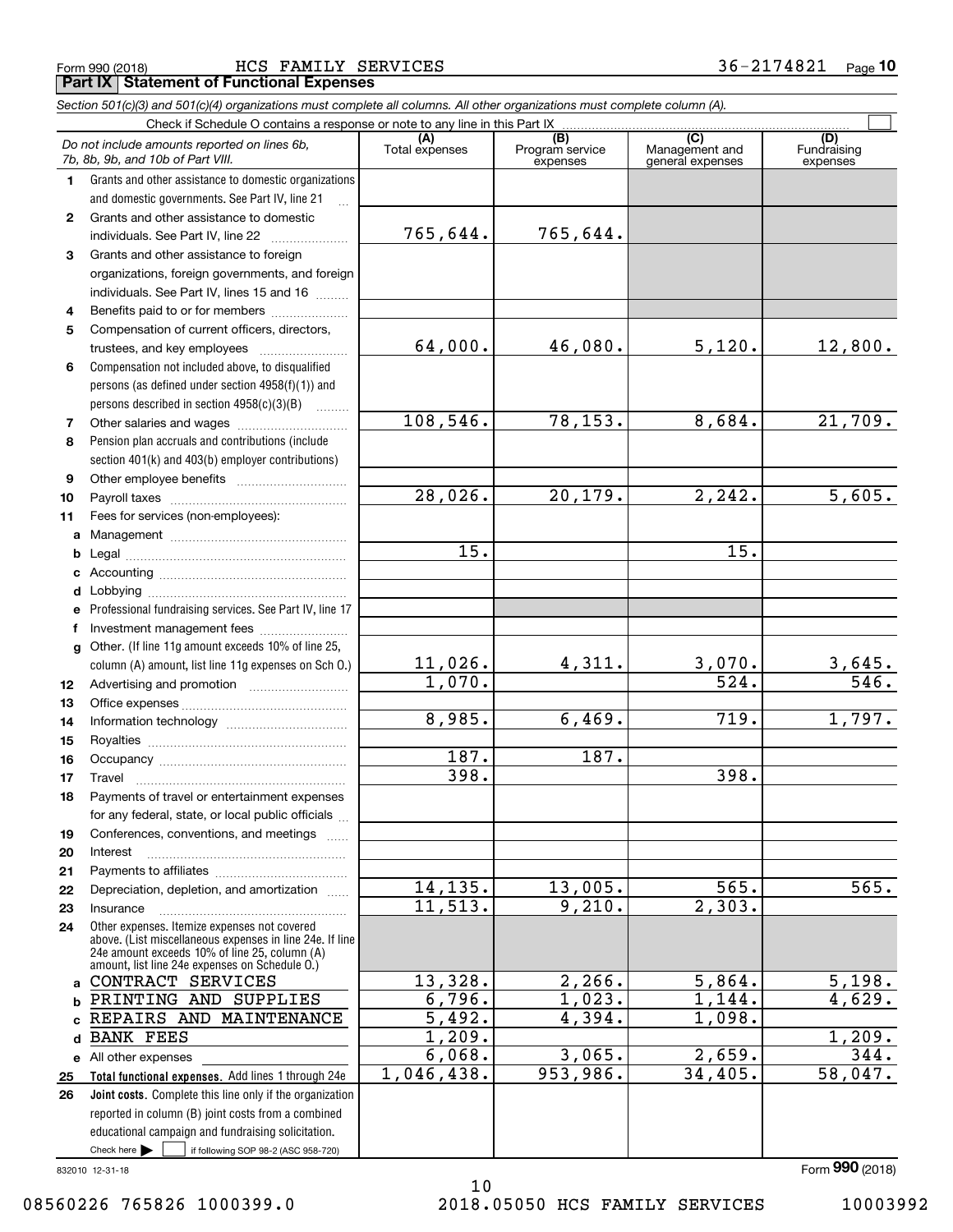#### Form 990 (2018) Page HCS FAMILY SERVICES 36-2174821 **Part X Balance Sheet**

Check if Schedule O contains a response or note to any line in this Part X

|                             |    |                                                                                                                                                                                                                                |    |                            | Beginning of year       |                 | End of year           |
|-----------------------------|----|--------------------------------------------------------------------------------------------------------------------------------------------------------------------------------------------------------------------------------|----|----------------------------|-------------------------|-----------------|-----------------------|
|                             | 1  | Cash - non-interest-bearing                                                                                                                                                                                                    |    |                            | 231,860.                | $\mathbf{1}$    | 1,526.                |
|                             | 2  |                                                                                                                                                                                                                                |    |                            |                         | $\mathbf{2}$    | 365,758.              |
|                             | з  |                                                                                                                                                                                                                                |    |                            |                         | 3               |                       |
|                             | 4  |                                                                                                                                                                                                                                |    |                            |                         | 4               | 48,637.               |
|                             | 5  | Loans and other receivables from current and former officers, directors,                                                                                                                                                       |    |                            |                         |                 |                       |
|                             |    | trustees, key employees, and highest compensated employees. Complete                                                                                                                                                           |    |                            |                         |                 |                       |
|                             |    | Part II of Schedule L                                                                                                                                                                                                          |    |                            |                         | 5               |                       |
|                             | 6  | Loans and other receivables from other disqualified persons (as defined under                                                                                                                                                  |    |                            |                         |                 |                       |
|                             |    | section $4958(f)(1)$ , persons described in section $4958(c)(3)(B)$ , and contributing                                                                                                                                         |    |                            |                         |                 |                       |
|                             |    | employers and sponsoring organizations of section 501(c)(9) voluntary                                                                                                                                                          |    |                            |                         |                 |                       |
| Assets                      |    | employees' beneficiary organizations (see instr). Complete Part II of Sch L                                                                                                                                                    |    | 6                          |                         |                 |                       |
|                             | 7  |                                                                                                                                                                                                                                |    |                            |                         | 7               |                       |
|                             | 8  |                                                                                                                                                                                                                                |    |                            | 3,748.                  | 8               |                       |
|                             | 9  | Prepaid expenses and deferred charges                                                                                                                                                                                          |    |                            |                         | 9               | $\frac{2,099}{2,762}$ |
|                             |    | <b>10a</b> Land, buildings, and equipment: cost or other                                                                                                                                                                       |    |                            |                         |                 |                       |
|                             |    | basis. Complete Part VI of Schedule D  10a                                                                                                                                                                                     |    |                            |                         |                 |                       |
|                             |    | $\boxed{10b}$<br><b>b</b> Less: accumulated depreciation                                                                                                                                                                       |    | $\frac{129,234.}{88,949.}$ | 45,626.                 | 10 <sub>c</sub> | 40,285.               |
|                             | 11 |                                                                                                                                                                                                                                |    |                            | 11                      |                 |                       |
|                             | 12 |                                                                                                                                                                                                                                |    |                            | 12                      |                 |                       |
|                             | 13 |                                                                                                                                                                                                                                |    | 13                         |                         |                 |                       |
|                             | 14 |                                                                                                                                                                                                                                |    | 14                         |                         |                 |                       |
|                             | 15 |                                                                                                                                                                                                                                | 1. | 15                         | $0$ .                   |                 |                       |
|                             | 16 |                                                                                                                                                                                                                                |    |                            | 281, 235.               | 16              | 461,067.              |
|                             | 17 |                                                                                                                                                                                                                                |    |                            | 2,781.                  | 17              | 2,781.                |
|                             | 18 |                                                                                                                                                                                                                                |    | 18                         |                         |                 |                       |
|                             | 19 | Deferred revenue manual contracts and contracts are all the manual contracts and contracts are contracted and contracts are contracted and contract are contracted and contract are contracted and contract are contracted and |    | 19                         |                         |                 |                       |
|                             | 20 |                                                                                                                                                                                                                                |    |                            | 20                      |                 |                       |
|                             | 21 | Escrow or custodial account liability. Complete Part IV of Schedule D                                                                                                                                                          |    | 21                         |                         |                 |                       |
|                             | 22 | Loans and other payables to current and former officers, directors, trustees,                                                                                                                                                  |    |                            |                         |                 |                       |
| Liabilities                 |    | key employees, highest compensated employees, and disqualified persons.                                                                                                                                                        |    |                            |                         |                 |                       |
|                             |    | Complete Part II of Schedule L                                                                                                                                                                                                 |    |                            |                         | 22              |                       |
|                             | 23 | Secured mortgages and notes payable to unrelated third parties                                                                                                                                                                 |    |                            |                         | 23              |                       |
|                             | 24 | Unsecured notes and loans payable to unrelated third parties                                                                                                                                                                   |    |                            |                         | 24              |                       |
|                             | 25 | Other liabilities (including federal income tax, payables to related third                                                                                                                                                     |    |                            |                         |                 |                       |
|                             |    | parties, and other liabilities not included on lines 17-24). Complete Part X of                                                                                                                                                |    |                            |                         |                 |                       |
|                             |    | Schedule D                                                                                                                                                                                                                     |    |                            |                         | 25              |                       |
|                             | 26 |                                                                                                                                                                                                                                |    |                            | 2,781.                  | 26              | 2,781.                |
|                             |    | Organizations that follow SFAS 117 (ASC 958), check here $\blacktriangleright \lfloor X \rfloor$ and                                                                                                                           |    |                            |                         |                 |                       |
|                             |    | complete lines 27 through 29, and lines 33 and 34.                                                                                                                                                                             |    |                            |                         |                 |                       |
|                             | 27 |                                                                                                                                                                                                                                |    |                            | 278,454.                | 27              | 387,138.              |
|                             | 28 | Temporarily restricted net assets                                                                                                                                                                                              |    |                            |                         | 28              |                       |
|                             | 29 | Permanently restricted net assets                                                                                                                                                                                              |    |                            |                         | 29              | 71, 148.              |
|                             |    | Organizations that do not follow SFAS 117 (ASC 958), check here ▶ □                                                                                                                                                            |    |                            |                         |                 |                       |
| Net Assets or Fund Balances |    | and complete lines 30 through 34.                                                                                                                                                                                              |    |                            |                         |                 |                       |
|                             | 30 |                                                                                                                                                                                                                                |    |                            |                         | 30              |                       |
|                             | 31 | Paid-in or capital surplus, or land, building, or equipment fund                                                                                                                                                               |    |                            |                         | 31              |                       |
|                             | 32 | Retained earnings, endowment, accumulated income, or other funds                                                                                                                                                               |    | $\overline{\phantom{a}}$   |                         | 32              |                       |
|                             | 33 |                                                                                                                                                                                                                                |    |                            | $\overline{278, 454}$ . | 33              | 458,286.              |
|                             | 34 |                                                                                                                                                                                                                                |    |                            | 281, 235.               | 34              | 461,067.              |

11

Form (2018) **990**

 $\mathcal{L}^{\text{max}}$ 

**(B)**

**(A)**

832011 12-31-18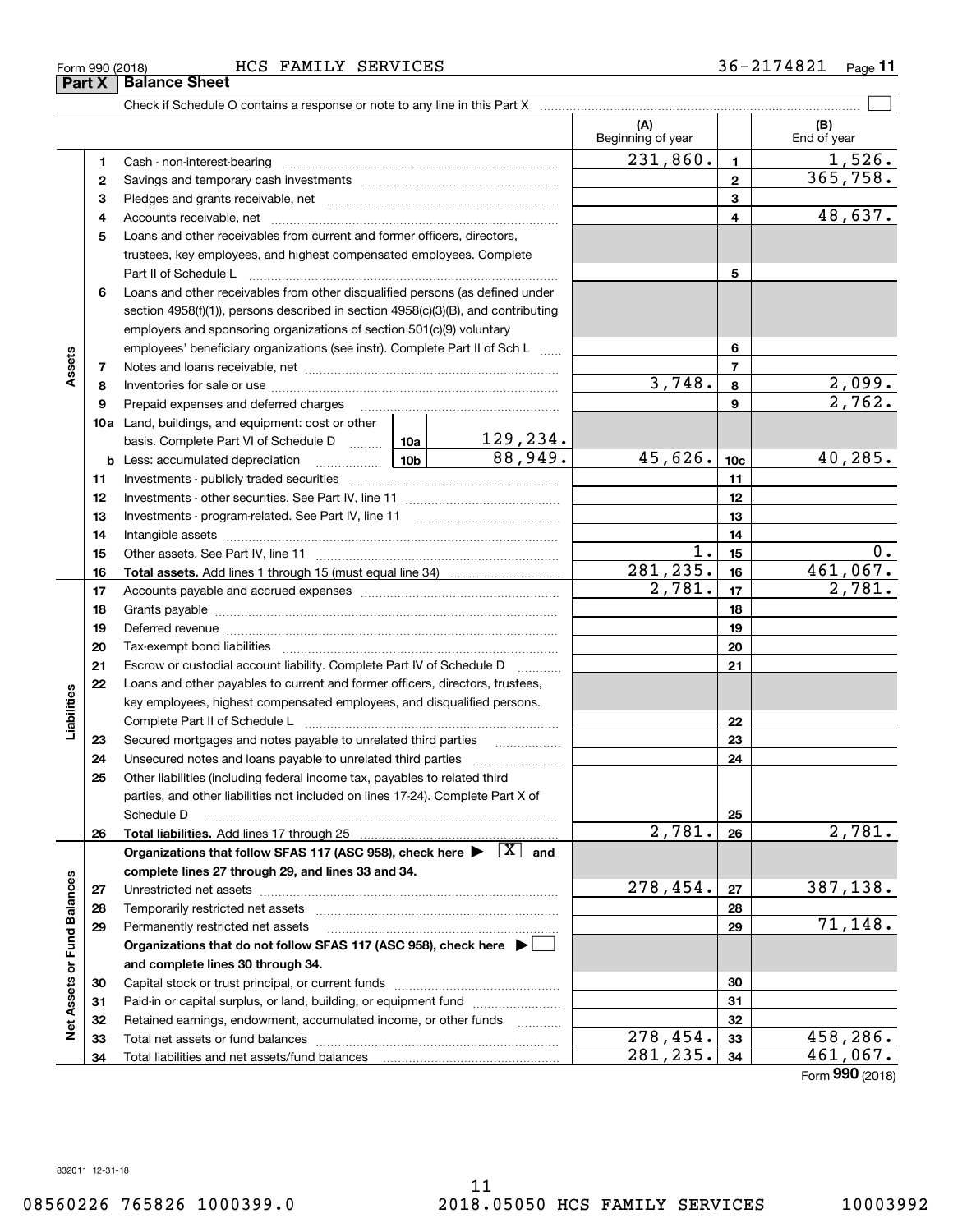|    | HCS FAMILY SERVICES<br>Form 990 (2018)                                                                                                                      |                         | 36-2174821     |     | $_{\text{Page}}$ 12 |
|----|-------------------------------------------------------------------------------------------------------------------------------------------------------------|-------------------------|----------------|-----|---------------------|
|    | <b>Reconciliation of Net Assets</b><br>Part XI                                                                                                              |                         |                |     |                     |
|    | Check if Schedule O contains a response or note to any line in this Part XI                                                                                 |                         |                |     |                     |
|    |                                                                                                                                                             |                         |                |     |                     |
| 1  | Total revenue (must equal Part VIII, column (A), line 12)                                                                                                   | 1                       | 1,178,132.     |     |                     |
| 2  | Total expenses (must equal Part IX, column (A), line 25) maturing content content content content content conte                                             | $\overline{2}$          | 1,046,438.     |     |                     |
| з  | Revenue less expenses. Subtract line 2 from line 1                                                                                                          | 3                       |                |     | 131,694.            |
| 4  |                                                                                                                                                             | $\overline{\mathbf{4}}$ |                |     | 278,454.            |
| 5  | Net unrealized gains (losses) on investments                                                                                                                | 5                       |                |     |                     |
| 6  | Donated services and use of facilities                                                                                                                      | 6                       |                |     | 48, 138.            |
| 7  | Investment expenses                                                                                                                                         | $\overline{7}$          |                |     |                     |
| 8  | Prior period adjustments                                                                                                                                    | 8                       |                |     |                     |
| 9  | Other changes in net assets or fund balances (explain in Schedule O) [11] [12] contraction contracts in net assets or fund balances (explain in Schedule O) | $\mathbf{9}$            |                |     | $\overline{0}$ .    |
| 10 | Net assets or fund balances at end of year. Combine lines 3 through 9 (must equal Part X, line 33,                                                          |                         |                |     |                     |
|    | column (B))                                                                                                                                                 | 10                      |                |     | 458,286.            |
|    | Part XII Financial Statements and Reporting                                                                                                                 |                         |                |     |                     |
|    |                                                                                                                                                             |                         |                |     |                     |
|    |                                                                                                                                                             |                         |                | Yes | No                  |
| 1  | $ X $ Accrual<br>Accounting method used to prepare the Form 990: <u>I</u> Cash<br>Other                                                                     |                         |                |     |                     |
|    | If the organization changed its method of accounting from a prior year or checked "Other," explain in Schedule O.                                           |                         |                |     |                     |
|    | 2a Were the organization's financial statements compiled or reviewed by an independent accountant?                                                          |                         | 2a             |     | x                   |
|    | If "Yes," check a box below to indicate whether the financial statements for the year were compiled or reviewed on a                                        |                         |                |     |                     |
|    | separate basis, consolidated basis, or both:                                                                                                                |                         |                |     |                     |
|    | Separate basis<br>Consolidated basis<br>Both consolidated and separate basis                                                                                |                         |                |     |                     |
|    | <b>b</b> Were the organization's financial statements audited by an independent accountant?                                                                 |                         | 2 <sub>b</sub> | X   |                     |
|    | If "Yes," check a box below to indicate whether the financial statements for the year were audited on a separate basis,                                     |                         |                |     |                     |
|    | consolidated basis, or both:                                                                                                                                |                         |                |     |                     |
|    | $X$ Separate basis<br><b>Consolidated basis</b><br>Both consolidated and separate basis                                                                     |                         |                |     |                     |
| c  | If "Yes" to line 2a or 2b, does the organization have a committee that assumes responsibility for oversight of the audit,                                   |                         |                |     |                     |
|    | review, or compilation of its financial statements and selection of an independent accountant?                                                              |                         | 2c             | х   |                     |
|    | If the organization changed either its oversight process or selection process during the tax year, explain in Schedule O.                                   |                         |                |     |                     |
|    | 3a As a result of a federal award, was the organization required to undergo an audit or audits as set forth in the Single Audit                             |                         |                |     |                     |
|    |                                                                                                                                                             |                         | За             |     | x                   |
| b  | If "Yes," did the organization undergo the required audit or audits? If the organization did not undergo the required audit                                 |                         |                |     |                     |
|    | or audits, explain why in Schedule O and describe any steps taken to undergo such audits                                                                    |                         | 3b             | מהה |                     |

Form (2018) **990**

832012 12-31-18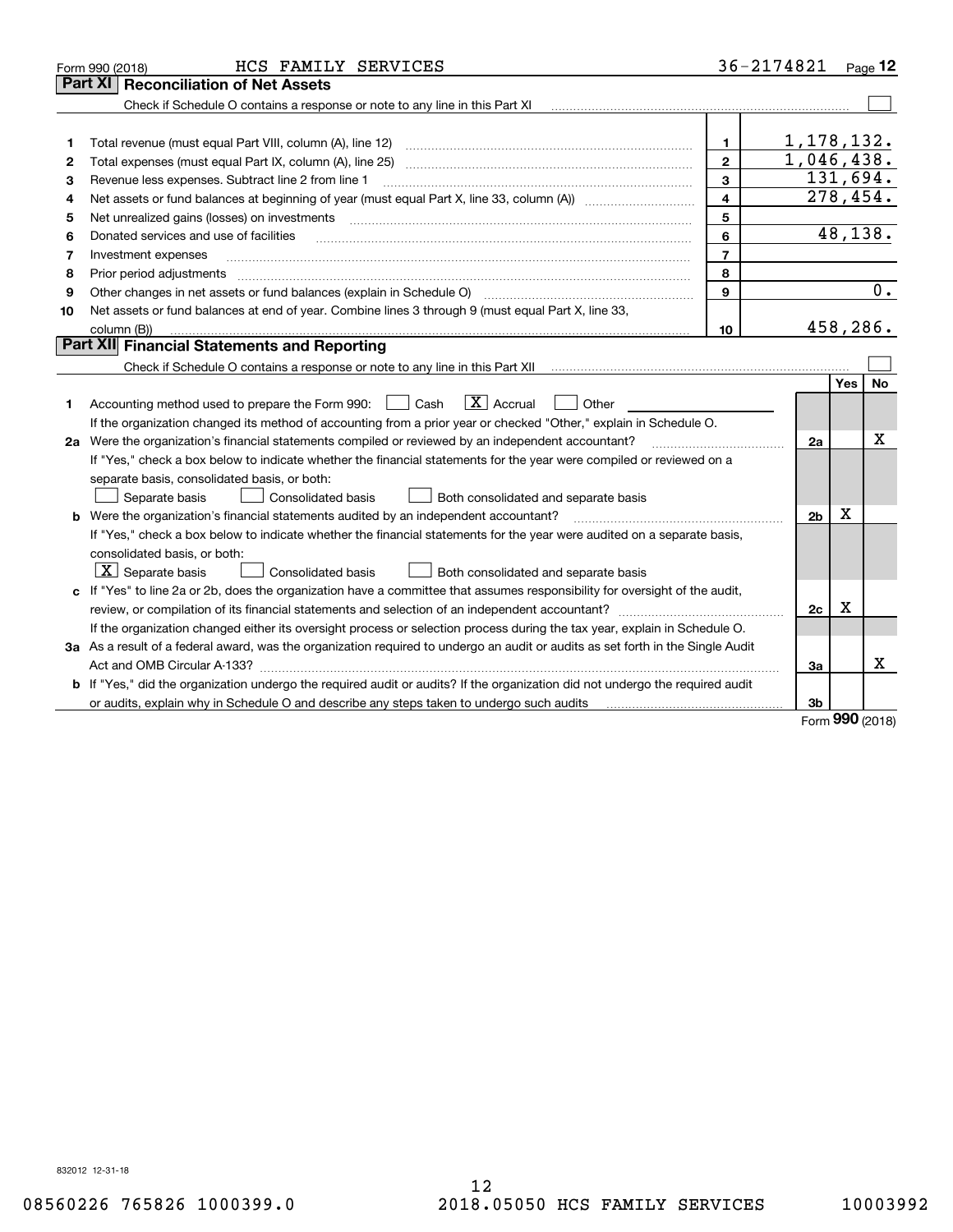| <b>SCHEDULE A</b> |
|-------------------|
|-------------------|

Department of the Treasury Internal Revenue Service

**(Form 990 or 990-EZ)**

# **Public Charity Status and Public Support**

**Complete if the organization is a section 501(c)(3) organization or a section 4947(a)(1) nonexempt charitable trust.**

|                                                                                         | Attach to Form 990 or Form 990-EZ. |  |
|-----------------------------------------------------------------------------------------|------------------------------------|--|
| $\triangleright$ Go to www.irs.gov/Form990 for instructions and the latest information. |                                    |  |

OMB No. 1545-0047

|                      | Name of the organization                                                                                                                                                                                                                                                                                                                                                                                                                                                                          |                     |                            |                             |                                 |                            |  | Employer identification number |  |
|----------------------|---------------------------------------------------------------------------------------------------------------------------------------------------------------------------------------------------------------------------------------------------------------------------------------------------------------------------------------------------------------------------------------------------------------------------------------------------------------------------------------------------|---------------------|----------------------------|-----------------------------|---------------------------------|----------------------------|--|--------------------------------|--|
|                      |                                                                                                                                                                                                                                                                                                                                                                                                                                                                                                   | HCS FAMILY SERVICES |                            |                             |                                 |                            |  | 36-2174821                     |  |
| Part I               | Reason for Public Charity Status (All organizations must complete this part.) See instructions.                                                                                                                                                                                                                                                                                                                                                                                                   |                     |                            |                             |                                 |                            |  |                                |  |
| 1.                   | The organization is not a private foundation because it is: (For lines 1 through 12, check only one box.)<br>A church, convention of churches, or association of churches described in section 170(b)(1)(A)(i).                                                                                                                                                                                                                                                                                   |                     |                            |                             |                                 |                            |  |                                |  |
| 2                    | A school described in section 170(b)(1)(A)(ii). (Attach Schedule E (Form 990 or 990-EZ).)                                                                                                                                                                                                                                                                                                                                                                                                         |                     |                            |                             |                                 |                            |  |                                |  |
| 3                    | A hospital or a cooperative hospital service organization described in section 170(b)(1)(A)(iii).                                                                                                                                                                                                                                                                                                                                                                                                 |                     |                            |                             |                                 |                            |  |                                |  |
| 4                    | A medical research organization operated in conjunction with a hospital described in section 170(b)(1)(A)(iii). Enter the hospital's name,                                                                                                                                                                                                                                                                                                                                                        |                     |                            |                             |                                 |                            |  |                                |  |
|                      | city, and state:                                                                                                                                                                                                                                                                                                                                                                                                                                                                                  |                     |                            |                             |                                 |                            |  |                                |  |
| 5                    | An organization operated for the benefit of a college or university owned or operated by a governmental unit described in<br>section 170(b)(1)(A)(iv). (Complete Part II.)                                                                                                                                                                                                                                                                                                                        |                     |                            |                             |                                 |                            |  |                                |  |
| 6                    | A federal, state, or local government or governmental unit described in section 170(b)(1)(A)(v).                                                                                                                                                                                                                                                                                                                                                                                                  |                     |                            |                             |                                 |                            |  |                                |  |
| 7                    | An organization that normally receives a substantial part of its support from a governmental unit or from the general public described in                                                                                                                                                                                                                                                                                                                                                         |                     |                            |                             |                                 |                            |  |                                |  |
|                      | section 170(b)(1)(A)(vi). (Complete Part II.)                                                                                                                                                                                                                                                                                                                                                                                                                                                     |                     |                            |                             |                                 |                            |  |                                |  |
| 8                    | A community trust described in section 170(b)(1)(A)(vi). (Complete Part II.)                                                                                                                                                                                                                                                                                                                                                                                                                      |                     |                            |                             |                                 |                            |  |                                |  |
| 9                    | An agricultural research organization described in section 170(b)(1)(A)(ix) operated in conjunction with a land-grant college                                                                                                                                                                                                                                                                                                                                                                     |                     |                            |                             |                                 |                            |  |                                |  |
|                      | or university or a non-land-grant college of agriculture (see instructions). Enter the name, city, and state of the college or                                                                                                                                                                                                                                                                                                                                                                    |                     |                            |                             |                                 |                            |  |                                |  |
|                      |                                                                                                                                                                                                                                                                                                                                                                                                                                                                                                   |                     |                            |                             |                                 |                            |  |                                |  |
| $10 \quad \boxed{X}$ | university:<br>An organization that normally receives: (1) more than 33 1/3% of its support from contributions, membership fees, and gross receipts from<br>activities related to its exempt functions - subject to certain exceptions, and (2) no more than 33 1/3% of its support from gross investment<br>income and unrelated business taxable income (less section 511 tax) from businesses acquired by the organization after June 30, 1975.<br>See section 509(a)(2). (Complete Part III.) |                     |                            |                             |                                 |                            |  |                                |  |
| 11                   | An organization organized and operated exclusively to test for public safety. See section 509(a)(4).                                                                                                                                                                                                                                                                                                                                                                                              |                     |                            |                             |                                 |                            |  |                                |  |
| 12                   | An organization organized and operated exclusively for the benefit of, to perform the functions of, or to carry out the purposes of one or                                                                                                                                                                                                                                                                                                                                                        |                     |                            |                             |                                 |                            |  |                                |  |
|                      | more publicly supported organizations described in section 509(a)(1) or section 509(a)(2). See section 509(a)(3). Check the box in                                                                                                                                                                                                                                                                                                                                                                |                     |                            |                             |                                 |                            |  |                                |  |
|                      | lines 12a through 12d that describes the type of supporting organization and complete lines 12e, 12f, and 12g.                                                                                                                                                                                                                                                                                                                                                                                    |                     |                            |                             |                                 |                            |  |                                |  |
| а                    | Type I. A supporting organization operated, supervised, or controlled by its supported organization(s), typically by giving                                                                                                                                                                                                                                                                                                                                                                       |                     |                            |                             |                                 |                            |  |                                |  |
|                      | the supported organization(s) the power to regularly appoint or elect a majority of the directors or trustees of the supporting                                                                                                                                                                                                                                                                                                                                                                   |                     |                            |                             |                                 |                            |  |                                |  |
|                      | organization. You must complete Part IV, Sections A and B.                                                                                                                                                                                                                                                                                                                                                                                                                                        |                     |                            |                             |                                 |                            |  |                                |  |
| b                    | Type II. A supporting organization supervised or controlled in connection with its supported organization(s), by having                                                                                                                                                                                                                                                                                                                                                                           |                     |                            |                             |                                 |                            |  |                                |  |
|                      | control or management of the supporting organization vested in the same persons that control or manage the supported                                                                                                                                                                                                                                                                                                                                                                              |                     |                            |                             |                                 |                            |  |                                |  |
|                      | organization(s). You must complete Part IV, Sections A and C.                                                                                                                                                                                                                                                                                                                                                                                                                                     |                     |                            |                             |                                 |                            |  |                                |  |
|                      | Type III functionally integrated. A supporting organization operated in connection with, and functionally integrated with,                                                                                                                                                                                                                                                                                                                                                                        |                     |                            |                             |                                 |                            |  |                                |  |
|                      | its supported organization(s) (see instructions). You must complete Part IV, Sections A, D, and E.                                                                                                                                                                                                                                                                                                                                                                                                |                     |                            |                             |                                 |                            |  |                                |  |
| d                    | Type III non-functionally integrated. A supporting organization operated in connection with its supported organization(s)                                                                                                                                                                                                                                                                                                                                                                         |                     |                            |                             |                                 |                            |  |                                |  |
|                      | that is not functionally integrated. The organization generally must satisfy a distribution requirement and an attentiveness                                                                                                                                                                                                                                                                                                                                                                      |                     |                            |                             |                                 |                            |  |                                |  |
|                      | requirement (see instructions). You must complete Part IV, Sections A and D, and Part V.                                                                                                                                                                                                                                                                                                                                                                                                          |                     |                            |                             |                                 |                            |  |                                |  |
| е                    | Check this box if the organization received a written determination from the IRS that it is a Type I, Type II, Type III                                                                                                                                                                                                                                                                                                                                                                           |                     |                            |                             |                                 |                            |  |                                |  |
|                      | functionally integrated, or Type III non-functionally integrated supporting organization.                                                                                                                                                                                                                                                                                                                                                                                                         |                     |                            |                             |                                 |                            |  |                                |  |
| f                    | Enter the number of supported organizations                                                                                                                                                                                                                                                                                                                                                                                                                                                       |                     |                            |                             |                                 |                            |  |                                |  |
|                      | Provide the following information about the supported organization(s).<br>(i) Name of supported                                                                                                                                                                                                                                                                                                                                                                                                   | (ii) EIN            | (iii) Type of organization |                             | (iv) Is the organization listed | (v) Amount of monetary     |  | (vi) Amount of other           |  |
|                      | organization                                                                                                                                                                                                                                                                                                                                                                                                                                                                                      |                     | (described on lines 1-10   | in your governing document? |                                 | support (see instructions) |  | support (see instructions)     |  |
|                      |                                                                                                                                                                                                                                                                                                                                                                                                                                                                                                   |                     | above (see instructions))  | Yes                         | No                              |                            |  |                                |  |
|                      |                                                                                                                                                                                                                                                                                                                                                                                                                                                                                                   |                     |                            |                             |                                 |                            |  |                                |  |
|                      |                                                                                                                                                                                                                                                                                                                                                                                                                                                                                                   |                     |                            |                             |                                 |                            |  |                                |  |
|                      |                                                                                                                                                                                                                                                                                                                                                                                                                                                                                                   |                     |                            |                             |                                 |                            |  |                                |  |
|                      |                                                                                                                                                                                                                                                                                                                                                                                                                                                                                                   |                     |                            |                             |                                 |                            |  |                                |  |
|                      |                                                                                                                                                                                                                                                                                                                                                                                                                                                                                                   |                     |                            |                             |                                 |                            |  |                                |  |
|                      |                                                                                                                                                                                                                                                                                                                                                                                                                                                                                                   |                     |                            |                             |                                 |                            |  |                                |  |
| Total                |                                                                                                                                                                                                                                                                                                                                                                                                                                                                                                   |                     |                            |                             |                                 |                            |  |                                |  |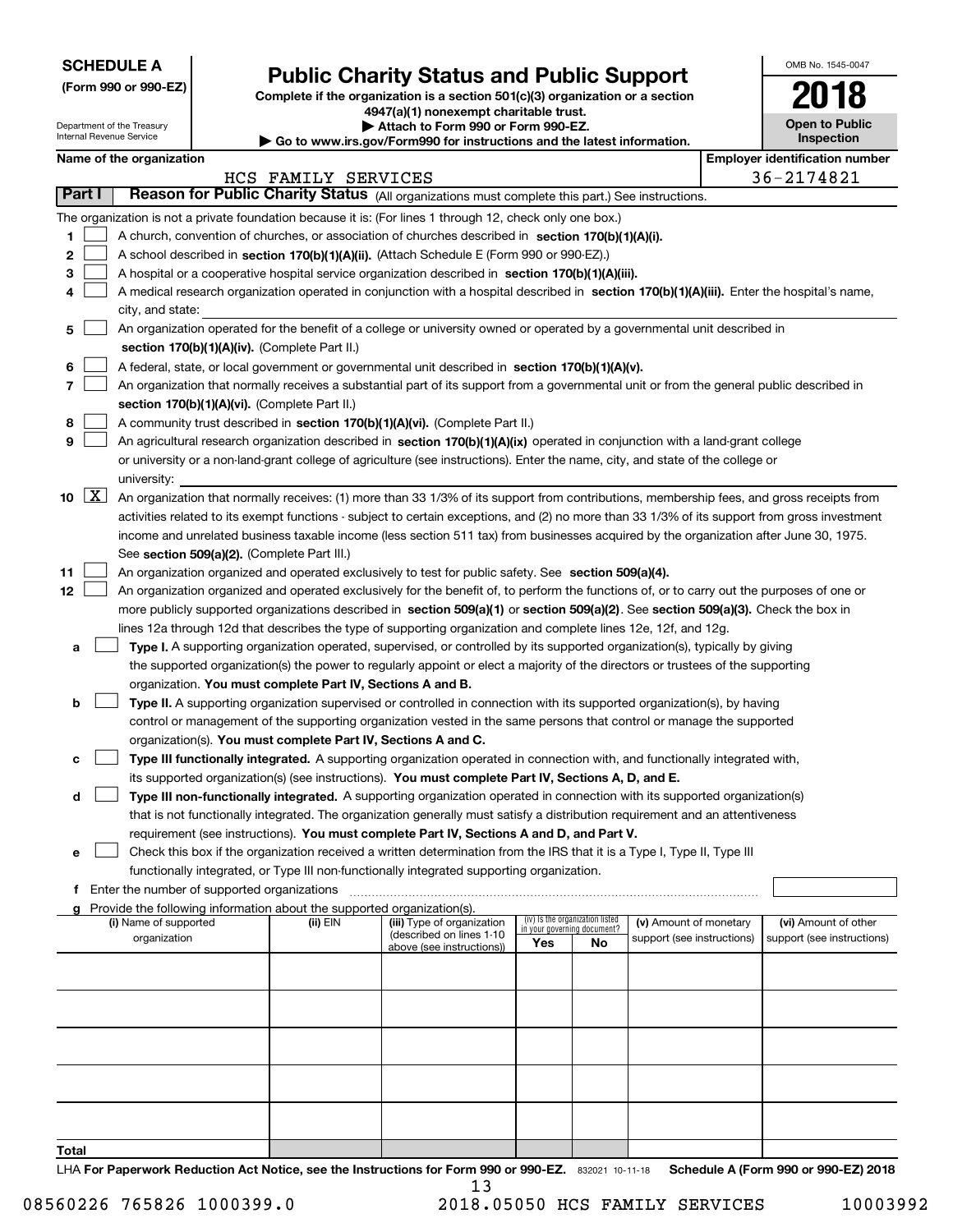#### Schedule A (Form 990 or 990-EZ) 2018 Page HCS FAMILY SERVICES 36-2174821

36-2174821 Page 2

(Complete only if you checked the box on line 5, 7, or 8 of Part I or if the organization failed to qualify under Part III. If the organization fails to qualify under the tests listed below, please complete Part III.) **Part II Support Schedule for Organizations Described in Sections 170(b)(1)(A)(iv) and 170(b)(1)(A)(vi)** 

|    | <b>Section A. Public Support</b>                                                                                                           |            |            |            |            |          |                                      |
|----|--------------------------------------------------------------------------------------------------------------------------------------------|------------|------------|------------|------------|----------|--------------------------------------|
|    | Calendar year (or fiscal year beginning in) $\blacktriangleright$                                                                          | (a) 2014   | $(b)$ 2015 | $(c)$ 2016 | $(d)$ 2017 | (e) 2018 | (f) Total                            |
|    | <b>1</b> Gifts, grants, contributions, and                                                                                                 |            |            |            |            |          |                                      |
|    | membership fees received. (Do not                                                                                                          |            |            |            |            |          |                                      |
|    | include any "unusual grants.")                                                                                                             |            |            |            |            |          |                                      |
|    | 2 Tax revenues levied for the organ-                                                                                                       |            |            |            |            |          |                                      |
|    | ization's benefit and either paid to                                                                                                       |            |            |            |            |          |                                      |
|    | or expended on its behalf                                                                                                                  |            |            |            |            |          |                                      |
|    | 3 The value of services or facilities                                                                                                      |            |            |            |            |          |                                      |
|    | furnished by a governmental unit to                                                                                                        |            |            |            |            |          |                                      |
|    | the organization without charge                                                                                                            |            |            |            |            |          |                                      |
|    | 4 Total. Add lines 1 through 3                                                                                                             |            |            |            |            |          |                                      |
| 5. | The portion of total contributions                                                                                                         |            |            |            |            |          |                                      |
|    | by each person (other than a                                                                                                               |            |            |            |            |          |                                      |
|    | governmental unit or publicly                                                                                                              |            |            |            |            |          |                                      |
|    | supported organization) included                                                                                                           |            |            |            |            |          |                                      |
|    | on line 1 that exceeds 2% of the                                                                                                           |            |            |            |            |          |                                      |
|    | amount shown on line 11,                                                                                                                   |            |            |            |            |          |                                      |
|    | column (f)                                                                                                                                 |            |            |            |            |          |                                      |
|    | 6 Public support. Subtract line 5 from line 4.                                                                                             |            |            |            |            |          |                                      |
|    | <b>Section B. Total Support</b>                                                                                                            |            |            |            |            |          |                                      |
|    | Calendar year (or fiscal year beginning in) $\blacktriangleright$                                                                          | (a) $2014$ | $(b)$ 2015 | $(c)$ 2016 | $(d)$ 2017 | (e) 2018 | (f) Total                            |
|    | 7 Amounts from line 4                                                                                                                      |            |            |            |            |          |                                      |
|    | 8 Gross income from interest,                                                                                                              |            |            |            |            |          |                                      |
|    | dividends, payments received on                                                                                                            |            |            |            |            |          |                                      |
|    | securities loans, rents, royalties,                                                                                                        |            |            |            |            |          |                                      |
|    | and income from similar sources                                                                                                            |            |            |            |            |          |                                      |
|    | <b>9</b> Net income from unrelated business                                                                                                |            |            |            |            |          |                                      |
|    | activities, whether or not the                                                                                                             |            |            |            |            |          |                                      |
|    | business is regularly carried on                                                                                                           |            |            |            |            |          |                                      |
|    | <b>10</b> Other income. Do not include gain                                                                                                |            |            |            |            |          |                                      |
|    | or loss from the sale of capital                                                                                                           |            |            |            |            |          |                                      |
|    | assets (Explain in Part VI.)                                                                                                               |            |            |            |            |          |                                      |
|    | <b>11 Total support.</b> Add lines 7 through 10                                                                                            |            |            |            |            |          |                                      |
|    | <b>12</b> Gross receipts from related activities, etc. (see instructions)                                                                  |            |            |            |            | 12       |                                      |
|    | 13 First five years. If the Form 990 is for the organization's first, second, third, fourth, or fifth tax year as a section 501(c)(3)      |            |            |            |            |          |                                      |
|    | organization, check this box and stop here<br>Section C. Computation of Public Support Percentage                                          |            |            |            |            |          |                                      |
|    |                                                                                                                                            |            |            |            |            |          |                                      |
|    |                                                                                                                                            |            |            |            |            | 14       | %                                    |
|    |                                                                                                                                            |            |            |            |            | 15       | %                                    |
|    | 16a 33 1/3% support test - 2018. If the organization did not check the box on line 13, and line 14 is 33 1/3% or more, check this box and  |            |            |            |            |          |                                      |
|    | stop here. The organization qualifies as a publicly supported organization                                                                 |            |            |            |            |          |                                      |
|    | b 33 1/3% support test - 2017. If the organization did not check a box on line 13 or 16a, and line 15 is 33 1/3% or more, check this box   |            |            |            |            |          |                                      |
|    | and stop here. The organization qualifies as a publicly supported organization                                                             |            |            |            |            |          |                                      |
|    | 17a 10% -facts-and-circumstances test - 2018. If the organization did not check a box on line 13, 16a, or 16b, and line 14 is 10% or more, |            |            |            |            |          |                                      |
|    | and if the organization meets the "facts-and-circumstances" test, check this box and stop here. Explain in Part VI how the organization    |            |            |            |            |          |                                      |
|    | meets the "facts-and-circumstances" test. The organization qualifies as a publicly supported organization <i>marroummumumum</i>            |            |            |            |            |          |                                      |
|    | b 10% -facts-and-circumstances test - 2017. If the organization did not check a box on line 13, 16a, 16b, or 17a, and line 15 is 10% or    |            |            |            |            |          |                                      |
|    | more, and if the organization meets the "facts-and-circumstances" test, check this box and stop here. Explain in Part VI how the           |            |            |            |            |          |                                      |
|    | organization meets the "facts-and-circumstances" test. The organization qualifies as a publicly supported organization                     |            |            |            |            |          |                                      |
| 18 | Private foundation. If the organization did not check a box on line 13, 16a, 16b, 17a, or 17b, check this box and see instructions         |            |            |            |            |          | Schedule A (Form 990 or 990-F7) 2018 |

**Schedule A (Form 990 or 990-EZ) 2018**

832022 10-11-18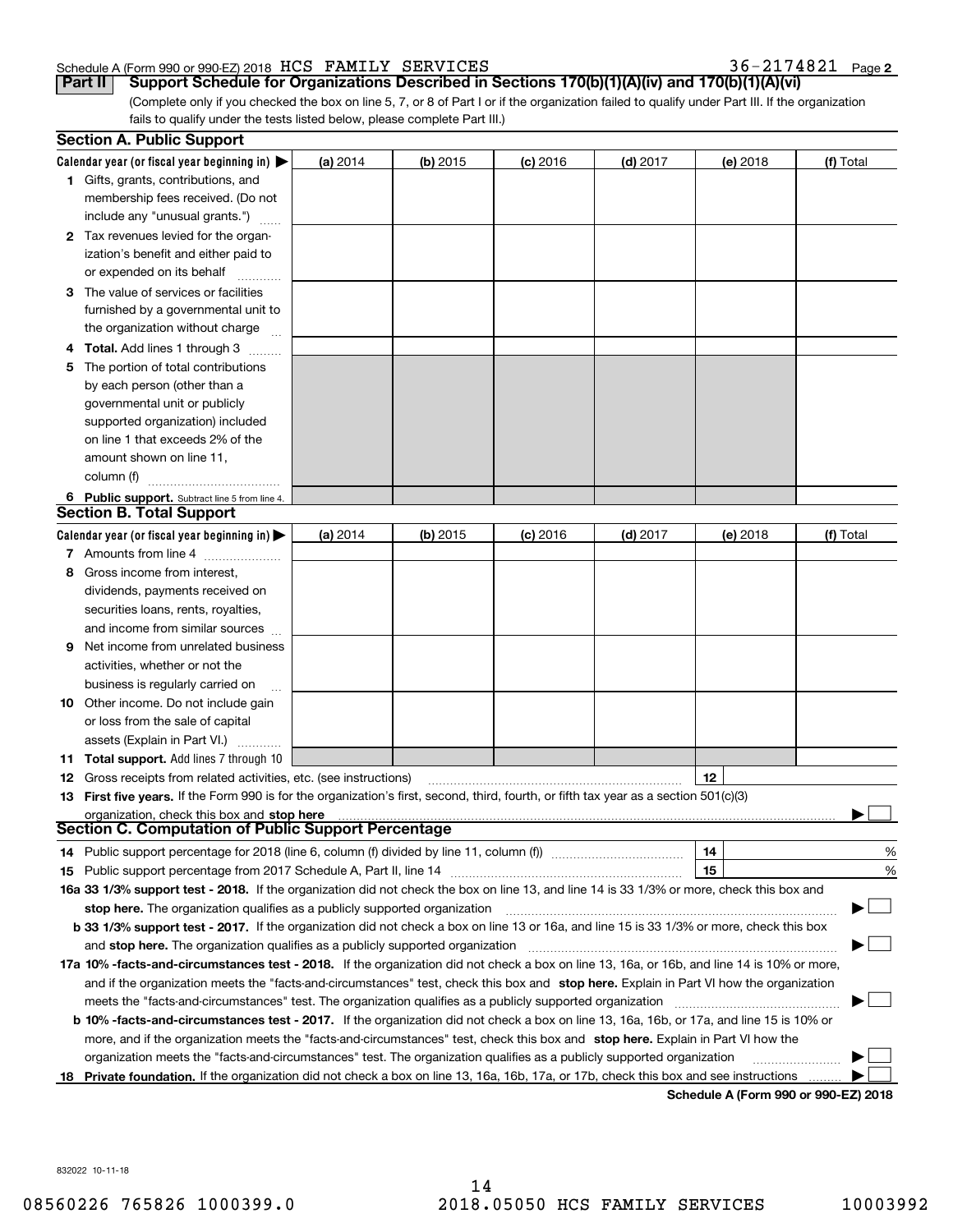#### Schedule A (Form 990 or 990-EZ) 2018 Page HCS FAMILY SERVICES 36-2174821

# **Part III Support Schedule for Organizations Described in Section 509(a)(2)**

(Complete only if you checked the box on line 10 of Part I or if the organization failed to qualify under Part II. If the organization fails to qualify under the tests listed below, please complete Part II.)

|    | <b>Section A. Public Support</b>                                                                                                                                                         |                  |            |            |            |                                      |                                          |
|----|------------------------------------------------------------------------------------------------------------------------------------------------------------------------------------------|------------------|------------|------------|------------|--------------------------------------|------------------------------------------|
|    | Calendar year (or fiscal year beginning in)                                                                                                                                              | (a) 2014         | $(b)$ 2015 | $(c)$ 2016 | $(d)$ 2017 | (e) 2018                             | (f) Total                                |
|    | 1 Gifts, grants, contributions, and                                                                                                                                                      |                  |            |            |            |                                      |                                          |
|    | membership fees received. (Do not                                                                                                                                                        |                  |            |            |            |                                      |                                          |
|    | include any "unusual grants.")                                                                                                                                                           | 1419823.         | 1171364.   | 1363329.   | 1082366.   | 1155908.                             | 6192790.                                 |
|    | 2 Gross receipts from admissions,<br>merchandise sold or services per-<br>formed, or facilities furnished in<br>any activity that is related to the<br>organization's tax-exempt purpose | 2,123.           |            | 1,449.     | 3,664.     |                                      | 7,236.                                   |
|    | 3 Gross receipts from activities that<br>are not an unrelated trade or bus-<br>iness under section 513                                                                                   |                  |            |            |            |                                      |                                          |
|    | 4 Tax revenues levied for the organ-                                                                                                                                                     |                  |            |            |            |                                      |                                          |
|    | ization's benefit and either paid to<br>or expended on its behalf                                                                                                                        |                  |            |            |            |                                      |                                          |
|    | 5 The value of services or facilities<br>furnished by a governmental unit to<br>the organization without charge                                                                          |                  |            |            |            |                                      |                                          |
|    | 6 Total. Add lines 1 through 5                                                                                                                                                           | 1421946.         | 1171364.   | 1364778.   | 1086030.   | 1155908.                             | 6200026.                                 |
|    | 7a Amounts included on lines 1, 2, and<br>3 received from disqualified persons                                                                                                           |                  |            |            |            |                                      | 0.                                       |
|    | <b>b</b> Amounts included on lines 2 and 3 received<br>from other than disqualified persons that<br>exceed the greater of \$5,000 or 1% of the<br>amount on line 13 for the year         |                  |            |            |            |                                      | 0.                                       |
|    | c Add lines 7a and 7b                                                                                                                                                                    |                  |            |            |            |                                      | $\overline{0}$ .                         |
|    | 8 Public support. (Subtract line 7c from line 6.)                                                                                                                                        |                  |            |            |            |                                      | 6200026.                                 |
|    | <b>Section B. Total Support</b>                                                                                                                                                          |                  |            |            |            |                                      |                                          |
|    | Calendar year (or fiscal year beginning in)                                                                                                                                              | (a) 2014         | $(b)$ 2015 | $(c)$ 2016 | $(d)$ 2017 | (e) 2018                             | (f) Total                                |
|    | 9 Amounts from line 6                                                                                                                                                                    | 1421946.         | 1171364.   | 1364778.   | 1086030.   | 1155908.                             | 6200026.                                 |
|    | 10a Gross income from interest,<br>dividends, payments received on<br>securities loans, rents, royalties,<br>and income from similar sources                                             | 9.               |            | 211.       | 1,049.     | 4,500.                               | 5,769.                                   |
|    | <b>b</b> Unrelated business taxable income<br>(less section 511 taxes) from businesses                                                                                                   |                  |            |            |            |                                      |                                          |
|    | acquired after June 30, 1975                                                                                                                                                             | $\overline{9}$ . |            | 211.       | 1,049.     | 4,500.                               | 5,769.                                   |
|    | c Add lines 10a and 10b<br>11 Net income from unrelated business<br>activities not included in line 10b,<br>whether or not the business is<br>regularly carried on                       |                  |            |            |            |                                      |                                          |
|    | 12 Other income. Do not include gain<br>or loss from the sale of capital<br>assets (Explain in Part VI.)                                                                                 | 100.             | 1.         |            |            | 17,724.                              | 17,825.                                  |
|    | <b>13</b> Total support. (Add lines 9, 10c, 11, and 12.)                                                                                                                                 | 1422055.         | 1171365.   | 1364989.   | 1087079.   | 1178132.                             | 6223620.                                 |
|    | 14 First five years. If the Form 990 is for the organization's first, second, third, fourth, or fifth tax year as a section 501(c)(3) organization,                                      |                  |            |            |            |                                      |                                          |
|    | check this box and stop here                                                                                                                                                             |                  |            |            |            |                                      |                                          |
|    | <b>Section C. Computation of Public Support Percentage</b>                                                                                                                               |                  |            |            |            |                                      |                                          |
|    | 15 Public support percentage for 2018 (line 8, column (f), divided by line 13, column (f))                                                                                               |                  |            |            |            | 15                                   | 99.62<br>%<br>99.93                      |
|    | 16 Public support percentage from 2017 Schedule A, Part III, line 15<br><b>Section D. Computation of Investment Income Percentage</b>                                                    |                  |            |            |            | 16                                   | $\%$                                     |
|    |                                                                                                                                                                                          |                  |            |            |            | 17                                   | .09<br>%                                 |
|    | 17 Investment income percentage for 2018 (line 10c, column (f), divided by line 13, column (f))<br>18 Investment income percentage from 2017 Schedule A, Part III, line 17               |                  |            |            |            | 18                                   | .02<br>$\%$                              |
|    | 19a 33 1/3% support tests - 2018. If the organization did not check the box on line 14, and line 15 is more than 33 1/3%, and line 17 is not                                             |                  |            |            |            |                                      |                                          |
|    | more than 33 1/3%, check this box and stop here. The organization qualifies as a publicly supported organization                                                                         |                  |            |            |            |                                      | $\blacktriangleright$ $\boxed{\text{X}}$ |
|    | b 33 1/3% support tests - 2017. If the organization did not check a box on line 14 or line 19a, and line 16 is more than 33 1/3%, and                                                    |                  |            |            |            |                                      |                                          |
|    | line 18 is not more than 33 1/3%, check this box and stop here. The organization qualifies as a publicly supported organization                                                          |                  |            |            |            |                                      |                                          |
| 20 | Private foundation. If the organization did not check a box on line 14, 19a, or 19b, check this box and see instructions                                                                 |                  |            |            |            |                                      |                                          |
|    | 832023 10-11-18                                                                                                                                                                          |                  |            |            |            | Schedule A (Form 990 or 990-EZ) 2018 |                                          |
|    |                                                                                                                                                                                          |                  | 15         |            |            |                                      |                                          |

 <sup>08560226 765826 1000399.0 2018.05050</sup> HCS FAMILY SERVICES 10003992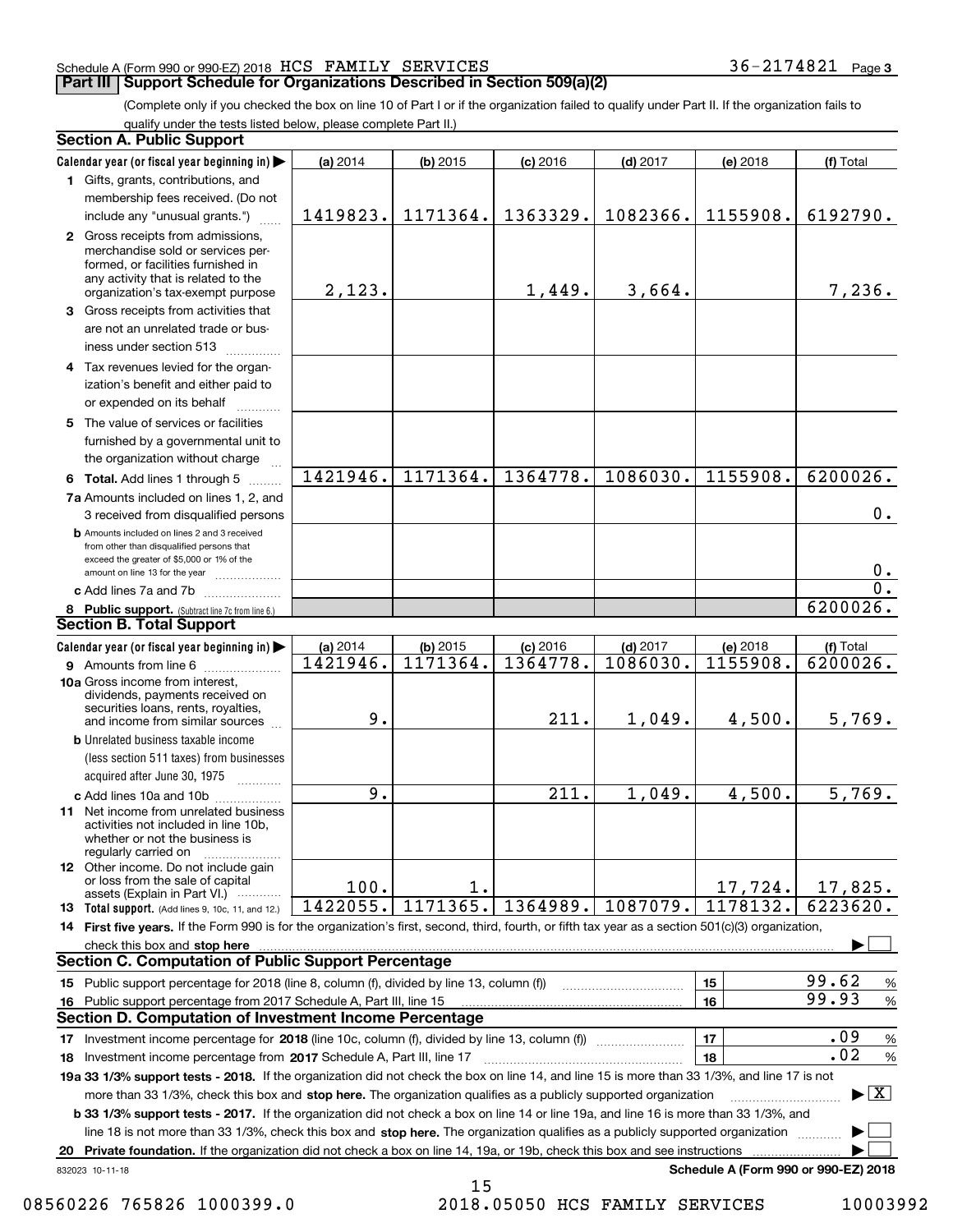**1**

**2**

**3a**

**3b**

**3c**

**4a**

**4b**

**4c**

**5a**

**5b5c**

**6**

**7**

**8**

**9a**

**9b**

**9c**

**10a**

**10b**

**YesNo**

# **Part IV Supporting Organizations**

(Complete only if you checked a box in line 12 on Part I. If you checked 12a of Part I, complete Sections A and B. If you checked 12b of Part I, complete Sections A and C. If you checked 12c of Part I, complete Sections A, D, and E. If you checked 12d of Part I, complete Sections A and D, and complete Part V.)

#### **Section A. All Supporting Organizations**

- **1** Are all of the organization's supported organizations listed by name in the organization's governing documents? If "No," describe in **Part VI** how the supported organizations are designated. If designated by *class or purpose, describe the designation. If historic and continuing relationship, explain.*
- **2** Did the organization have any supported organization that does not have an IRS determination of status under section 509(a)(1) or (2)? If "Yes," explain in Part VI how the organization determined that the supported *organization was described in section 509(a)(1) or (2).*
- **3a** Did the organization have a supported organization described in section 501(c)(4), (5), or (6)? If "Yes," answer *(b) and (c) below.*
- **b** Did the organization confirm that each supported organization qualified under section 501(c)(4), (5), or (6) and satisfied the public support tests under section 509(a)(2)? If "Yes," describe in **Part VI** when and how the *organization made the determination.*
- **c**Did the organization ensure that all support to such organizations was used exclusively for section 170(c)(2)(B) purposes? If "Yes," explain in **Part VI** what controls the organization put in place to ensure such use.
- **4a***If* Was any supported organization not organized in the United States ("foreign supported organization")? *"Yes," and if you checked 12a or 12b in Part I, answer (b) and (c) below.*
- **b** Did the organization have ultimate control and discretion in deciding whether to make grants to the foreign supported organization? If "Yes," describe in **Part VI** how the organization had such control and discretion *despite being controlled or supervised by or in connection with its supported organizations.*
- **c** Did the organization support any foreign supported organization that does not have an IRS determination under sections 501(c)(3) and 509(a)(1) or (2)? If "Yes," explain in **Part VI** what controls the organization used *to ensure that all support to the foreign supported organization was used exclusively for section 170(c)(2)(B) purposes.*
- **5a** Did the organization add, substitute, or remove any supported organizations during the tax year? If "Yes," answer (b) and (c) below (if applicable). Also, provide detail in **Part VI,** including (i) the names and EIN *numbers of the supported organizations added, substituted, or removed; (ii) the reasons for each such action; (iii) the authority under the organization's organizing document authorizing such action; and (iv) how the action was accomplished (such as by amendment to the organizing document).*
- **b** Type I or Type II only. Was any added or substituted supported organization part of a class already designated in the organization's organizing document?
- **cSubstitutions only.**  Was the substitution the result of an event beyond the organization's control?
- **6** Did the organization provide support (whether in the form of grants or the provision of services or facilities) to **Part VI.** *If "Yes," provide detail in* support or benefit one or more of the filing organization's supported organizations? anyone other than (i) its supported organizations, (ii) individuals that are part of the charitable class benefited by one or more of its supported organizations, or (iii) other supporting organizations that also
- **7**Did the organization provide a grant, loan, compensation, or other similar payment to a substantial contributor *If "Yes," complete Part I of Schedule L (Form 990 or 990-EZ).* regard to a substantial contributor? (as defined in section 4958(c)(3)(C)), a family member of a substantial contributor, or a 35% controlled entity with
- **8** Did the organization make a loan to a disqualified person (as defined in section 4958) not described in line 7? *If "Yes," complete Part I of Schedule L (Form 990 or 990-EZ).*
- **9a** Was the organization controlled directly or indirectly at any time during the tax year by one or more in section 509(a)(1) or (2))? If "Yes," *provide detail in* <code>Part VI.</code> disqualified persons as defined in section 4946 (other than foundation managers and organizations described
- **b** Did one or more disqualified persons (as defined in line 9a) hold a controlling interest in any entity in which the supporting organization had an interest? If "Yes," provide detail in P**art VI**.
- **c**Did a disqualified person (as defined in line 9a) have an ownership interest in, or derive any personal benefit from, assets in which the supporting organization also had an interest? If "Yes," provide detail in P**art VI.**
- **10a** Was the organization subject to the excess business holdings rules of section 4943 because of section supporting organizations)? If "Yes," answer 10b below. 4943(f) (regarding certain Type II supporting organizations, and all Type III non-functionally integrated
- **b** Did the organization have any excess business holdings in the tax year? (Use Schedule C, Form 4720, to *determine whether the organization had excess business holdings.)*

832024 10-11-18

**Schedule A (Form 990 or 990-EZ) 2018**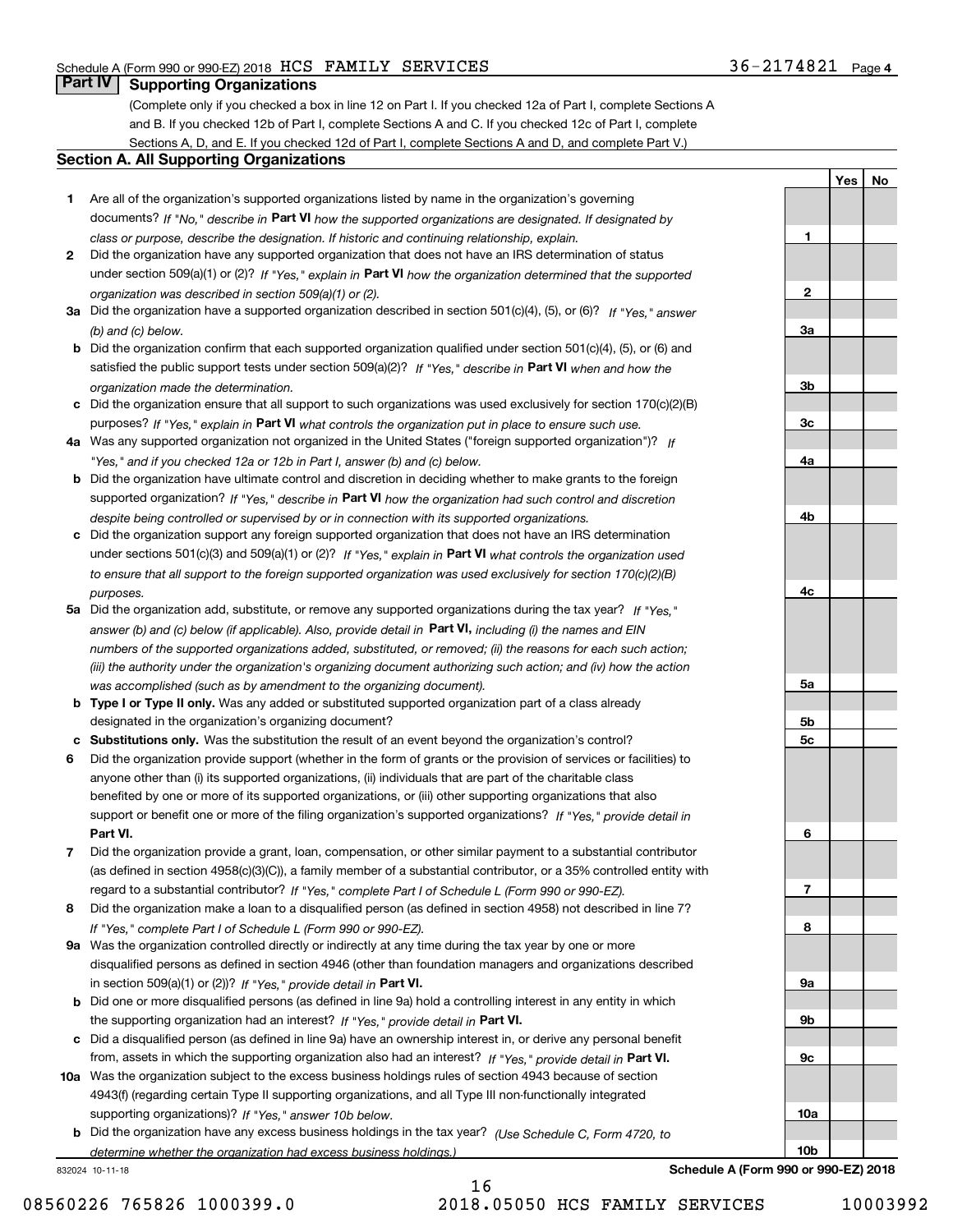|        |                                                                                                                                                                                                                        |                 | Yes | No |
|--------|------------------------------------------------------------------------------------------------------------------------------------------------------------------------------------------------------------------------|-----------------|-----|----|
| 11     | Has the organization accepted a gift or contribution from any of the following persons?                                                                                                                                |                 |     |    |
|        | a A person who directly or indirectly controls, either alone or together with persons described in (b) and (c)                                                                                                         |                 |     |    |
|        | below, the governing body of a supported organization?                                                                                                                                                                 | 11a             |     |    |
|        | <b>b</b> A family member of a person described in (a) above?                                                                                                                                                           | 11 <sub>b</sub> |     |    |
|        | c A 35% controlled entity of a person described in (a) or (b) above? If "Yes" to a, b, or c, provide detail in Part VI.                                                                                                | 11c             |     |    |
|        | Section B. Type I Supporting Organizations                                                                                                                                                                             |                 |     |    |
|        |                                                                                                                                                                                                                        |                 | Yes | No |
| 1      | Did the directors, trustees, or membership of one or more supported organizations have the power to                                                                                                                    |                 |     |    |
|        | regularly appoint or elect at least a majority of the organization's directors or trustees at all times during the                                                                                                     |                 |     |    |
|        | tax year? If "No," describe in Part VI how the supported organization(s) effectively operated, supervised, or                                                                                                          |                 |     |    |
|        | controlled the organization's activities. If the organization had more than one supported organization,                                                                                                                |                 |     |    |
|        | describe how the powers to appoint and/or remove directors or trustees were allocated among the supported                                                                                                              |                 |     |    |
|        | organizations and what conditions or restrictions, if any, applied to such powers during the tax year.                                                                                                                 | 1               |     |    |
| 2      | Did the organization operate for the benefit of any supported organization other than the supported                                                                                                                    |                 |     |    |
|        | organization(s) that operated, supervised, or controlled the supporting organization? If "Yes," explain in                                                                                                             |                 |     |    |
|        | Part VI how providing such benefit carried out the purposes of the supported organization(s) that operated,                                                                                                            |                 |     |    |
|        | supervised, or controlled the supporting organization.                                                                                                                                                                 | $\mathbf{2}$    |     |    |
|        | <b>Section C. Type II Supporting Organizations</b>                                                                                                                                                                     |                 |     |    |
|        |                                                                                                                                                                                                                        |                 | Yes | No |
| 1      | Were a majority of the organization's directors or trustees during the tax year also a majority of the directors                                                                                                       |                 |     |    |
|        | or trustees of each of the organization's supported organization(s)? If "No," describe in Part VI how control                                                                                                          |                 |     |    |
|        | or management of the supporting organization was vested in the same persons that controlled or managed                                                                                                                 |                 |     |    |
|        | the supported organization(s).                                                                                                                                                                                         | 1               |     |    |
|        | <b>Section D. All Type III Supporting Organizations</b>                                                                                                                                                                |                 |     |    |
|        |                                                                                                                                                                                                                        |                 | Yes | No |
| 1      | Did the organization provide to each of its supported organizations, by the last day of the fifth month of the                                                                                                         |                 |     |    |
|        | organization's tax year, (i) a written notice describing the type and amount of support provided during the prior tax                                                                                                  |                 |     |    |
|        | year, (ii) a copy of the Form 990 that was most recently filed as of the date of notification, and (iii) copies of the                                                                                                 |                 |     |    |
|        | organization's governing documents in effect on the date of notification, to the extent not previously provided?                                                                                                       | 1               |     |    |
| 2      | Were any of the organization's officers, directors, or trustees either (i) appointed or elected by the supported                                                                                                       |                 |     |    |
|        | organization(s) or (ii) serving on the governing body of a supported organization? If "No," explain in Part VI how                                                                                                     |                 |     |    |
|        | the organization maintained a close and continuous working relationship with the supported organization(s).                                                                                                            | $\mathbf{2}$    |     |    |
| 3      | By reason of the relationship described in (2), did the organization's supported organizations have a                                                                                                                  |                 |     |    |
|        | significant voice in the organization's investment policies and in directing the use of the organization's                                                                                                             |                 |     |    |
|        | income or assets at all times during the tax year? If "Yes," describe in Part VI the role the organization's                                                                                                           |                 |     |    |
|        | supported organizations played in this regard.<br>Section E. Type III Functionally Integrated Supporting Organizations                                                                                                 | 3               |     |    |
|        |                                                                                                                                                                                                                        |                 |     |    |
| 1      | Check the box next to the method that the organization used to satisfy the Integral Part Test during the year (see instructions).                                                                                      |                 |     |    |
| a      | The organization satisfied the Activities Test. Complete line 2 below.                                                                                                                                                 |                 |     |    |
| b      | The organization is the parent of each of its supported organizations. Complete line 3 below.                                                                                                                          |                 |     |    |
| c      | The organization supported a governmental entity. Describe in Part VI how you supported a government entity (see instructions),                                                                                        |                 | Yes |    |
| 2<br>а | Activities Test. Answer (a) and (b) below.<br>Did substantially all of the organization's activities during the tax year directly further the exempt purposes of                                                       |                 |     | No |
|        |                                                                                                                                                                                                                        |                 |     |    |
|        | the supported organization(s) to which the organization was responsive? If "Yes," then in Part VI identify<br>those supported organizations and explain how these activities directly furthered their exempt purposes, |                 |     |    |
|        | how the organization was responsive to those supported organizations, and how the organization determined                                                                                                              |                 |     |    |
|        | that these activities constituted substantially all of its activities.                                                                                                                                                 | 2a              |     |    |
|        | <b>b</b> Did the activities described in (a) constitute activities that, but for the organization's involvement, one or more                                                                                           |                 |     |    |
|        | of the organization's supported organization(s) would have been engaged in? If "Yes," explain in Part VI the                                                                                                           |                 |     |    |
|        | reasons for the organization's position that its supported organization(s) would have engaged in these                                                                                                                 |                 |     |    |
|        | activities but for the organization's involvement.                                                                                                                                                                     | 2b              |     |    |
| з      | Parent of Supported Organizations. Answer (a) and (b) below.                                                                                                                                                           |                 |     |    |
|        | a Did the organization have the power to regularly appoint or elect a majority of the officers, directors, or                                                                                                          |                 |     |    |
|        | trustees of each of the supported organizations? Provide details in Part VI.                                                                                                                                           | За              |     |    |
|        | <b>b</b> Did the organization exercise a substantial degree of direction over the policies, programs, and activities of each                                                                                           |                 |     |    |
|        | of its supported organizations? If "Yes." describe in Part VI the role played by the organization in this regard                                                                                                       | 3b              |     |    |
|        | Schedule A (Form 990 or 990-EZ) 2018<br>832025 10-11-18                                                                                                                                                                |                 |     |    |
|        |                                                                                                                                                                                                                        |                 |     |    |

08560226 765826 1000399.0 2018.05050 HCS FAMILY SERVICES 10003992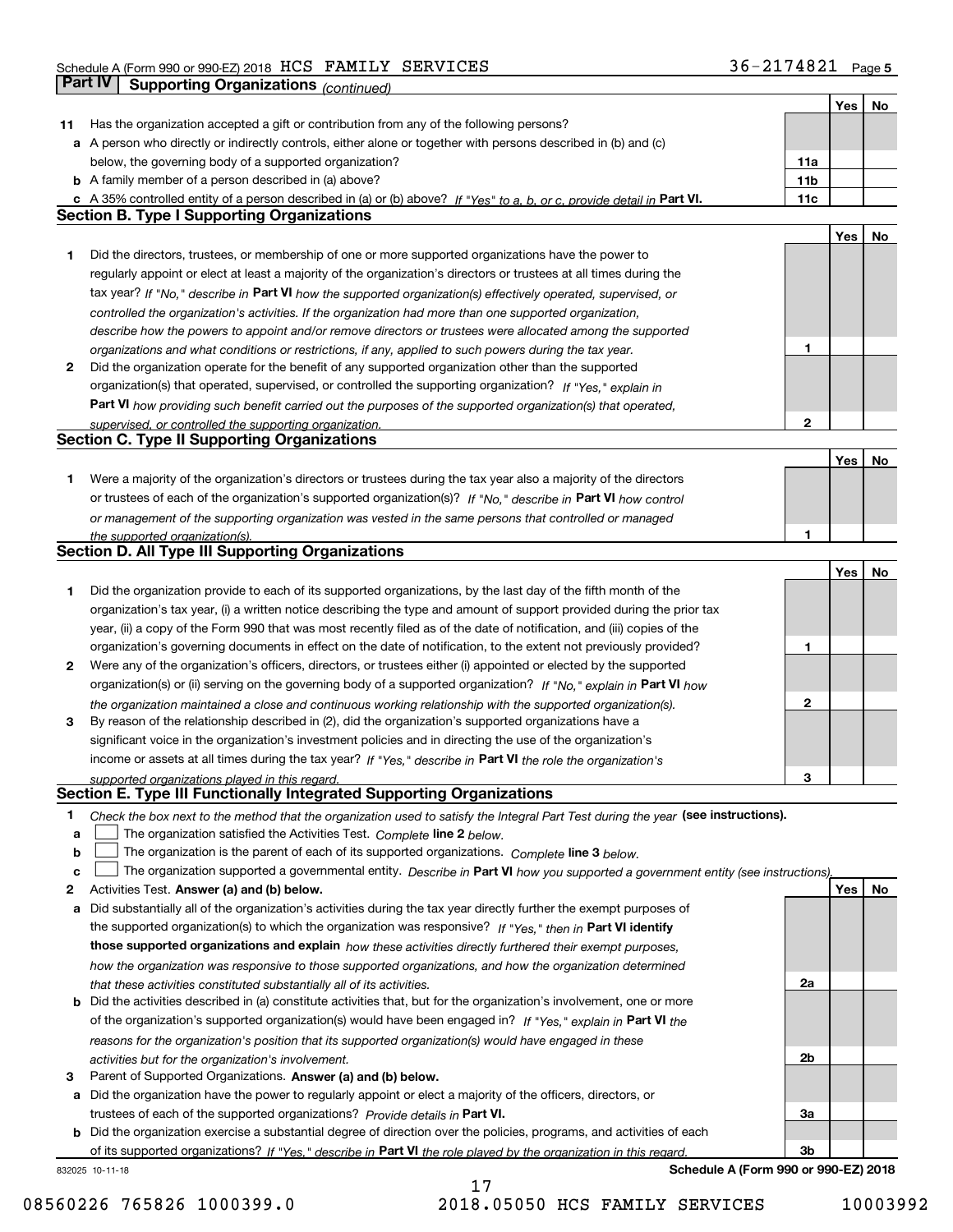### Schedule A (Form 990 or 990-EZ) 2018 Page HCS FAMILY SERVICES 36-2174821 **Part V Type III Non-Functionally Integrated 509(a)(3) Supporting Organizations**

**1**

1 Check here if the organization satisfied the Integral Part Test as a qualifying trust on Nov. 20, 1970 (explain in Part VI.) See instructions. All other Type III non-functionally integrated supporting organizations must complete Sections A through E.

|              | Section A - Adjusted Net Income                                              |                | (A) Prior Year | (B) Current Year<br>(optional) |
|--------------|------------------------------------------------------------------------------|----------------|----------------|--------------------------------|
| 1            | Net short-term capital gain                                                  | 1              |                |                                |
| $\mathbf{2}$ | Recoveries of prior-year distributions                                       | $\overline{2}$ |                |                                |
| 3            | Other gross income (see instructions)                                        | 3              |                |                                |
| 4            | Add lines 1 through 3                                                        | 4              |                |                                |
| 5            | Depreciation and depletion                                                   | 5              |                |                                |
| 6            | Portion of operating expenses paid or incurred for production or             |                |                |                                |
|              | collection of gross income or for management, conservation, or               |                |                |                                |
|              | maintenance of property held for production of income (see instructions)     | 6              |                |                                |
| 7            | Other expenses (see instructions)                                            | $\overline{7}$ |                |                                |
| 8            | Adjusted Net Income (subtract lines 5, 6, and 7 from line 4)                 | 8              |                |                                |
|              | <b>Section B - Minimum Asset Amount</b>                                      |                | (A) Prior Year | (B) Current Year<br>(optional) |
| 1            | Aggregate fair market value of all non-exempt-use assets (see                |                |                |                                |
|              | instructions for short tax year or assets held for part of year):            |                |                |                                |
|              | a Average monthly value of securities                                        | 1a             |                |                                |
|              | <b>b</b> Average monthly cash balances                                       | 1 <sub>b</sub> |                |                                |
|              | c Fair market value of other non-exempt-use assets                           | 1c             |                |                                |
|              | <b>d</b> Total (add lines 1a, 1b, and 1c)                                    | 1d             |                |                                |
|              | <b>e</b> Discount claimed for blockage or other                              |                |                |                                |
|              | factors (explain in detail in Part VI):                                      |                |                |                                |
| 2            | Acquisition indebtedness applicable to non-exempt-use assets                 | $\overline{2}$ |                |                                |
| 3            | Subtract line 2 from line 1d                                                 | 3              |                |                                |
| 4            | Cash deemed held for exempt use. Enter 1-1/2% of line 3 (for greater amount, |                |                |                                |
|              | see instructions)                                                            | 4              |                |                                |
| 5            | Net value of non-exempt-use assets (subtract line 4 from line 3)             | 5              |                |                                |
| 6            | 035. Multiply line 5 by                                                      | 6              |                |                                |
| 7            | Recoveries of prior-year distributions                                       | $\overline{7}$ |                |                                |
| 8            | Minimum Asset Amount (add line 7 to line 6)                                  | 8              |                |                                |
|              | <b>Section C - Distributable Amount</b>                                      |                |                | <b>Current Year</b>            |
| 1            | Adjusted net income for prior year (from Section A, line 8, Column A)        | 1              |                |                                |
| $\mathbf{2}$ | Enter 85% of line 1                                                          | $\mathbf{2}$   |                |                                |
| 3            | Minimum asset amount for prior year (from Section B, line 8, Column A)       | 3              |                |                                |
| 4            | Enter greater of line 2 or line 3                                            | 4              |                |                                |
| 5            | Income tax imposed in prior year                                             | 5              |                |                                |
| 6            | <b>Distributable Amount.</b> Subtract line 5 from line 4, unless subject to  |                |                |                                |
|              | emergency temporary reduction (see instructions)                             | 6              |                |                                |
|              | $\sim$ $\sim$ $\sim$                                                         |                |                |                                |

**7**Check here if the current year is the organization's first as a non-functionally integrated Type III supporting organization (see instructions).

**Schedule A (Form 990 or 990-EZ) 2018**

832026 10-11-18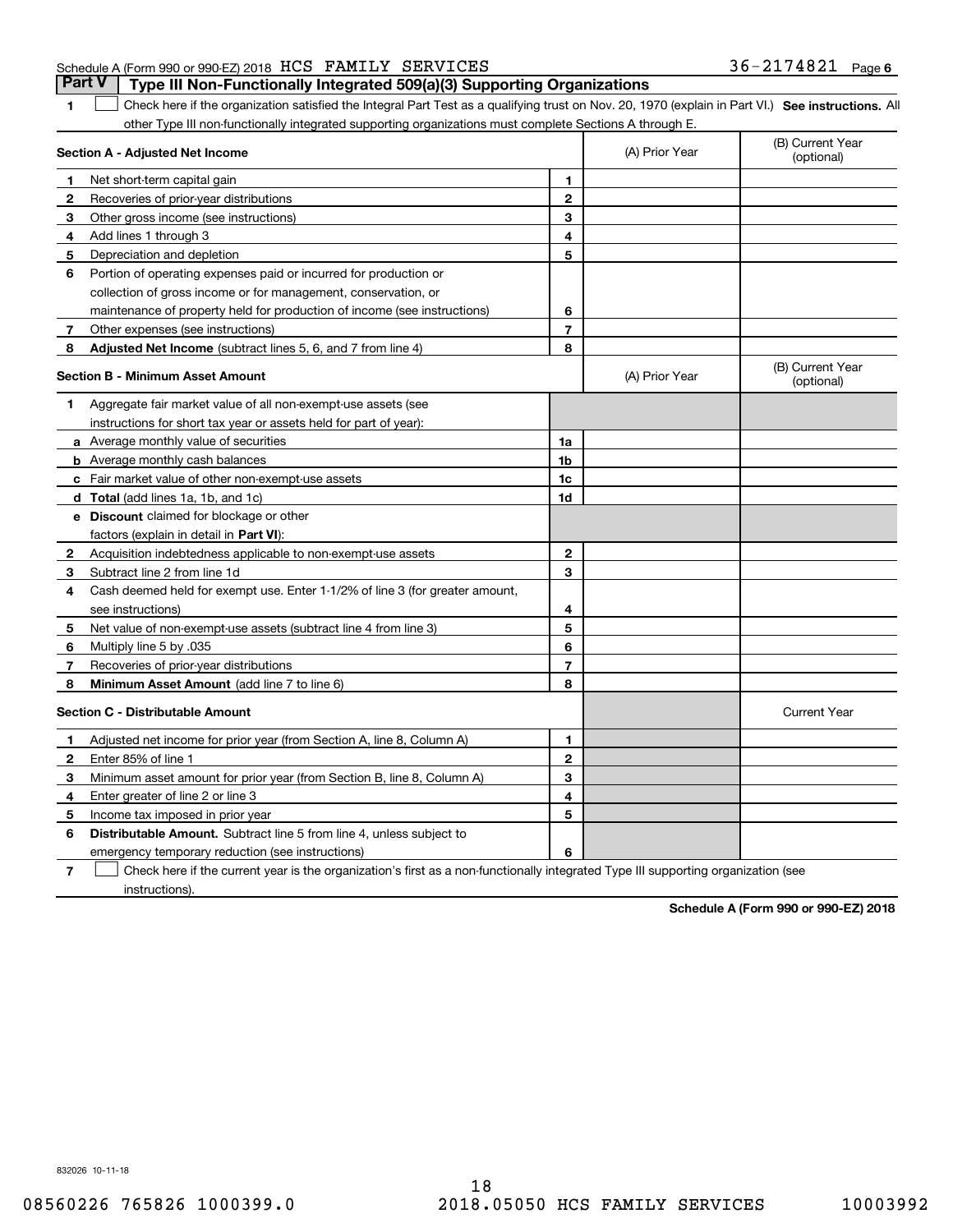#### Schedule A (Form 990 or 990-EZ) 2018 Page HCS FAMILY SERVICES 36-2174821

| Part V | Type III Non-Functionally Integrated 509(a)(3) Supporting Organizations                    |                                    | (continued)                        |                               |
|--------|--------------------------------------------------------------------------------------------|------------------------------------|------------------------------------|-------------------------------|
|        | <b>Section D - Distributions</b>                                                           |                                    |                                    | <b>Current Year</b>           |
| 1      | Amounts paid to supported organizations to accomplish exempt purposes                      |                                    |                                    |                               |
| 2      | Amounts paid to perform activity that directly furthers exempt purposes of supported       |                                    |                                    |                               |
|        | organizations, in excess of income from activity                                           |                                    |                                    |                               |
| з      | Administrative expenses paid to accomplish exempt purposes of supported organizations      |                                    |                                    |                               |
| 4      | Amounts paid to acquire exempt-use assets                                                  |                                    |                                    |                               |
| 5      | Qualified set-aside amounts (prior IRS approval required)                                  |                                    |                                    |                               |
| 6      | Other distributions (describe in Part VI). See instructions.                               |                                    |                                    |                               |
| 7      | <b>Total annual distributions.</b> Add lines 1 through 6.                                  |                                    |                                    |                               |
| 8      | Distributions to attentive supported organizations to which the organization is responsive |                                    |                                    |                               |
|        | (provide details in Part VI). See instructions.                                            |                                    |                                    |                               |
| 9      | Distributable amount for 2018 from Section C, line 6                                       |                                    |                                    |                               |
| 10     | Line 8 amount divided by line 9 amount                                                     |                                    |                                    |                               |
|        | <b>Section E - Distribution Allocations</b> (see instructions)                             | (i)<br><b>Excess Distributions</b> | (iii)<br><b>Underdistributions</b> | (iii)<br><b>Distributable</b> |
|        |                                                                                            |                                    | Pre-2018                           | Amount for 2018               |
| 1      | Distributable amount for 2018 from Section C, line 6                                       |                                    |                                    |                               |
| 2      | Underdistributions, if any, for years prior to 2018 (reason-                               |                                    |                                    |                               |
|        | able cause required- explain in <b>Part VI</b> ). See instructions.                        |                                    |                                    |                               |
| з      | Excess distributions carryover, if any, to 2018                                            |                                    |                                    |                               |
|        | <b>a</b> From 2013                                                                         |                                    |                                    |                               |
|        | <b>b</b> From 2014                                                                         |                                    |                                    |                               |
|        | c From 2015                                                                                |                                    |                                    |                               |
|        | d From 2016                                                                                |                                    |                                    |                               |
|        | e From 2017                                                                                |                                    |                                    |                               |
|        | Total of lines 3a through e                                                                |                                    |                                    |                               |
|        | <b>g</b> Applied to underdistributions of prior years                                      |                                    |                                    |                               |
|        | <b>h</b> Applied to 2018 distributable amount                                              |                                    |                                    |                               |
|        | Carryover from 2013 not applied (see instructions)                                         |                                    |                                    |                               |
|        | Remainder. Subtract lines 3g, 3h, and 3i from 3f.                                          |                                    |                                    |                               |
| 4      | Distributions for 2018 from Section D,                                                     |                                    |                                    |                               |
|        | line $7:$                                                                                  |                                    |                                    |                               |
|        | <b>a</b> Applied to underdistributions of prior years                                      |                                    |                                    |                               |
|        | <b>b</b> Applied to 2018 distributable amount                                              |                                    |                                    |                               |
| с      | Remainder. Subtract lines 4a and 4b from 4.                                                |                                    |                                    |                               |
| 5      | Remaining underdistributions for years prior to 2018, if                                   |                                    |                                    |                               |
|        | any. Subtract lines 3g and 4a from line 2. For result greater                              |                                    |                                    |                               |
|        | than zero, explain in Part VI. See instructions.                                           |                                    |                                    |                               |
| 6      | Remaining underdistributions for 2018. Subtract lines 3h                                   |                                    |                                    |                               |
|        | and 4b from line 1. For result greater than zero, explain in                               |                                    |                                    |                               |
|        | Part VI. See instructions.                                                                 |                                    |                                    |                               |
| 7      | Excess distributions carryover to 2019. Add lines 3j                                       |                                    |                                    |                               |
|        | and 4c.                                                                                    |                                    |                                    |                               |
| 8      | Breakdown of line 7:                                                                       |                                    |                                    |                               |
|        | a Excess from 2014                                                                         |                                    |                                    |                               |
|        | <b>b</b> Excess from 2015                                                                  |                                    |                                    |                               |
|        | c Excess from 2016                                                                         |                                    |                                    |                               |
|        | d Excess from 2017                                                                         |                                    |                                    |                               |
|        | e Excess from 2018                                                                         |                                    |                                    |                               |

**Schedule A (Form 990 or 990-EZ) 2018**

832027 10-11-18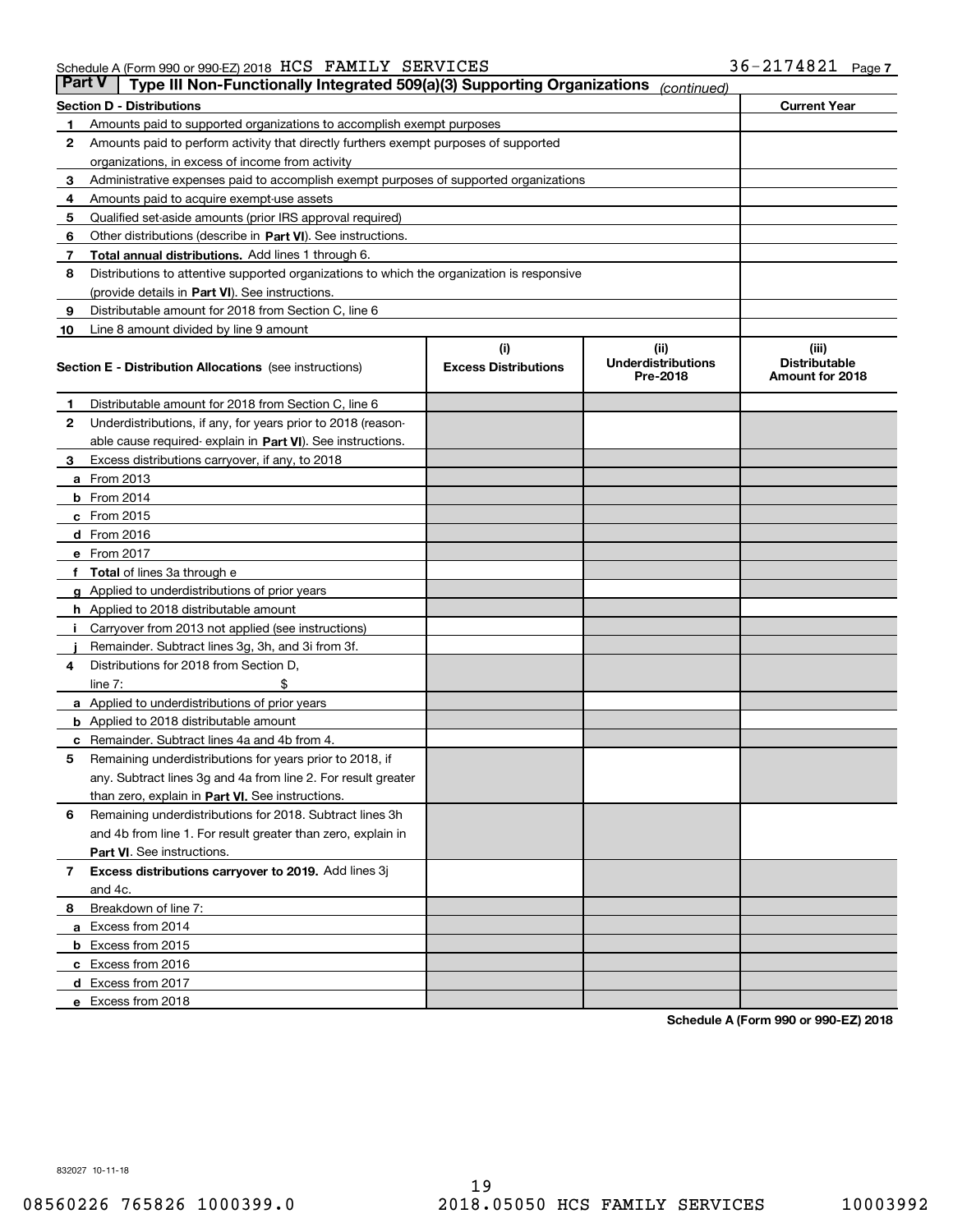#### Schedule A (Form 990 or 990-EZ) 2018 Page HCS FAMILY SERVICES 36-2174821

| Part VI         | Supplemental Information. Provide the explanations required by Part II, line 10; Part II, line 17a or 17b; Part III, line 12;<br>Part IV, Section A, lines 1, 2, 3b, 3c, 4b, 4c, 5a, 6, 9a, 9b, 9c, 11a, 11b, and 11c; Part IV, Section B, lines 1 and 2; Part IV, Section C,<br>line 1; Part IV, Section D, lines 2 and 3; Part IV, Section E, lines 1c, 2a, 2b, 3a, and 3b; Part V, line 1; Part V, Section B, line 1e; Part V,<br>Section D, lines 5, 6, and 8; and Part V, Section E, lines 2, 5, and 6. Also complete this part for any additional information.<br>(See instructions.) |    |                                |                                      |
|-----------------|---------------------------------------------------------------------------------------------------------------------------------------------------------------------------------------------------------------------------------------------------------------------------------------------------------------------------------------------------------------------------------------------------------------------------------------------------------------------------------------------------------------------------------------------------------------------------------------------|----|--------------------------------|--------------------------------------|
|                 |                                                                                                                                                                                                                                                                                                                                                                                                                                                                                                                                                                                             |    |                                |                                      |
|                 |                                                                                                                                                                                                                                                                                                                                                                                                                                                                                                                                                                                             |    |                                |                                      |
|                 |                                                                                                                                                                                                                                                                                                                                                                                                                                                                                                                                                                                             |    |                                |                                      |
|                 |                                                                                                                                                                                                                                                                                                                                                                                                                                                                                                                                                                                             |    |                                |                                      |
|                 |                                                                                                                                                                                                                                                                                                                                                                                                                                                                                                                                                                                             |    |                                |                                      |
|                 |                                                                                                                                                                                                                                                                                                                                                                                                                                                                                                                                                                                             |    |                                |                                      |
|                 |                                                                                                                                                                                                                                                                                                                                                                                                                                                                                                                                                                                             |    |                                |                                      |
|                 |                                                                                                                                                                                                                                                                                                                                                                                                                                                                                                                                                                                             |    |                                |                                      |
|                 |                                                                                                                                                                                                                                                                                                                                                                                                                                                                                                                                                                                             |    |                                |                                      |
|                 |                                                                                                                                                                                                                                                                                                                                                                                                                                                                                                                                                                                             |    |                                |                                      |
|                 |                                                                                                                                                                                                                                                                                                                                                                                                                                                                                                                                                                                             |    |                                |                                      |
|                 |                                                                                                                                                                                                                                                                                                                                                                                                                                                                                                                                                                                             |    |                                |                                      |
|                 |                                                                                                                                                                                                                                                                                                                                                                                                                                                                                                                                                                                             |    |                                |                                      |
|                 |                                                                                                                                                                                                                                                                                                                                                                                                                                                                                                                                                                                             |    |                                |                                      |
|                 |                                                                                                                                                                                                                                                                                                                                                                                                                                                                                                                                                                                             |    |                                |                                      |
|                 |                                                                                                                                                                                                                                                                                                                                                                                                                                                                                                                                                                                             |    |                                |                                      |
|                 |                                                                                                                                                                                                                                                                                                                                                                                                                                                                                                                                                                                             |    |                                |                                      |
|                 |                                                                                                                                                                                                                                                                                                                                                                                                                                                                                                                                                                                             |    |                                |                                      |
|                 |                                                                                                                                                                                                                                                                                                                                                                                                                                                                                                                                                                                             |    |                                |                                      |
|                 |                                                                                                                                                                                                                                                                                                                                                                                                                                                                                                                                                                                             |    |                                |                                      |
|                 |                                                                                                                                                                                                                                                                                                                                                                                                                                                                                                                                                                                             |    |                                |                                      |
|                 |                                                                                                                                                                                                                                                                                                                                                                                                                                                                                                                                                                                             |    |                                |                                      |
|                 |                                                                                                                                                                                                                                                                                                                                                                                                                                                                                                                                                                                             |    |                                |                                      |
|                 |                                                                                                                                                                                                                                                                                                                                                                                                                                                                                                                                                                                             |    |                                |                                      |
|                 |                                                                                                                                                                                                                                                                                                                                                                                                                                                                                                                                                                                             |    |                                |                                      |
|                 |                                                                                                                                                                                                                                                                                                                                                                                                                                                                                                                                                                                             |    |                                |                                      |
|                 |                                                                                                                                                                                                                                                                                                                                                                                                                                                                                                                                                                                             |    |                                |                                      |
|                 |                                                                                                                                                                                                                                                                                                                                                                                                                                                                                                                                                                                             |    |                                |                                      |
|                 |                                                                                                                                                                                                                                                                                                                                                                                                                                                                                                                                                                                             |    |                                |                                      |
|                 |                                                                                                                                                                                                                                                                                                                                                                                                                                                                                                                                                                                             |    |                                |                                      |
|                 |                                                                                                                                                                                                                                                                                                                                                                                                                                                                                                                                                                                             |    |                                |                                      |
|                 |                                                                                                                                                                                                                                                                                                                                                                                                                                                                                                                                                                                             |    |                                |                                      |
|                 |                                                                                                                                                                                                                                                                                                                                                                                                                                                                                                                                                                                             |    |                                |                                      |
|                 |                                                                                                                                                                                                                                                                                                                                                                                                                                                                                                                                                                                             |    |                                |                                      |
| 832028 10-11-18 |                                                                                                                                                                                                                                                                                                                                                                                                                                                                                                                                                                                             | 20 |                                | Schedule A (Form 990 or 990-EZ) 2018 |
|                 | 08560226 765826 1000399.0                                                                                                                                                                                                                                                                                                                                                                                                                                                                                                                                                                   |    | 2018.05050 HCS FAMILY SERVICES | 10003992                             |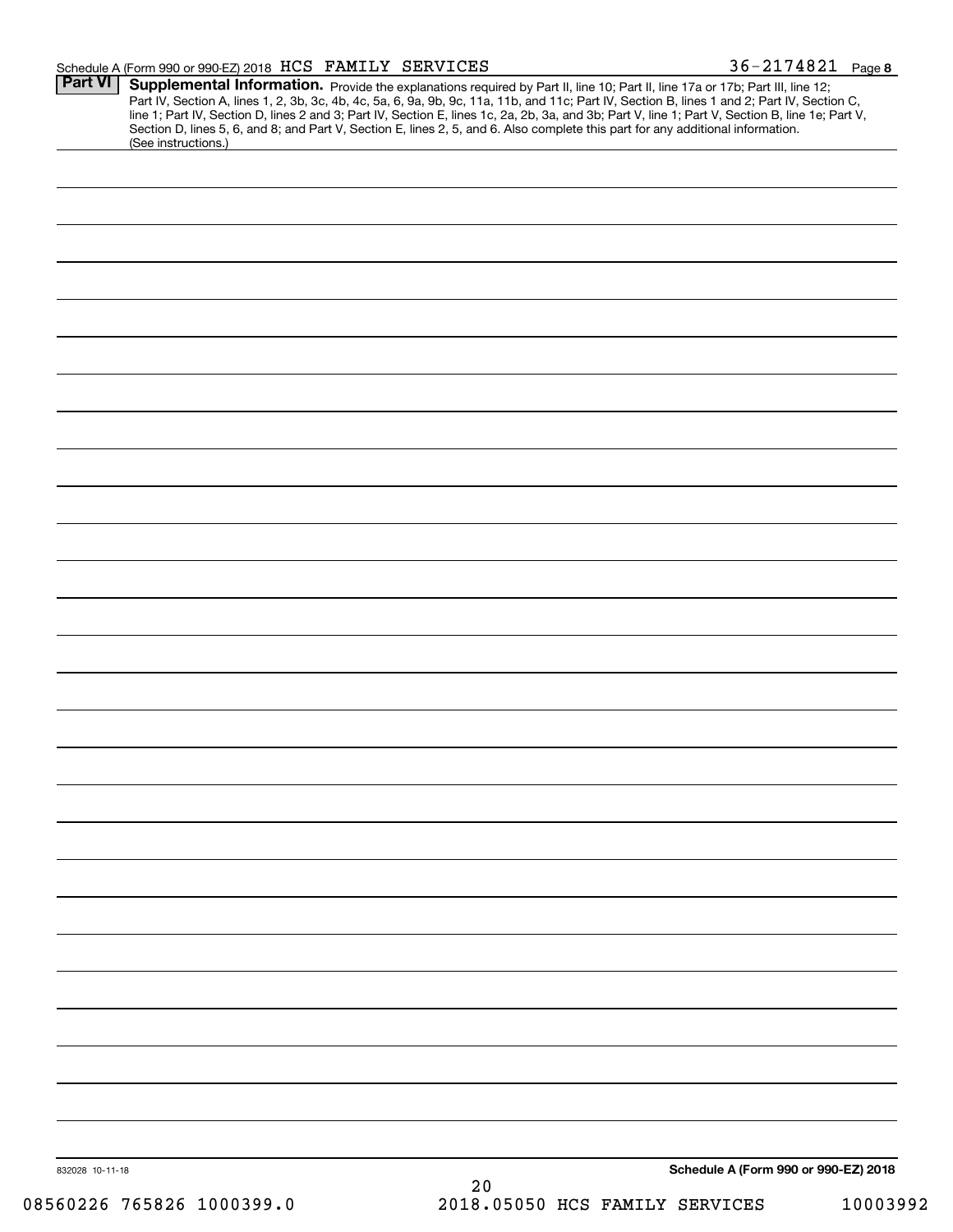Department of the Treasury Internal Revenue Service **(Form 990, 990-EZ, or 990-PF)**

Name of the organization

**Organization type** (check one):

### \*\* PUBLIC DISCLOSURE COPY \*\*

# **Schedule B Schedule of Contributors**

**| Attach to Form 990, Form 990-EZ, or Form 990-PF. | Go to www.irs.gov/Form990 for the latest information.** OMB No. 1545-0047

**2018**

**Employer identification number**

 $\texttt{ES} \quad 36-2174821$ 

|  | HCS FAMILY SERVICE |
|--|--------------------|

| Filers of:         | Section:                                                                  |
|--------------------|---------------------------------------------------------------------------|
| Form 990 or 990-EZ | $\lfloor x \rfloor$ 501(c)( 3) (enter number) organization                |
|                    | 4947(a)(1) nonexempt charitable trust not treated as a private foundation |
|                    | 527 political organization                                                |
| Form 990-PF        | 501(c)(3) exempt private foundation                                       |
|                    | 4947(a)(1) nonexempt charitable trust treated as a private foundation     |
|                    | 501(c)(3) taxable private foundation                                      |

Check if your organization is covered by the **General Rule** or a **Special Rule. Note:**  Only a section 501(c)(7), (8), or (10) organization can check boxes for both the General Rule and a Special Rule. See instructions.

#### **General Rule**

 $\boxed{\textbf{X}}$  For an organization filing Form 990, 990-EZ, or 990-PF that received, during the year, contributions totaling \$5,000 or more (in money or property) from any one contributor. Complete Parts I and II. See instructions for determining a contributor's total contributions.

#### **Special Rules**

| For an organization described in section 501(c)(3) filing Form 990 or 990-EZ that met the 33 1/3% support test of the regulations under               |
|-------------------------------------------------------------------------------------------------------------------------------------------------------|
| sections 509(a)(1) and 170(b)(1)(A)(vi), that checked Schedule A (Form 990 or 990-EZ), Part II, line 13, 16a, or 16b, and that received from          |
| any one contributor, during the year, total contributions of the greater of (1) \$5,000; or (2) 2% of the amount on (i) Form 990, Part VIII, line 1h; |
| or (ii) Form 990-EZ, line 1. Complete Parts I and II.                                                                                                 |

year, total contributions of more than \$1,000 *exclusively* for religious, charitable, scientific, literary, or educational purposes, or for the For an organization described in section 501(c)(7), (8), or (10) filing Form 990 or 990-EZ that received from any one contributor, during the prevention of cruelty to children or animals. Complete Parts I (entering "N/A" in column (b) instead of the contributor name and address), II, and III.  $\mathcal{L}^{\text{max}}$ 

purpose. Don't complete any of the parts unless the **General Rule** applies to this organization because it received *nonexclusively* year, contributions <sub>exclusively</sub> for religious, charitable, etc., purposes, but no such contributions totaled more than \$1,000. If this box is checked, enter here the total contributions that were received during the year for an  $\;$ exclusively religious, charitable, etc., For an organization described in section 501(c)(7), (8), or (10) filing Form 990 or 990-EZ that received from any one contributor, during the religious, charitable, etc., contributions totaling \$5,000 or more during the year  $\Box$ — $\Box$  =  $\Box$  $\mathcal{L}^{\text{max}}$ 

**Caution:**  An organization that isn't covered by the General Rule and/or the Special Rules doesn't file Schedule B (Form 990, 990-EZ, or 990-PF),  **must** but it answer "No" on Part IV, line 2, of its Form 990; or check the box on line H of its Form 990-EZ or on its Form 990-PF, Part I, line 2, to certify that it doesn't meet the filing requirements of Schedule B (Form 990, 990-EZ, or 990-PF).

**For Paperwork Reduction Act Notice, see the instructions for Form 990, 990-EZ, or 990-PF. Schedule B (Form 990, 990-EZ, or 990-PF) (2018)** LHA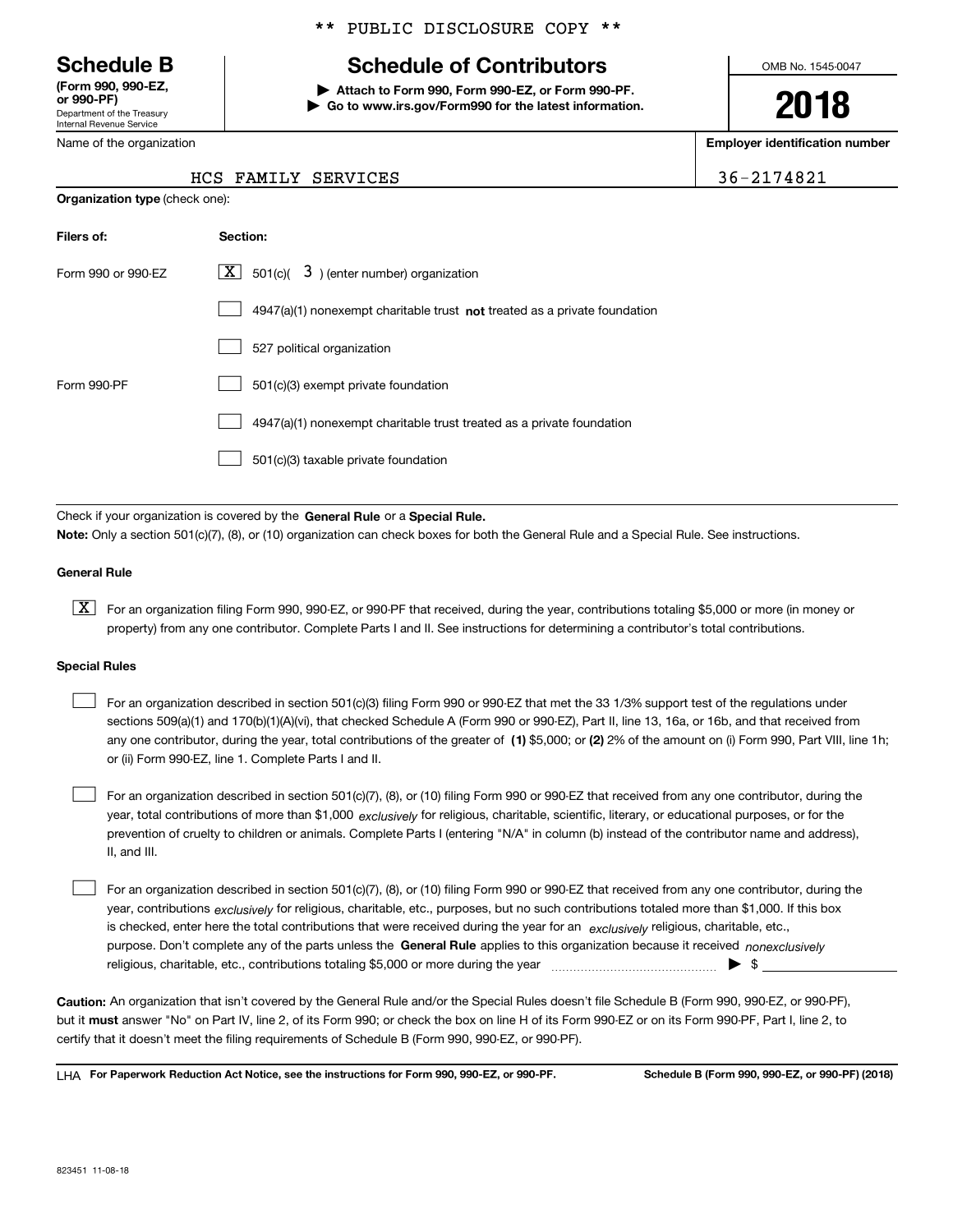|                 | Schedule B (Form 990, 990-EZ, or 990-PF) (2018)                                                       |                                   |        | Page 2                                                                                                      |
|-----------------|-------------------------------------------------------------------------------------------------------|-----------------------------------|--------|-------------------------------------------------------------------------------------------------------------|
|                 | Name of organization                                                                                  |                                   |        | <b>Employer identification number</b>                                                                       |
|                 | HCS FAMILY SERVICES                                                                                   |                                   |        | 36-2174821                                                                                                  |
| Part I          | <b>Contributors</b> (see instructions). Use duplicate copies of Part I if additional space is needed. |                                   |        |                                                                                                             |
| (a)<br>No.      | (b)<br>Name, address, and ZIP + 4                                                                     | (c)<br><b>Total contributions</b> |        | (d)<br>Type of contribution                                                                                 |
| 1               |                                                                                                       | 25,000.<br>\$                     |        | $\overline{\mathbf{X}}$<br>Person<br>Payroll<br>Noncash<br>(Complete Part II for<br>noncash contributions.) |
| (a)<br>No.      | (b)<br>Name, address, and ZIP + 4                                                                     | (c)<br><b>Total contributions</b> |        | (d)<br>Type of contribution                                                                                 |
| 2               |                                                                                                       | 20,000.<br>\$                     |        | $\overline{\mathbf{X}}$<br>Person<br>Payroll<br>Noncash<br>(Complete Part II for<br>noncash contributions.) |
| (a)<br>No.      | (b)<br>Name, address, and ZIP + 4                                                                     | (c)<br><b>Total contributions</b> |        | (d)<br>Type of contribution                                                                                 |
| 3               |                                                                                                       | \$                                | 5,000. | $\overline{\mathbf{X}}$<br>Person<br>Payroll<br>Noncash<br>(Complete Part II for<br>noncash contributions.) |
| (a)<br>No.      | (b)<br>Name, address, and ZIP + 4                                                                     | (c)<br><b>Total contributions</b> |        | (d)<br>Type of contribution                                                                                 |
| 4               |                                                                                                       | 20,000.<br>\$                     |        | $\overline{\mathbf{X}}$<br>Person<br>Payroll<br>Noncash<br>(Complete Part II for<br>noncash contributions.) |
| (a)<br>No.      | (b)<br>Name, address, and ZIP + 4                                                                     | (c)<br><b>Total contributions</b> |        | (d)<br>Type of contribution                                                                                 |
| 5               |                                                                                                       | 10,000.<br>\$                     |        | $\overline{\mathbf{X}}$<br>Person<br>Payroll<br>Noncash<br>(Complete Part II for<br>noncash contributions.) |
| (a)<br>No.      | (b)<br>Name, address, and ZIP + 4                                                                     | (c)<br><b>Total contributions</b> |        | (d)<br>Type of contribution                                                                                 |
| 6               |                                                                                                       | 10,000.<br>\$                     |        | $\overline{\mathbf{X}}$<br>Person<br>Payroll<br>Noncash<br>(Complete Part II for<br>noncash contributions.) |
| 823452 11-08-18 |                                                                                                       |                                   |        | Schedule B (Form 990, 990-EZ, or 990-PF) (2018)                                                             |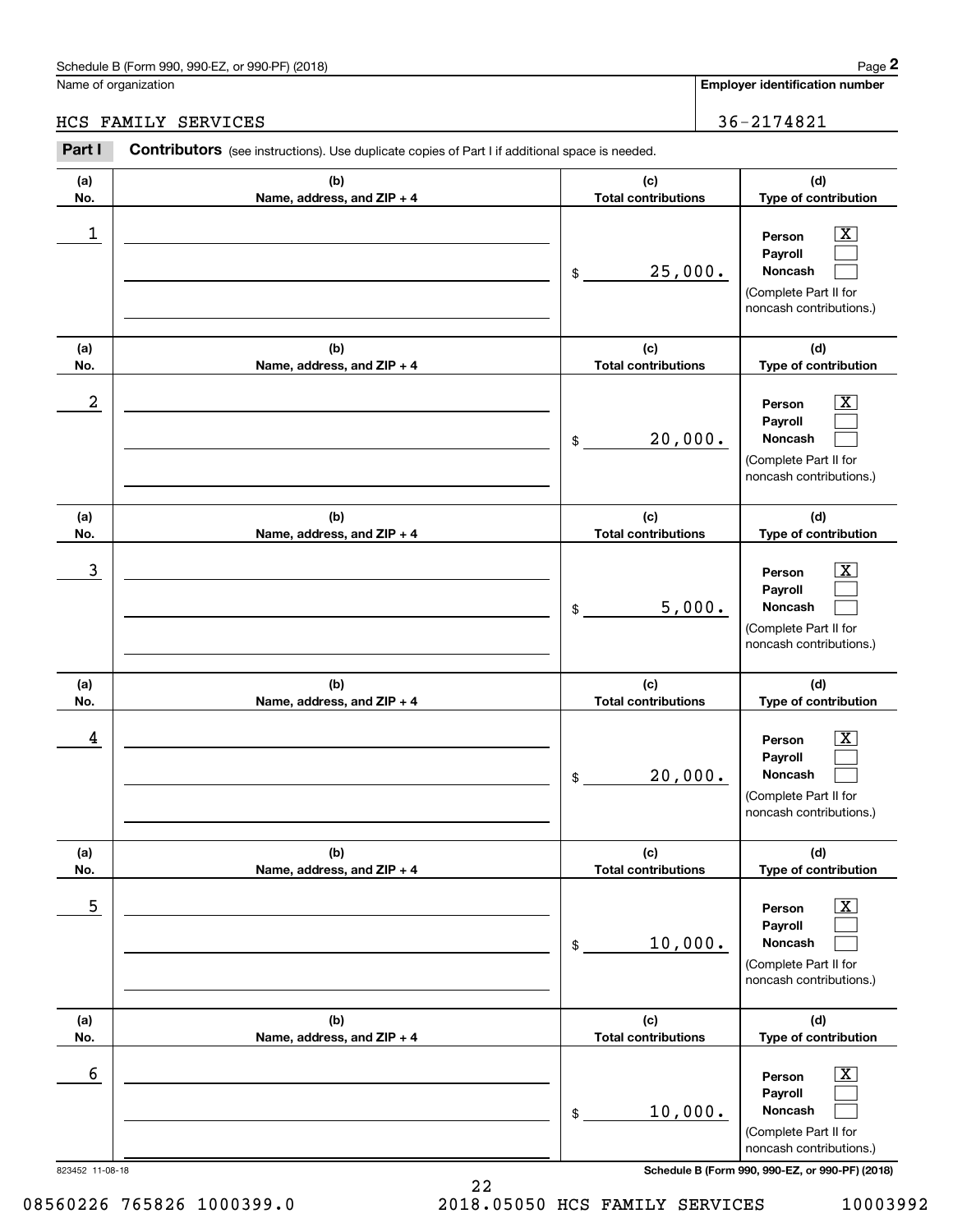| 2174821<br>36 |
|---------------|
|---------------|

|                      | Schedule B (Form 990, 990-EZ, or 990-PF) (2018)                                                       |                                   | Page 2                                                                                                                              |
|----------------------|-------------------------------------------------------------------------------------------------------|-----------------------------------|-------------------------------------------------------------------------------------------------------------------------------------|
| Name of organization |                                                                                                       |                                   | <b>Employer identification number</b>                                                                                               |
|                      | HCS FAMILY SERVICES                                                                                   |                                   | 36-2174821                                                                                                                          |
| Part I               | <b>Contributors</b> (see instructions). Use duplicate copies of Part I if additional space is needed. |                                   |                                                                                                                                     |
| (a)<br>No.           | (b)<br>Name, address, and ZIP + 4                                                                     | (c)<br><b>Total contributions</b> | (d)<br>Type of contribution                                                                                                         |
| 7                    |                                                                                                       | 137,500.<br>\$                    | $\overline{\mathbf{X}}$<br>Person<br>Payroll<br>Noncash<br>(Complete Part II for<br>noncash contributions.)                         |
| (a)<br>No.           | (b)<br>Name, address, and ZIP + 4                                                                     | (c)<br><b>Total contributions</b> | (d)<br>Type of contribution                                                                                                         |
| 8                    |                                                                                                       | 663,394.<br>\$                    | Person<br>Payroll<br>Noncash<br>$\overline{\text{X}}$<br>(Complete Part II for<br>noncash contributions.)                           |
| (a)<br>No.           | (b)<br>Name, address, and ZIP + 4                                                                     | (c)<br><b>Total contributions</b> | (d)<br>Type of contribution                                                                                                         |
|                      |                                                                                                       | \$                                | Person<br>Payroll<br>Noncash<br>(Complete Part II for<br>noncash contributions.)                                                    |
| (a)<br>No.           | (b)<br>Name, address, and ZIP + 4                                                                     | (c)<br><b>Total contributions</b> | (d)<br>Type of contribution                                                                                                         |
|                      |                                                                                                       | \$                                | Person<br>Payroll<br>Noncash<br>(Complete Part II for<br>noncash contributions.)                                                    |
| (a)<br>No.           | (b)<br>Name, address, and ZIP + 4                                                                     | (c)<br><b>Total contributions</b> | (d)<br>Type of contribution                                                                                                         |
|                      |                                                                                                       | \$                                | Person<br>Payroll<br>Noncash<br>(Complete Part II for<br>noncash contributions.)                                                    |
| (a)<br>No.           | (b)<br>Name, address, and ZIP + 4                                                                     | (c)<br><b>Total contributions</b> | (d)<br>Type of contribution                                                                                                         |
| 823452 11-08-18      |                                                                                                       | \$                                | Person<br>Payroll<br>Noncash<br>(Complete Part II for<br>noncash contributions.)<br>Schedule B (Form 990, 990-EZ, or 990-PF) (2018) |

08560226 765826 1000399.0 2018.05050 HCS FAMILY SERVICES 10003992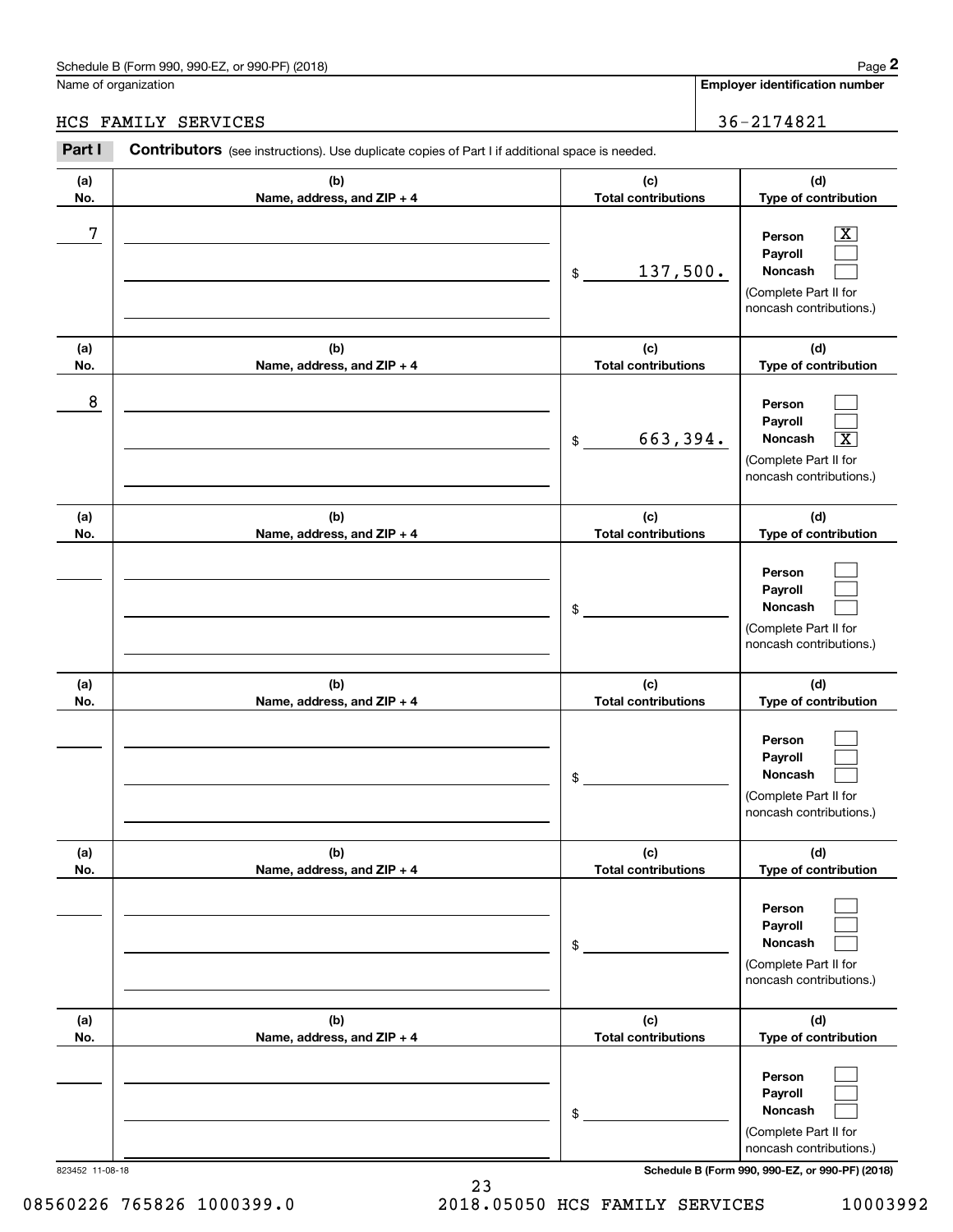| Schedule B (Form 990, 990-EZ, or 990-PF) (2018) | Page |
|-------------------------------------------------|------|
|                                                 |      |

Name of organization

**Employer identification number**

# HCS FAMILY SERVICES 36-2174821

Chedule B (Form 990, 990-EZ, or 990-PF) (2018)<br>Iame of organization<br>**ICS FAMILY SERVICES** 36-2174821<br>**Part II Noncash Property** (see instructions). Use duplicate copies of Part II if additional space is needed.

| (a)<br>No.<br>from<br>Part I | (b)<br>Description of noncash property given | (c)<br>FMV (or estimate)<br>(See instructions.) | (d)<br>Date received                            |
|------------------------------|----------------------------------------------|-------------------------------------------------|-------------------------------------------------|
| 8                            | FOOD INVENTORY DONATIONS                     | 663,394.<br>$\frac{1}{2}$                       | 06/30/19                                        |
| (a)<br>No.<br>from<br>Part I | (b)<br>Description of noncash property given | (c)<br>FMV (or estimate)<br>(See instructions.) | (d)<br>Date received                            |
|                              |                                              | $\frac{1}{2}$                                   |                                                 |
| (a)<br>No.<br>from<br>Part I | (b)<br>Description of noncash property given | (c)<br>FMV (or estimate)<br>(See instructions.) | (d)<br>Date received                            |
|                              |                                              | $\frac{1}{2}$                                   |                                                 |
| (a)<br>No.<br>from<br>Part I | (b)<br>Description of noncash property given | (c)<br>FMV (or estimate)<br>(See instructions.) | (d)<br>Date received                            |
|                              |                                              | \$                                              |                                                 |
| (a)<br>No.<br>from<br>Part I | (b)<br>Description of noncash property given | (c)<br>FMV (or estimate)<br>(See instructions.) | (d)<br>Date received                            |
|                              |                                              | \$                                              |                                                 |
| (a)<br>No.<br>from<br>Part I | (b)<br>Description of noncash property given | (c)<br>FMV (or estimate)<br>(See instructions.) | (d)<br>Date received                            |
| 823453 11-08-18              |                                              | \$                                              | Schedule B (Form 990, 990-EZ, or 990-PF) (2018) |

08560226 765826 1000399.0 2018.05050 HCS FAMILY SERVICES 10003992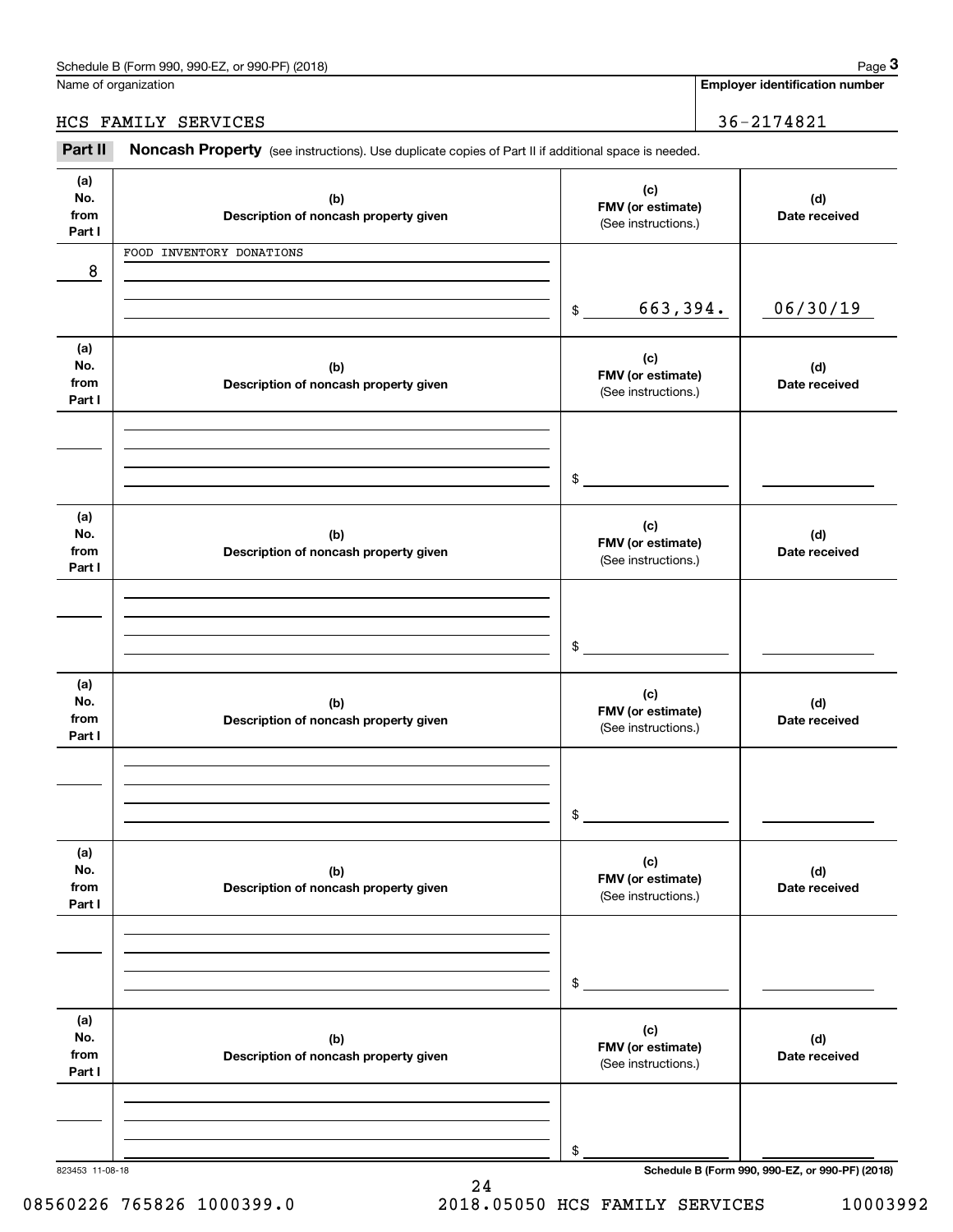|                           | Schedule B (Form 990, 990-EZ, or 990-PF) (2018)                                                                                                                                                                                                                              |                      |  |                                          | Page 4 |
|---------------------------|------------------------------------------------------------------------------------------------------------------------------------------------------------------------------------------------------------------------------------------------------------------------------|----------------------|--|------------------------------------------|--------|
|                           | Name of organization                                                                                                                                                                                                                                                         |                      |  | <b>Employer identification number</b>    |        |
|                           | HCS FAMILY SERVICES                                                                                                                                                                                                                                                          |                      |  | 36-2174821                               |        |
| Part III                  | Exclusively religious, charitable, etc., contributions to organizations described in section 501(c)(7), (8), or (10) that total more than \$1,000 for the year<br>from any one contributor. Complete columns (a) through (e) and the following line entry. For organizations |                      |  |                                          |        |
|                           | completing Part III, enter the total of exclusively religious, charitable, etc., contributions of \$1,000 or less for the year. (Enter this info. once.) $\blacktriangleright$ \$<br>Use duplicate copies of Part III if additional space is needed.                         |                      |  |                                          |        |
| (a) No.                   |                                                                                                                                                                                                                                                                              |                      |  |                                          |        |
| from<br>Part I            | (b) Purpose of gift                                                                                                                                                                                                                                                          | (c) Use of gift      |  | (d) Description of how gift is held      |        |
|                           |                                                                                                                                                                                                                                                                              |                      |  |                                          |        |
|                           |                                                                                                                                                                                                                                                                              | (e) Transfer of gift |  |                                          |        |
|                           | Transferee's name, address, and ZIP + 4                                                                                                                                                                                                                                      |                      |  | Relationship of transferor to transferee |        |
|                           |                                                                                                                                                                                                                                                                              |                      |  |                                          |        |
|                           |                                                                                                                                                                                                                                                                              |                      |  |                                          |        |
| (a) No.<br>from<br>Part I | (b) Purpose of gift                                                                                                                                                                                                                                                          | (c) Use of gift      |  | (d) Description of how gift is held      |        |
|                           |                                                                                                                                                                                                                                                                              |                      |  |                                          |        |
|                           |                                                                                                                                                                                                                                                                              |                      |  |                                          |        |
|                           | (e) Transfer of gift                                                                                                                                                                                                                                                         |                      |  |                                          |        |
|                           | Transferee's name, address, and ZIP + 4                                                                                                                                                                                                                                      |                      |  | Relationship of transferor to transferee |        |
|                           |                                                                                                                                                                                                                                                                              |                      |  |                                          |        |
| (a) No.<br>from<br>Part I | (b) Purpose of gift                                                                                                                                                                                                                                                          | (c) Use of gift      |  | (d) Description of how gift is held      |        |
|                           |                                                                                                                                                                                                                                                                              |                      |  |                                          |        |
|                           |                                                                                                                                                                                                                                                                              |                      |  |                                          |        |
|                           |                                                                                                                                                                                                                                                                              | (e) Transfer of gift |  |                                          |        |
|                           | Transferee's name, address, and ZIP + 4                                                                                                                                                                                                                                      |                      |  | Relationship of transferor to transferee |        |
|                           |                                                                                                                                                                                                                                                                              |                      |  |                                          |        |
| (a) No.<br>from           | (b) Purpose of gift                                                                                                                                                                                                                                                          | (c) Use of gift      |  | (d) Description of how gift is held      |        |
| Part I                    |                                                                                                                                                                                                                                                                              |                      |  |                                          |        |
|                           |                                                                                                                                                                                                                                                                              |                      |  |                                          |        |
|                           |                                                                                                                                                                                                                                                                              | (e) Transfer of gift |  |                                          |        |
|                           | Transferee's name, address, and ZIP + 4                                                                                                                                                                                                                                      |                      |  | Relationship of transferor to transferee |        |
|                           |                                                                                                                                                                                                                                                                              |                      |  |                                          |        |
|                           |                                                                                                                                                                                                                                                                              |                      |  |                                          |        |
|                           |                                                                                                                                                                                                                                                                              |                      |  |                                          |        |

823454 11-08-18

**Schedule B (Form 990, 990-EZ, or 990-PF) (2018)**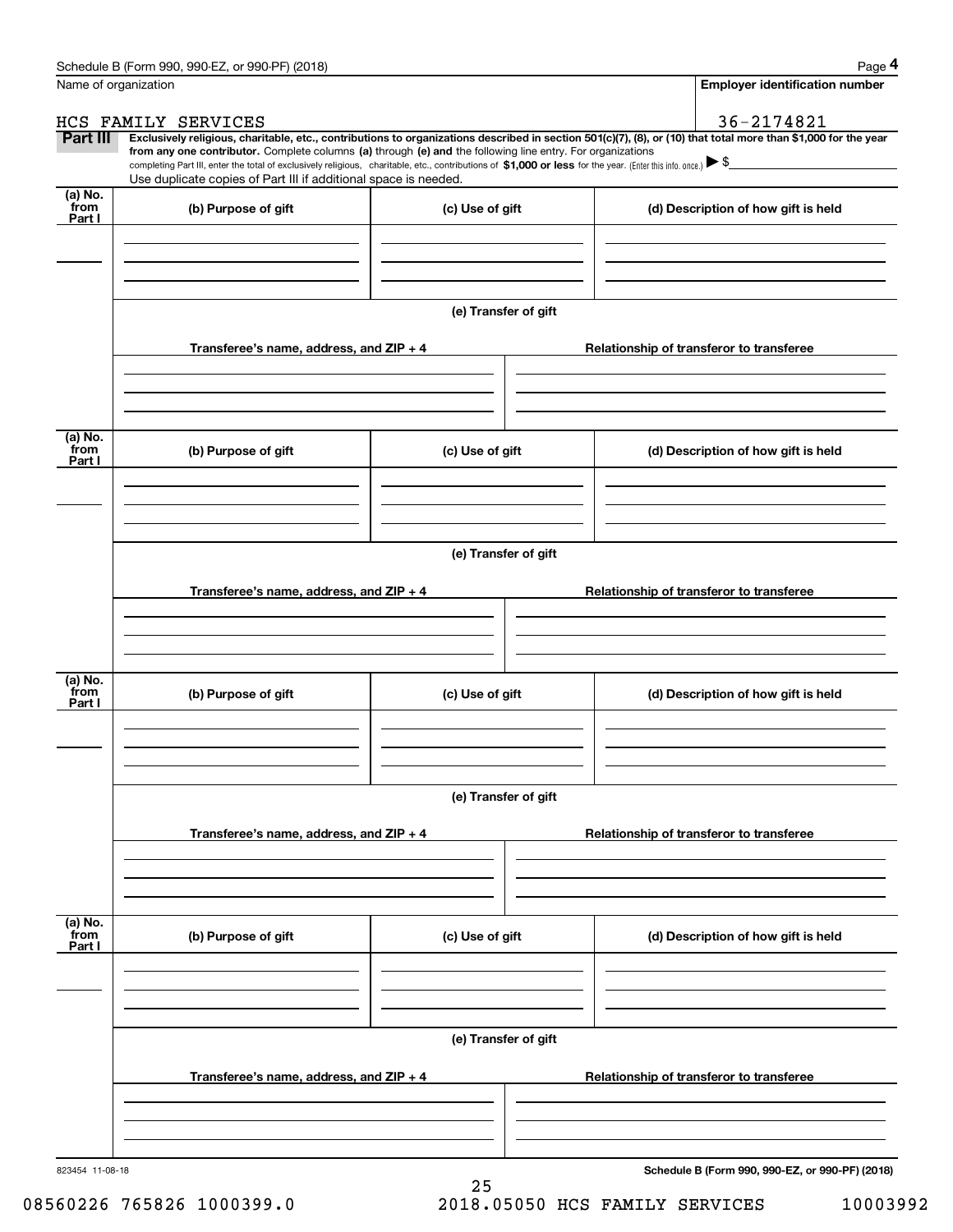| <b>Supplemental Financial Statements</b><br><b>SCHEDULE D</b><br>Complete if the organization answered "Yes" on Form 990,<br>(Form 990) |                                                                                                                              |                                                                                                                                                            |                         |                                                    |    | OMB No. 1545-0047                                   |  |
|-----------------------------------------------------------------------------------------------------------------------------------------|------------------------------------------------------------------------------------------------------------------------------|------------------------------------------------------------------------------------------------------------------------------------------------------------|-------------------------|----------------------------------------------------|----|-----------------------------------------------------|--|
|                                                                                                                                         |                                                                                                                              | Part IV, line 6, 7, 8, 9, 10, 11a, 11b, 11c, 11d, 11e, 11f, 12a, or 12b.                                                                                   |                         |                                                    |    | <b>Open to Public</b>                               |  |
|                                                                                                                                         | Department of the Treasury<br>Internal Revenue Service                                                                       | Go to www.irs.gov/Form990 for instructions and the latest information.                                                                                     | Attach to Form 990.     |                                                    |    | <b>Inspection</b>                                   |  |
|                                                                                                                                         | Name of the organization                                                                                                     | HCS FAMILY SERVICES                                                                                                                                        |                         |                                                    |    | <b>Employer identification number</b><br>36-2174821 |  |
| Part I                                                                                                                                  |                                                                                                                              | Organizations Maintaining Donor Advised Funds or Other Similar Funds or Accounts. Complete if the                                                          |                         |                                                    |    |                                                     |  |
|                                                                                                                                         |                                                                                                                              | organization answered "Yes" on Form 990, Part IV, line 6.                                                                                                  |                         |                                                    |    |                                                     |  |
|                                                                                                                                         |                                                                                                                              |                                                                                                                                                            | (a) Donor advised funds |                                                    |    | (b) Funds and other accounts                        |  |
| 1                                                                                                                                       |                                                                                                                              |                                                                                                                                                            |                         |                                                    |    |                                                     |  |
| 2                                                                                                                                       |                                                                                                                              | Aggregate value of contributions to (during year)                                                                                                          |                         |                                                    |    |                                                     |  |
| З                                                                                                                                       |                                                                                                                              |                                                                                                                                                            |                         |                                                    |    |                                                     |  |
| 4                                                                                                                                       |                                                                                                                              |                                                                                                                                                            |                         |                                                    |    |                                                     |  |
| 5                                                                                                                                       | Did the organization inform all donors and donor advisors in writing that the assets held in donor advised funds             |                                                                                                                                                            |                         |                                                    |    |                                                     |  |
|                                                                                                                                         |                                                                                                                              |                                                                                                                                                            |                         |                                                    |    | Yes<br><b>No</b>                                    |  |
| 6                                                                                                                                       |                                                                                                                              | Did the organization inform all grantees, donors, and donor advisors in writing that grant funds can be used only                                          |                         |                                                    |    |                                                     |  |
|                                                                                                                                         |                                                                                                                              | for charitable purposes and not for the benefit of the donor or donor advisor, or for any other purpose conferring                                         |                         |                                                    |    |                                                     |  |
| Part II                                                                                                                                 |                                                                                                                              | Conservation Easements. Complete if the organization answered "Yes" on Form 990, Part IV, line 7.                                                          |                         |                                                    |    | Yes<br><b>No</b>                                    |  |
| 1                                                                                                                                       |                                                                                                                              | Purpose(s) of conservation easements held by the organization (check all that apply).                                                                      |                         |                                                    |    |                                                     |  |
|                                                                                                                                         |                                                                                                                              | Preservation of land for public use (e.g., recreation or education)                                                                                        |                         | Preservation of a historically important land area |    |                                                     |  |
|                                                                                                                                         |                                                                                                                              | Protection of natural habitat                                                                                                                              |                         | Preservation of a certified historic structure     |    |                                                     |  |
|                                                                                                                                         |                                                                                                                              | Preservation of open space                                                                                                                                 |                         |                                                    |    |                                                     |  |
| 2                                                                                                                                       |                                                                                                                              | Complete lines 2a through 2d if the organization held a qualified conservation contribution in the form of a conservation easement on the last             |                         |                                                    |    |                                                     |  |
|                                                                                                                                         | day of the tax year.                                                                                                         |                                                                                                                                                            |                         |                                                    |    | Held at the End of the Tax Year                     |  |
| а                                                                                                                                       |                                                                                                                              |                                                                                                                                                            |                         |                                                    | 2a |                                                     |  |
| b                                                                                                                                       | Total acreage restricted by conservation easements                                                                           | 2 <sub>b</sub>                                                                                                                                             |                         |                                                    |    |                                                     |  |
| с                                                                                                                                       | Number of conservation easements on a certified historic structure included in (a) manufacture included in (a)               | 2c                                                                                                                                                         |                         |                                                    |    |                                                     |  |
|                                                                                                                                         | d Number of conservation easements included in (c) acquired after 7/25/06, and not on a historic structure                   |                                                                                                                                                            |                         |                                                    |    |                                                     |  |
|                                                                                                                                         |                                                                                                                              |                                                                                                                                                            |                         |                                                    | 2d |                                                     |  |
| 3                                                                                                                                       | $\mathsf{year}$                                                                                                              | Number of conservation easements modified, transferred, released, extinguished, or terminated by the organization during the tax                           |                         |                                                    |    |                                                     |  |
| 4                                                                                                                                       |                                                                                                                              | Number of states where property subject to conservation easement is located $\blacktriangleright$                                                          |                         |                                                    |    |                                                     |  |
| 5                                                                                                                                       |                                                                                                                              | Does the organization have a written policy regarding the periodic monitoring, inspection, handling of                                                     |                         |                                                    |    |                                                     |  |
|                                                                                                                                         |                                                                                                                              | violations, and enforcement of the conservation easements it holds?                                                                                        |                         |                                                    |    | Yes<br><b>No</b>                                    |  |
| 6                                                                                                                                       | ▶                                                                                                                            | Staff and volunteer hours devoted to monitoring, inspecting, handling of violations, and enforcing conservation easements during the year                  |                         |                                                    |    |                                                     |  |
| 7                                                                                                                                       | ▶ \$                                                                                                                         | Amount of expenses incurred in monitoring, inspecting, handling of violations, and enforcing conservation easements during the year                        |                         |                                                    |    |                                                     |  |
| 8                                                                                                                                       |                                                                                                                              | Does each conservation easement reported on line 2(d) above satisfy the requirements of section 170(h)(4)(B)(i)                                            |                         |                                                    |    |                                                     |  |
|                                                                                                                                         | and section $170(h)(4)(B)(ii)?$                                                                                              |                                                                                                                                                            |                         |                                                    |    | No<br>Yes                                           |  |
| 9                                                                                                                                       |                                                                                                                              | In Part XIII, describe how the organization reports conservation easements in its revenue and expense statement, and balance sheet, and                    |                         |                                                    |    |                                                     |  |
|                                                                                                                                         |                                                                                                                              | include, if applicable, the text of the footnote to the organization's financial statements that describes the organization's accounting for               |                         |                                                    |    |                                                     |  |
|                                                                                                                                         | conservation easements.<br>Part III                                                                                          | Organizations Maintaining Collections of Art, Historical Treasures, or Other Similar Assets.                                                               |                         |                                                    |    |                                                     |  |
|                                                                                                                                         |                                                                                                                              | Complete if the organization answered "Yes" on Form 990, Part IV, line 8.                                                                                  |                         |                                                    |    |                                                     |  |
|                                                                                                                                         |                                                                                                                              | 1a If the organization elected, as permitted under SFAS 116 (ASC 958), not to report in its revenue statement and balance sheet works of art,              |                         |                                                    |    |                                                     |  |
|                                                                                                                                         |                                                                                                                              | historical treasures, or other similar assets held for public exhibition, education, or research in furtherance of public service, provide, in Part XIII,  |                         |                                                    |    |                                                     |  |
|                                                                                                                                         |                                                                                                                              | the text of the footnote to its financial statements that describes these items.                                                                           |                         |                                                    |    |                                                     |  |
|                                                                                                                                         |                                                                                                                              | <b>b</b> If the organization elected, as permitted under SFAS 116 (ASC 958), to report in its revenue statement and balance sheet works of art, historical |                         |                                                    |    |                                                     |  |
|                                                                                                                                         |                                                                                                                              | treasures, or other similar assets held for public exhibition, education, or research in furtherance of public service, provide the following amounts      |                         |                                                    |    |                                                     |  |
|                                                                                                                                         | relating to these items:                                                                                                     |                                                                                                                                                            |                         |                                                    |    |                                                     |  |
|                                                                                                                                         |                                                                                                                              |                                                                                                                                                            |                         |                                                    |    | $\frac{1}{2}$                                       |  |
|                                                                                                                                         |                                                                                                                              | (ii) Assets included in Form 990, Part X                                                                                                                   |                         |                                                    |    | $\sim$                                              |  |
| 2                                                                                                                                       | If the organization received or held works of art, historical treasures, or other similar assets for financial gain, provide |                                                                                                                                                            |                         |                                                    |    |                                                     |  |

|  | the following amounts required to be reported under SFAS 116 (ASC 958) relating to these items: |
|--|-------------------------------------------------------------------------------------------------|
|  | <b>a</b> Revenue included on Form 990, Part VIII, line 1                                        |
|  | <b>b</b> Assets included in Form 990. Part X                                                    |

| LHA For Paperwork Reduction Act Notice, see the Instructions for Form 99 |  |  |
|--------------------------------------------------------------------------|--|--|
| 832051 10-29-18                                                          |  |  |

**For Paperwork Reduction Act Notice, see the Instructions for Form 990. Schedule D (Form 990) 2018**

 $\blacktriangleright$  \$

 $\blacktriangleright$  \$

26 08560226 765826 1000399.0 2018.05050 HCS FAMILY SERVICES 10003992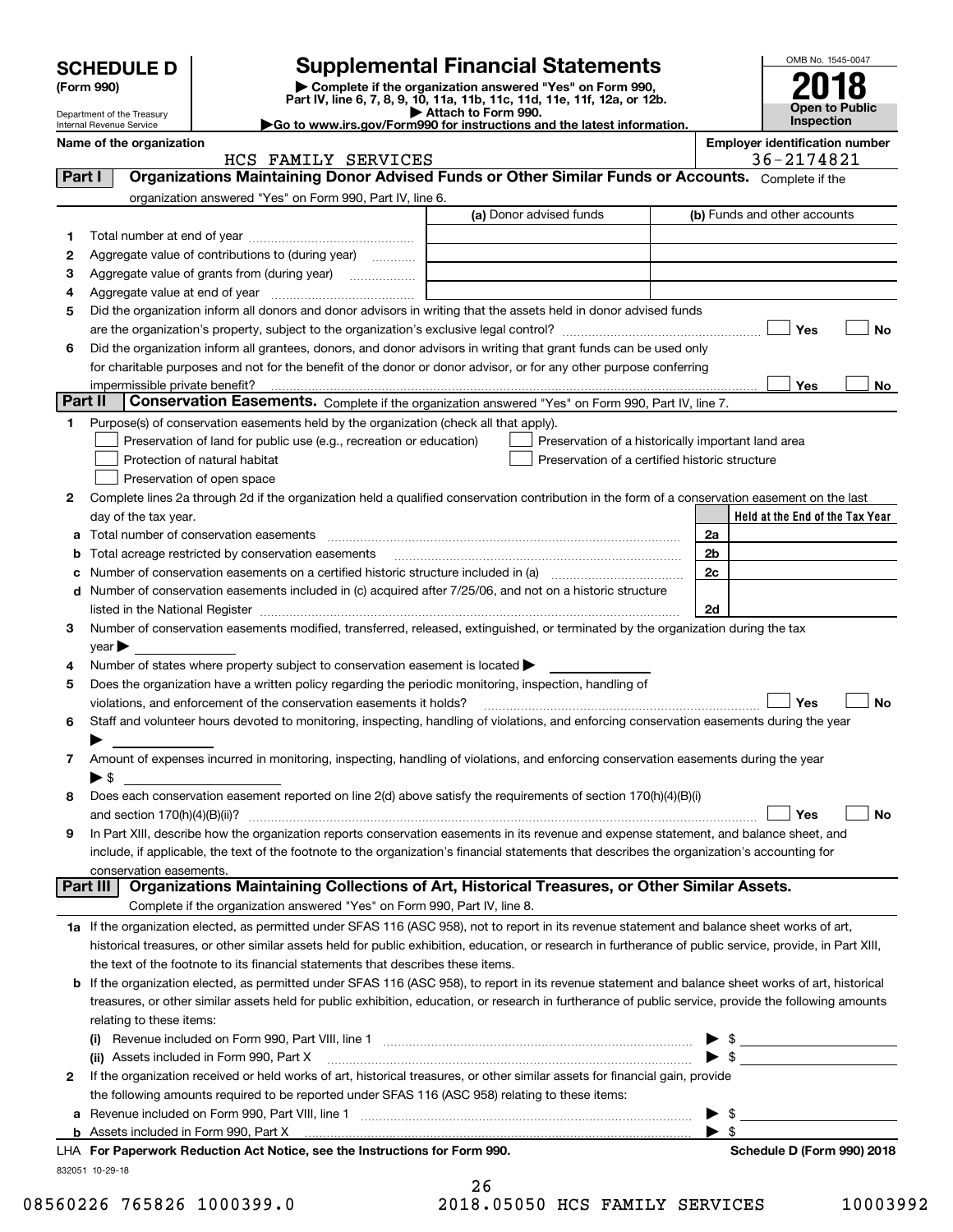|        | Schedule D (Form 990) 2018                                                                                                                                                                                                     | HCS FAMILY SERVICES                     |   |                |                                    |                                 |                | 36-2174821 Page 2   |
|--------|--------------------------------------------------------------------------------------------------------------------------------------------------------------------------------------------------------------------------------|-----------------------------------------|---|----------------|------------------------------------|---------------------------------|----------------|---------------------|
|        | Organizations Maintaining Collections of Art, Historical Treasures, or Other Similar Assets (continued)<br>Part III                                                                                                            |                                         |   |                |                                    |                                 |                |                     |
| 3      | Using the organization's acquisition, accession, and other records, check any of the following that are a significant use of its collection items                                                                              |                                         |   |                |                                    |                                 |                |                     |
|        | (check all that apply):                                                                                                                                                                                                        |                                         |   |                |                                    |                                 |                |                     |
| a      | Public exhibition                                                                                                                                                                                                              |                                         |   |                | Loan or exchange programs          |                                 |                |                     |
| b      | Scholarly research                                                                                                                                                                                                             |                                         | е |                |                                    |                                 |                |                     |
| c      | Preservation for future generations                                                                                                                                                                                            |                                         |   |                |                                    |                                 |                |                     |
| 4      | Provide a description of the organization's collections and explain how they further the organization's exempt purpose in Part XIII.                                                                                           |                                         |   |                |                                    |                                 |                |                     |
| 5      | During the year, did the organization solicit or receive donations of art, historical treasures, or other similar assets                                                                                                       |                                         |   |                |                                    |                                 |                |                     |
|        | to be sold to raise funds rather than to be maintained as part of the organization's collection?                                                                                                                               |                                         |   |                |                                    |                                 | Yes            | No                  |
|        | <b>Part IV</b><br>Escrow and Custodial Arrangements. Complete if the organization answered "Yes" on Form 990, Part IV, line 9, or                                                                                              |                                         |   |                |                                    |                                 |                |                     |
|        | reported an amount on Form 990, Part X, line 21.                                                                                                                                                                               |                                         |   |                |                                    |                                 |                |                     |
|        | 1a Is the organization an agent, trustee, custodian or other intermediary for contributions or other assets not included                                                                                                       |                                         |   |                |                                    |                                 |                |                     |
|        |                                                                                                                                                                                                                                |                                         |   |                |                                    |                                 | Yes            | No                  |
|        | b If "Yes," explain the arrangement in Part XIII and complete the following table:                                                                                                                                             |                                         |   |                |                                    |                                 |                |                     |
|        |                                                                                                                                                                                                                                |                                         |   |                |                                    |                                 | Amount         |                     |
|        | Beginning balance                                                                                                                                                                                                              |                                         |   |                |                                    | 1c                              |                |                     |
|        | Additions during the year manufactured and an annual contract of the year manufactured and a set of the year manufactured and a set of the year manufactured and a set of the year manufactured and a set of the year manufact |                                         |   |                |                                    | 1d                              |                |                     |
|        | Distributions during the year manufactured and continuum and contact the year manufactured and contact the year                                                                                                                |                                         |   |                |                                    | 1e<br>1f                        |                |                     |
|        | 2a Did the organization include an amount on Form 990, Part X, line 21, for escrow or custodial account liability?                                                                                                             |                                         |   |                |                                    |                                 | Yes            | No                  |
|        | <b>b</b> If "Yes," explain the arrangement in Part XIII. Check here if the explanation has been provided on Part XIII                                                                                                          |                                         |   |                |                                    |                                 |                |                     |
| Part V | Endowment Funds. Complete if the organization answered "Yes" on Form 990, Part IV, line 10.                                                                                                                                    |                                         |   |                |                                    |                                 |                |                     |
|        |                                                                                                                                                                                                                                | (a) Current year                        |   | (b) Prior year | (c) Two years back                 | (d) Three years back            |                | (e) Four years back |
| 1a     | Beginning of year balance                                                                                                                                                                                                      |                                         |   |                |                                    |                                 |                |                     |
|        |                                                                                                                                                                                                                                |                                         |   |                |                                    |                                 |                |                     |
|        | Net investment earnings, gains, and losses                                                                                                                                                                                     |                                         |   |                |                                    |                                 |                |                     |
|        |                                                                                                                                                                                                                                |                                         |   |                |                                    |                                 |                |                     |
| е      | Other expenditures for facilities                                                                                                                                                                                              |                                         |   |                |                                    |                                 |                |                     |
|        | and programs                                                                                                                                                                                                                   |                                         |   |                |                                    |                                 |                |                     |
|        |                                                                                                                                                                                                                                |                                         |   |                |                                    |                                 |                |                     |
| g      | End of year balance                                                                                                                                                                                                            |                                         |   |                |                                    |                                 |                |                     |
| 2      | Provide the estimated percentage of the current year end balance (line 1g, column (a)) held as:                                                                                                                                |                                         |   |                |                                    |                                 |                |                     |
|        | Board designated or quasi-endowment >                                                                                                                                                                                          |                                         | % |                |                                    |                                 |                |                     |
|        | Permanent endowment ▶                                                                                                                                                                                                          | %                                       |   |                |                                    |                                 |                |                     |
| с      | Temporarily restricted endowment                                                                                                                                                                                               | %                                       |   |                |                                    |                                 |                |                     |
|        | The percentages on lines 2a, 2b, and 2c should equal 100%.                                                                                                                                                                     |                                         |   |                |                                    |                                 |                |                     |
|        | 3a Are there endowment funds not in the possession of the organization that are held and administered for the organization                                                                                                     |                                         |   |                |                                    |                                 |                |                     |
|        | by:                                                                                                                                                                                                                            |                                         |   |                |                                    |                                 |                | Yes<br>No           |
|        | (i)                                                                                                                                                                                                                            |                                         |   |                |                                    |                                 | 3a(i)          |                     |
|        | (ii) related organizations                                                                                                                                                                                                     |                                         |   |                |                                    |                                 | 3a(ii)         |                     |
|        |                                                                                                                                                                                                                                |                                         |   |                |                                    |                                 | 3b             |                     |
|        | Describe in Part XIII the intended uses of the organization's endowment funds.<br>Land, Buildings, and Equipment.<br>Part VI                                                                                                   |                                         |   |                |                                    |                                 |                |                     |
|        |                                                                                                                                                                                                                                |                                         |   |                |                                    |                                 |                |                     |
|        | Complete if the organization answered "Yes" on Form 990, Part IV, line 11a. See Form 990, Part X, line 10.                                                                                                                     |                                         |   |                |                                    |                                 |                |                     |
|        | Description of property                                                                                                                                                                                                        | (a) Cost or other<br>basis (investment) |   |                | (b) Cost or other<br>basis (other) | (c) Accumulated<br>depreciation | (d) Book value |                     |
|        |                                                                                                                                                                                                                                |                                         |   |                |                                    |                                 |                |                     |
| b      |                                                                                                                                                                                                                                |                                         |   |                |                                    |                                 |                |                     |
|        |                                                                                                                                                                                                                                |                                         |   |                | 6,631.                             | 1,105.                          |                | 5,526.              |
| d      |                                                                                                                                                                                                                                |                                         |   |                | 92,479.                            | 66,757.                         |                | 25,722.             |
|        | e Other.                                                                                                                                                                                                                       |                                         |   |                | 30,124.                            | 21,087.                         |                | 9,037.              |
|        |                                                                                                                                                                                                                                |                                         |   |                |                                    |                                 |                | 40,285.             |

**Schedule D (Form 990) 2018**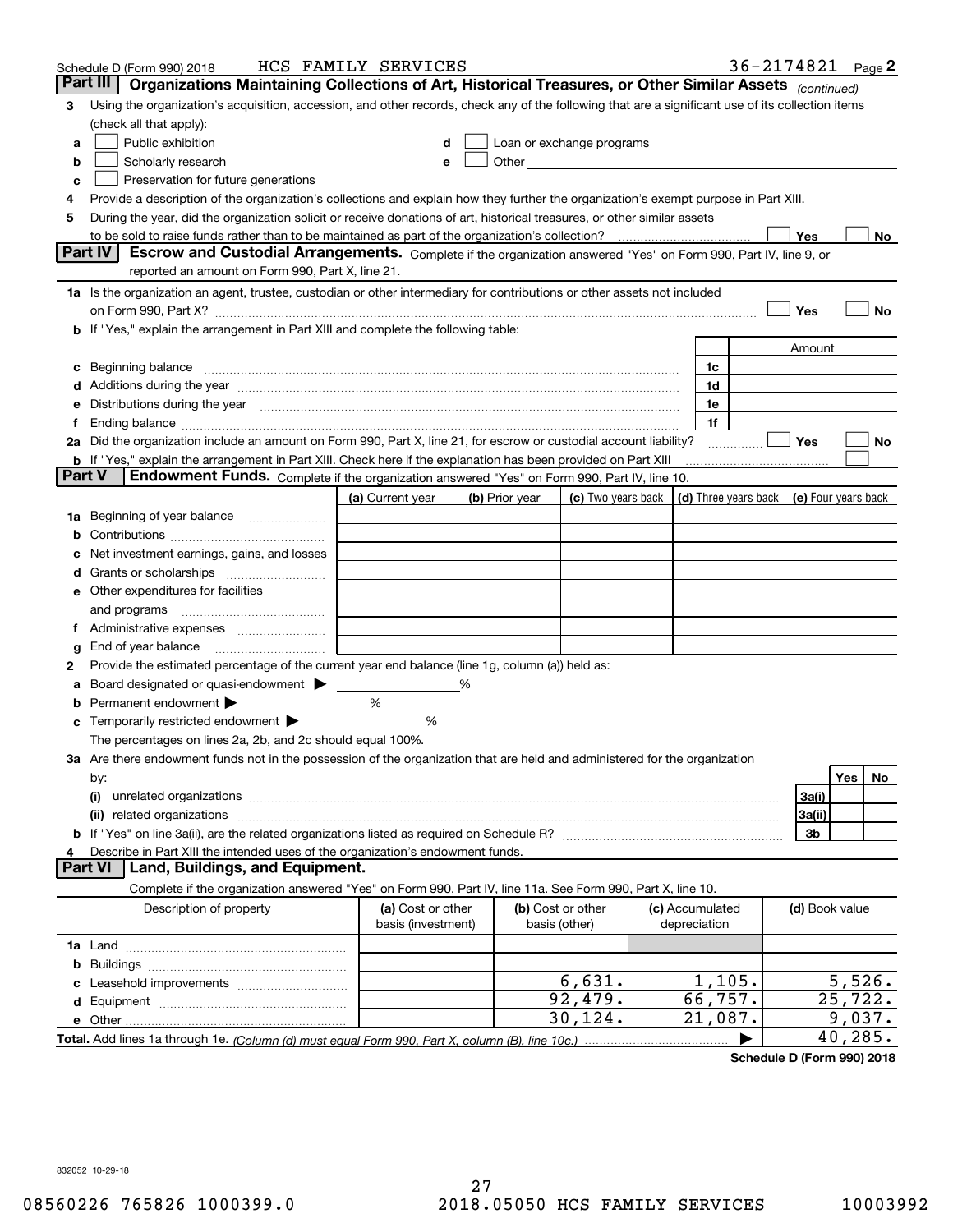Complete if the organization answered "Yes" on Form 990, Part IV, line 11b. See Form 990, Part X, line 12.

| (a) Description of security or category (including name of security)                          | (b) Book value | (c) Method of valuation: Cost or end-of-year market value |
|-----------------------------------------------------------------------------------------------|----------------|-----------------------------------------------------------|
| (1) Financial derivatives                                                                     |                |                                                           |
| (2) Closely-held equity interests<br>                                                         |                |                                                           |
| $(3)$ Other                                                                                   |                |                                                           |
| (A)                                                                                           |                |                                                           |
| (B)                                                                                           |                |                                                           |
| (C)                                                                                           |                |                                                           |
| (D)                                                                                           |                |                                                           |
| (E)                                                                                           |                |                                                           |
| (F)                                                                                           |                |                                                           |
| (G)                                                                                           |                |                                                           |
| (H)                                                                                           |                |                                                           |
| <b>Total.</b> (Col. (b) must equal Form 990, Part X, col. (B) line 12.) $\blacktriangleright$ |                |                                                           |

#### **Part VIII Investments - Program Related.**

Complete if the organization answered "Yes" on Form 990, Part IV, line 11c. See Form 990, Part X, line 13.

| (a) Description of investment                                       | (b) Book value | (c) Method of valuation: Cost or end-of-year market value |
|---------------------------------------------------------------------|----------------|-----------------------------------------------------------|
| (1)                                                                 |                |                                                           |
| (2)                                                                 |                |                                                           |
| $\frac{1}{2}$                                                       |                |                                                           |
| (4)                                                                 |                |                                                           |
| (5)                                                                 |                |                                                           |
| (6)                                                                 |                |                                                           |
| (7)                                                                 |                |                                                           |
| (8)                                                                 |                |                                                           |
| (9)                                                                 |                |                                                           |
| Total. (Col. (b) must equal Form 990, Part X, col. (B) line $13.$ ) |                |                                                           |

#### **Part IX Other Assets.**

Complete if the organization answered "Yes" on Form 990, Part IV, line 11d. See Form 990, Part X, line 15.

| (a) Description | (b) Book value |
|-----------------|----------------|
| (1)             |                |
| (2)             |                |
| $\frac{1}{2}$   |                |
| (4)             |                |
| $\frac{1}{2}$   |                |
| (6)             |                |
| $\sqrt{(7)}$    |                |
| (8)             |                |
| (9)             |                |
|                 |                |

**Part X Other Liabilities.**

Complete if the organization answered "Yes" on Form 990, Part IV, line 11e or 11f. See Form 990, Part X, line 25.

| 1.  | (a) Description of liability                                              | (b) Book value |
|-----|---------------------------------------------------------------------------|----------------|
| (1) | Federal income taxes                                                      |                |
| (2) |                                                                           |                |
| (3) |                                                                           |                |
| (4) |                                                                           |                |
| (5) |                                                                           |                |
| (6) |                                                                           |                |
|     |                                                                           |                |
| (8) |                                                                           |                |
| (9) |                                                                           |                |
|     | <b>Total.</b> (Column (b) must equal Form 990. Part X, col. (B) line 25.) |                |

**Total.**  *(Column (b) must equal Form 990, Part X, col. (B) line 25.)* . . . . . . . . . . . . . . .

**2.** Liability for uncertain tax positions. In Part XIII, provide the text of the footnote to the organization's financial statements that reports the organization's liability for uncertain tax positions under FIN 48 (ASC 740). Check here if the text of the footnote has been provided in Part XIII  $~\boxed{\rm X}$ 

**Schedule D (Form 990) 2018**

832053 10-29-18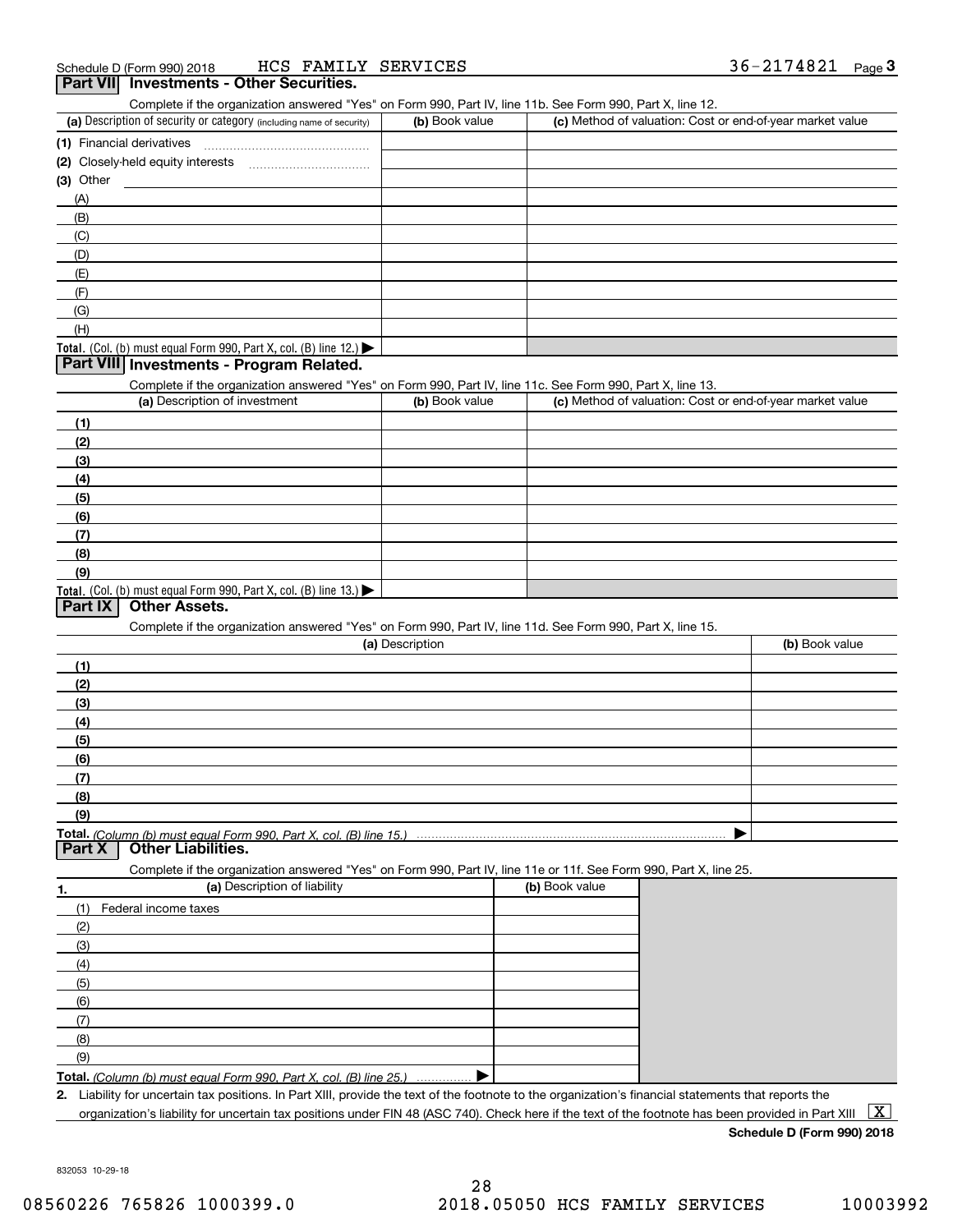|    | HCS FAMILY SERVICES<br>Schedule D (Form 990) 2018                                                                                                              |                |            |                | 36-2174821                    | Page 4 |
|----|----------------------------------------------------------------------------------------------------------------------------------------------------------------|----------------|------------|----------------|-------------------------------|--------|
|    | Part XI<br>Reconciliation of Revenue per Audited Financial Statements With Revenue per Return.                                                                 |                |            |                |                               |        |
|    | Complete if the organization answered "Yes" on Form 990, Part IV, line 12a.                                                                                    |                |            |                |                               |        |
| 1  | Total revenue, gains, and other support per audited financial statements                                                                                       |                |            | $\blacksquare$ | 1,332,236.                    |        |
| 2  | Amounts included on line 1 but not on Form 990, Part VIII, line 12:                                                                                            |                |            |                |                               |        |
| a  | Net unrealized gains (losses) on investments                                                                                                                   | 2a             |            |                |                               |        |
| b  |                                                                                                                                                                | 2 <sub>b</sub> | 146,570.   |                |                               |        |
| с  |                                                                                                                                                                | 2c             |            |                |                               |        |
|    |                                                                                                                                                                | 2d             | 7,534.     |                |                               |        |
| e  | Add lines 2a through 2d                                                                                                                                        |                |            | 2e             | $\frac{154,104.}{1,178,132.}$ |        |
| з  |                                                                                                                                                                |                |            | 3              |                               |        |
|    | Amounts included on Form 990, Part VIII, line 12, but not on line 1:                                                                                           |                |            |                |                               |        |
| a  | Investment expenses not included on Form 990, Part VIII, line 7b                                                                                               | 4a             |            |                |                               |        |
| b  | Other (Describe in Part XIII.) [100] [100] [100] [100] [100] [100] [100] [100] [100] [100] [100] [100] [100] [                                                 | 4 <sub>b</sub> |            |                |                               |        |
| C. | Add lines 4a and 4b                                                                                                                                            |                |            | 4с             |                               | 0.     |
|    |                                                                                                                                                                | 5              | 1,178,132. |                |                               |        |
|    | Part XII   Reconciliation of Expenses per Audited Financial Statements With Expenses per Return.                                                               |                |            |                |                               |        |
|    | Complete if the organization answered "Yes" on Form 990, Part IV, line 12a.                                                                                    |                |            |                |                               |        |
| 1. | Total expenses and losses per audited financial statements                                                                                                     |                |            | $\blacksquare$ | 1,152,406.                    |        |
| 2  | Amounts included on line 1 but not on Form 990, Part IX, line 25:                                                                                              |                |            |                |                               |        |
| a  |                                                                                                                                                                | 2a             | 98,434.    |                |                               |        |
| b  | Prior year adjustments [111] matter contracts and the matter of the matter contracts and prior year adjustments                                                | 2 <sub>b</sub> |            |                |                               |        |
| C. |                                                                                                                                                                | 2c             |            |                |                               |        |
|    |                                                                                                                                                                | 2d             | 7,534.     |                |                               |        |
| е  |                                                                                                                                                                |                |            | 2e             | 105,968.                      |        |
| 3  |                                                                                                                                                                |                |            | $\mathbf{3}$   | 1,046,438.                    |        |
| 4  | Amounts included on Form 990, Part IX, line 25, but not on line 1:                                                                                             |                |            |                |                               |        |
| a  |                                                                                                                                                                | 4a             |            |                |                               |        |
|    |                                                                                                                                                                | 4 <sub>b</sub> |            |                |                               |        |
|    | c Add lines 4a and 4b                                                                                                                                          |                |            | 4c             |                               | 0.     |
| 5. |                                                                                                                                                                |                |            | 5              | 1,046,438.                    |        |
|    | <b>Part XIII</b> Supplemental Information.                                                                                                                     |                |            |                |                               |        |
|    | Provide the descriptions required for Part II, lines 3, 5, and 9; Part III, lines 1a and 4; Part IV, lines 1b and 2b; Part V, line 4; Part X, line 2; Part XI, |                |            |                |                               |        |
|    | lines 2d and 4b; and Part XII, lines 2d and 4b. Also complete this part to provide any additional information.                                                 |                |            |                |                               |        |

## PART X, LINE 2:

|  | THE ORGANIZATION QUALIFIES FOR TAX-EXEMPT STATUS UNDER SECTION 501(C)(6) |  |  |  |  |  |  |  |
|--|--------------------------------------------------------------------------|--|--|--|--|--|--|--|
|--|--------------------------------------------------------------------------|--|--|--|--|--|--|--|

OF THE INTERNAL REVENUE CODE AS OTHER THAN A PRIVATE FOUNDATION.

PART XI, LINE 2D - OTHER ADJUSTMENTS:

FUNDRAISING EXPENSES 7,534.

PART XII, LINE 2D - OTHER ADJUSTMENTS:

# FUNDRAISING EXPENSES 7,534.

832054 10-29-18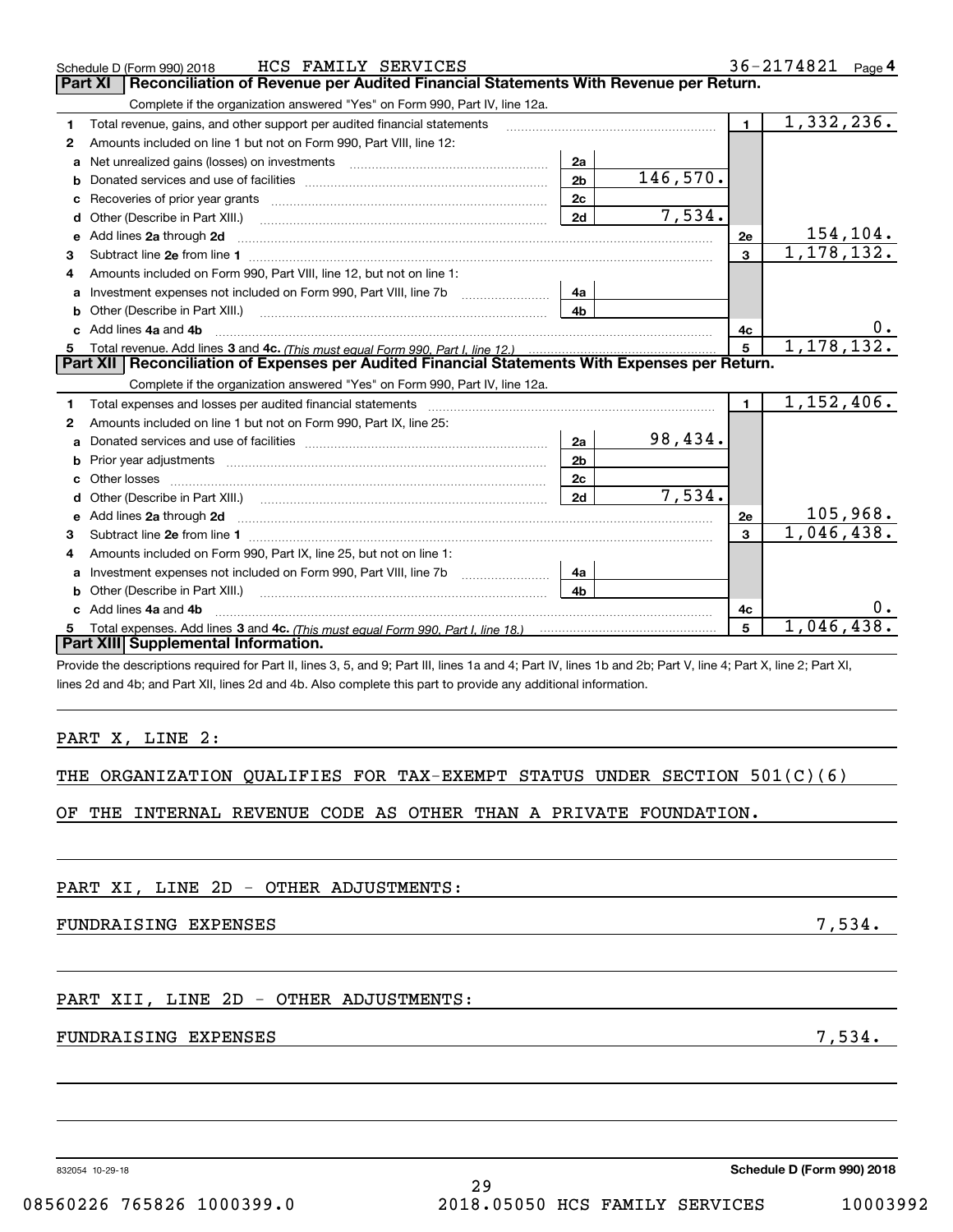| <b>Part XIII Supplemental Information</b> (continued) |                            |
|-------------------------------------------------------|----------------------------|
|                                                       |                            |
|                                                       |                            |
|                                                       |                            |
|                                                       |                            |
|                                                       |                            |
|                                                       |                            |
|                                                       |                            |
|                                                       |                            |
|                                                       |                            |
|                                                       |                            |
|                                                       |                            |
|                                                       |                            |
|                                                       |                            |
|                                                       |                            |
|                                                       |                            |
|                                                       |                            |
|                                                       |                            |
|                                                       |                            |
|                                                       |                            |
|                                                       |                            |
|                                                       |                            |
|                                                       |                            |
|                                                       |                            |
|                                                       |                            |
|                                                       |                            |
|                                                       |                            |
|                                                       |                            |
|                                                       |                            |
|                                                       |                            |
|                                                       | Schedule D (Form 990) 2018 |

832055 10-29-18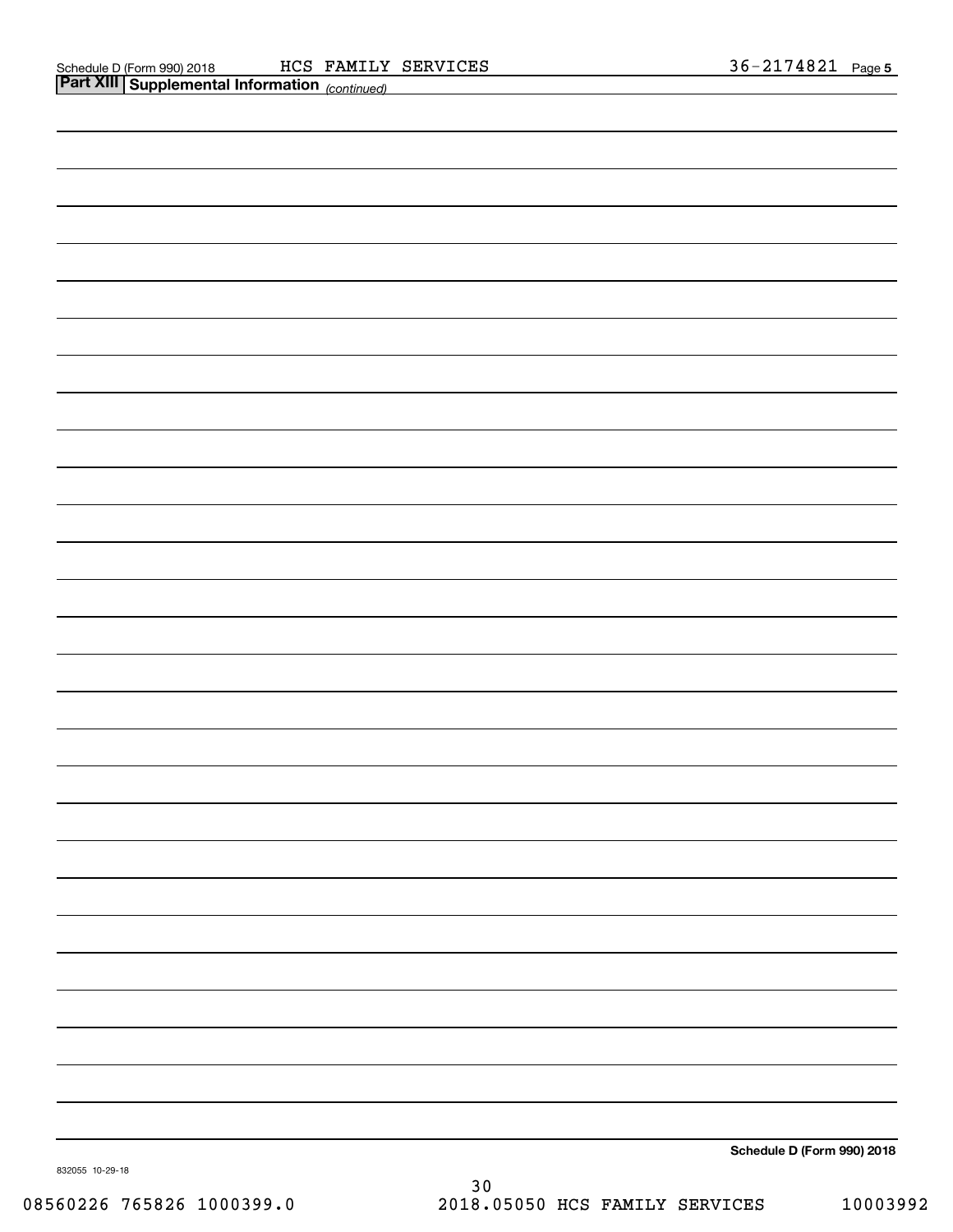| <b>Supplemental Information Regarding Fundraising or Gaming Activities</b><br><b>SCHEDULE G</b> |                                                                                                                                                                     |                                                                                                                                                                                                                                           |                               |    |                                       |  |                                   | OMB No. 1545-0047                     |  |
|-------------------------------------------------------------------------------------------------|---------------------------------------------------------------------------------------------------------------------------------------------------------------------|-------------------------------------------------------------------------------------------------------------------------------------------------------------------------------------------------------------------------------------------|-------------------------------|----|---------------------------------------|--|-----------------------------------|---------------------------------------|--|
| (Form 990 or 990-EZ)                                                                            | Complete if the organization answered "Yes" on Form 990, Part IV, line 17, 18, or 19, or if the<br>organization entered more than \$15,000 on Form 990-EZ, line 6a. |                                                                                                                                                                                                                                           |                               |    |                                       |  |                                   |                                       |  |
| Department of the Treasury<br><b>Internal Revenue Service</b>                                   |                                                                                                                                                                     | Attach to Form 990 or Form 990-EZ.                                                                                                                                                                                                        |                               |    |                                       |  |                                   | <b>Open to Public</b><br>Inspection   |  |
| Name of the organization                                                                        |                                                                                                                                                                     | Go to www.irs.gov/Form990 for instructions and the latest information.                                                                                                                                                                    |                               |    |                                       |  |                                   | <b>Employer identification number</b> |  |
|                                                                                                 |                                                                                                                                                                     | HCS FAMILY SERVICES                                                                                                                                                                                                                       |                               |    |                                       |  | 36-2174821                        |                                       |  |
| Part I                                                                                          |                                                                                                                                                                     | Fundraising Activities. Complete if the organization answered "Yes" on Form 990, Part IV, line 17. Form 990-EZ filers are not                                                                                                             |                               |    |                                       |  |                                   |                                       |  |
|                                                                                                 | required to complete this part.                                                                                                                                     | 1 Indicate whether the organization raised funds through any of the following activities. Check all that apply.                                                                                                                           |                               |    |                                       |  |                                   |                                       |  |
| Mail solicitations<br>a                                                                         |                                                                                                                                                                     | e l                                                                                                                                                                                                                                       |                               |    | Solicitation of non-government grants |  |                                   |                                       |  |
| b                                                                                               | Internet and email solicitations                                                                                                                                    |                                                                                                                                                                                                                                           |                               |    | Solicitation of government grants     |  |                                   |                                       |  |
| Phone solicitations<br>с                                                                        |                                                                                                                                                                     | Special fundraising events<br>a                                                                                                                                                                                                           |                               |    |                                       |  |                                   |                                       |  |
| In-person solicitations<br>d                                                                    |                                                                                                                                                                     |                                                                                                                                                                                                                                           |                               |    |                                       |  |                                   |                                       |  |
|                                                                                                 |                                                                                                                                                                     | 2 a Did the organization have a written or oral agreement with any individual (including officers, directors, trustees, or<br>key employees listed in Form 990, Part VII) or entity in connection with professional fundraising services? |                               |    |                                       |  | Yes                               | No                                    |  |
|                                                                                                 |                                                                                                                                                                     | b If "Yes," list the 10 highest paid individuals or entities (fundraisers) pursuant to agreements under which the fundraiser is to be                                                                                                     |                               |    |                                       |  |                                   |                                       |  |
| compensated at least \$5,000 by the organization.                                               |                                                                                                                                                                     |                                                                                                                                                                                                                                           |                               |    |                                       |  |                                   |                                       |  |
|                                                                                                 |                                                                                                                                                                     |                                                                                                                                                                                                                                           | (iii) Did<br>fundraiser       |    |                                       |  | (v) Amount paid                   | (vi) Amount paid                      |  |
| (i) Name and address of individual<br>or entity (fundraiser)                                    |                                                                                                                                                                     | (ii) Activity                                                                                                                                                                                                                             | have custody<br>or control of |    | (iv) Gross receipts<br>from activity  |  | to (or retained by)<br>fundraiser | to (or retained by)                   |  |
|                                                                                                 |                                                                                                                                                                     |                                                                                                                                                                                                                                           | contributions?                |    |                                       |  | listed in col. (i)                | organization                          |  |
|                                                                                                 |                                                                                                                                                                     |                                                                                                                                                                                                                                           | Yes                           | No |                                       |  |                                   |                                       |  |
|                                                                                                 |                                                                                                                                                                     |                                                                                                                                                                                                                                           |                               |    |                                       |  |                                   |                                       |  |
|                                                                                                 |                                                                                                                                                                     |                                                                                                                                                                                                                                           |                               |    |                                       |  |                                   |                                       |  |
|                                                                                                 |                                                                                                                                                                     |                                                                                                                                                                                                                                           |                               |    |                                       |  |                                   |                                       |  |
|                                                                                                 |                                                                                                                                                                     |                                                                                                                                                                                                                                           |                               |    |                                       |  |                                   |                                       |  |
|                                                                                                 |                                                                                                                                                                     |                                                                                                                                                                                                                                           |                               |    |                                       |  |                                   |                                       |  |
|                                                                                                 |                                                                                                                                                                     |                                                                                                                                                                                                                                           |                               |    |                                       |  |                                   |                                       |  |
|                                                                                                 |                                                                                                                                                                     |                                                                                                                                                                                                                                           |                               |    |                                       |  |                                   |                                       |  |
|                                                                                                 |                                                                                                                                                                     |                                                                                                                                                                                                                                           |                               |    |                                       |  |                                   |                                       |  |
|                                                                                                 |                                                                                                                                                                     |                                                                                                                                                                                                                                           |                               |    |                                       |  |                                   |                                       |  |
|                                                                                                 |                                                                                                                                                                     |                                                                                                                                                                                                                                           |                               |    |                                       |  |                                   |                                       |  |
|                                                                                                 |                                                                                                                                                                     |                                                                                                                                                                                                                                           |                               |    |                                       |  |                                   |                                       |  |
|                                                                                                 |                                                                                                                                                                     |                                                                                                                                                                                                                                           |                               |    |                                       |  |                                   |                                       |  |
|                                                                                                 |                                                                                                                                                                     |                                                                                                                                                                                                                                           |                               |    |                                       |  |                                   |                                       |  |
|                                                                                                 |                                                                                                                                                                     |                                                                                                                                                                                                                                           |                               |    |                                       |  |                                   |                                       |  |
|                                                                                                 |                                                                                                                                                                     |                                                                                                                                                                                                                                           |                               |    |                                       |  |                                   |                                       |  |
|                                                                                                 |                                                                                                                                                                     |                                                                                                                                                                                                                                           |                               |    |                                       |  |                                   |                                       |  |
| Total                                                                                           |                                                                                                                                                                     |                                                                                                                                                                                                                                           |                               |    |                                       |  |                                   |                                       |  |
| or licensing.                                                                                   |                                                                                                                                                                     | 3 List all states in which the organization is registered or licensed to solicit contributions or has been notified it is exempt from registration                                                                                        |                               |    |                                       |  |                                   |                                       |  |
|                                                                                                 |                                                                                                                                                                     |                                                                                                                                                                                                                                           |                               |    |                                       |  |                                   |                                       |  |
|                                                                                                 |                                                                                                                                                                     |                                                                                                                                                                                                                                           |                               |    |                                       |  |                                   |                                       |  |
|                                                                                                 |                                                                                                                                                                     |                                                                                                                                                                                                                                           |                               |    |                                       |  |                                   |                                       |  |
|                                                                                                 |                                                                                                                                                                     |                                                                                                                                                                                                                                           |                               |    |                                       |  |                                   |                                       |  |
|                                                                                                 |                                                                                                                                                                     |                                                                                                                                                                                                                                           |                               |    |                                       |  |                                   |                                       |  |
|                                                                                                 |                                                                                                                                                                     |                                                                                                                                                                                                                                           |                               |    |                                       |  |                                   |                                       |  |
|                                                                                                 |                                                                                                                                                                     |                                                                                                                                                                                                                                           |                               |    |                                       |  |                                   |                                       |  |
|                                                                                                 |                                                                                                                                                                     |                                                                                                                                                                                                                                           |                               |    |                                       |  |                                   |                                       |  |
|                                                                                                 |                                                                                                                                                                     |                                                                                                                                                                                                                                           |                               |    |                                       |  |                                   |                                       |  |
|                                                                                                 |                                                                                                                                                                     | LHA For Paperwork Reduction Act Notice, see the Instructions for Form 990 or 990-EZ.                                                                                                                                                      |                               |    |                                       |  |                                   | Schedule G (Form 990 or 990-EZ) 2018  |  |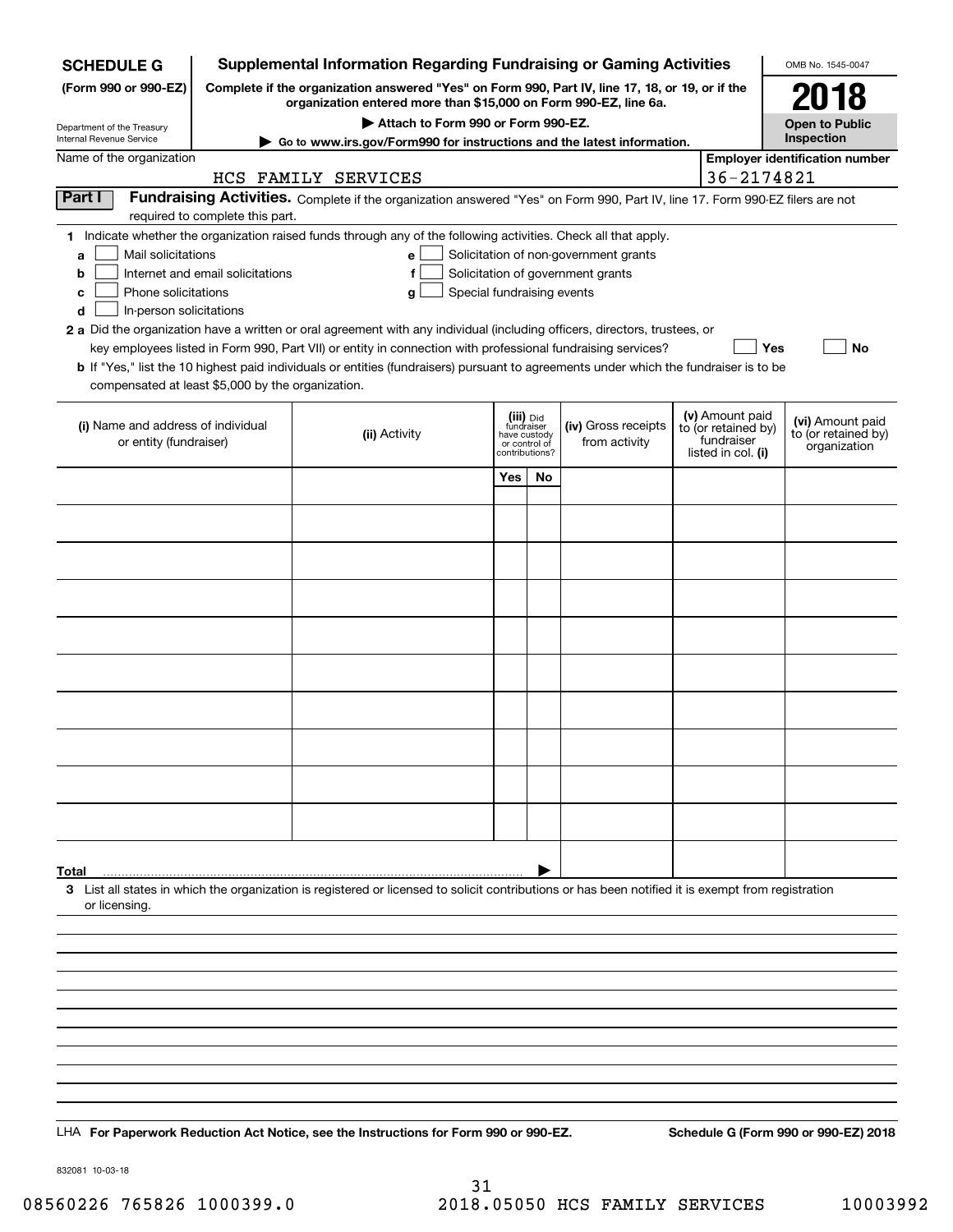#### Schedule G (Form 990 or 990-EZ) 2018 Page HCS FAMILY SERVICES 36-2174821

**Part II** | Fundraising Events. Complete if the organization answered "Yes" on Form 990, Part IV, line 18, or reported more than \$15,000

|                 |             | of fundraising event contributions and gross income on Form 990-EZ, lines 1 and 6b. List events with gross receipts greater than \$5,000. |                          |                                                  |                                 |                                                     |  |  |
|-----------------|-------------|-------------------------------------------------------------------------------------------------------------------------------------------|--------------------------|--------------------------------------------------|---------------------------------|-----------------------------------------------------|--|--|
|                 |             |                                                                                                                                           | (a) Event $#1$<br>BLUES, | (b) Event #2<br><b>NEIGHBORS</b>                 | (c) Other events<br><b>NONE</b> | (d) Total events<br>(add col. (a) through           |  |  |
|                 |             |                                                                                                                                           | BREWS, AND BHELPING NEIG |                                                  |                                 | col. (c)                                            |  |  |
|                 |             |                                                                                                                                           | (event type)             | (event type)                                     | (total number)                  |                                                     |  |  |
| Revenue         |             |                                                                                                                                           | 38,142.                  | 5,213.                                           |                                 | 43,355.                                             |  |  |
|                 |             |                                                                                                                                           | 18,097.                  |                                                  |                                 | 18,097.                                             |  |  |
|                 | 3           | Gross income (line 1 minus line 2)                                                                                                        | 20,045.                  | 5,213.                                           |                                 | 25, 258.                                            |  |  |
|                 |             |                                                                                                                                           |                          |                                                  |                                 |                                                     |  |  |
|                 | 5.          |                                                                                                                                           |                          |                                                  |                                 |                                                     |  |  |
|                 | 6           |                                                                                                                                           | 813.                     |                                                  |                                 | 813.                                                |  |  |
| Direct Expenses |             |                                                                                                                                           | 3,350.                   |                                                  |                                 | 3,350.                                              |  |  |
|                 | 8           |                                                                                                                                           |                          |                                                  |                                 |                                                     |  |  |
|                 | 9           |                                                                                                                                           | $\frac{1,563}{1,808}$    |                                                  |                                 | $\frac{1,563.}{1,808.}$                             |  |  |
|                 | 10          | Direct expense summary. Add lines 4 through 9 in column (d)                                                                               |                          |                                                  | ▶                               | 7,534.                                              |  |  |
|                 |             | 11 Net income summary. Subtract line 10 from line 3, column (d)                                                                           |                          |                                                  |                                 | 17,724.                                             |  |  |
|                 | Part III    | <b>Gaming.</b> Complete if the organization answered "Yes" on Form 990, Part IV, line 19, or reported more than                           |                          |                                                  |                                 |                                                     |  |  |
|                 |             | \$15,000 on Form 990-EZ, line 6a.                                                                                                         |                          |                                                  |                                 |                                                     |  |  |
| Revenue         |             |                                                                                                                                           | (a) Bingo                | (b) Pull tabs/instant<br>bingo/progressive bingo | (c) Other gaming                | (d) Total gaming (add<br>col. (a) through col. (c)) |  |  |
|                 | $\mathbf 1$ |                                                                                                                                           |                          |                                                  |                                 |                                                     |  |  |
|                 |             |                                                                                                                                           |                          |                                                  |                                 |                                                     |  |  |
| Direct Expenses |             |                                                                                                                                           |                          |                                                  |                                 |                                                     |  |  |
|                 | 4           |                                                                                                                                           |                          |                                                  |                                 |                                                     |  |  |
|                 | 5           | Other direct expenses                                                                                                                     |                          |                                                  |                                 |                                                     |  |  |
|                 |             | 6 Volunteer labor                                                                                                                         | Yes<br>%<br>No           | Yes<br>%<br>No                                   | Yes<br>%<br>No                  |                                                     |  |  |
|                 | 7           | Direct expense summary. Add lines 2 through 5 in column (d)                                                                               |                          |                                                  |                                 |                                                     |  |  |
|                 |             |                                                                                                                                           |                          |                                                  |                                 |                                                     |  |  |
|                 |             |                                                                                                                                           |                          |                                                  |                                 |                                                     |  |  |
|                 |             | 9 Enter the state(s) in which the organization conducts gaming activities:                                                                |                          |                                                  |                                 | Yes<br>No                                           |  |  |
|                 |             |                                                                                                                                           |                          |                                                  |                                 |                                                     |  |  |
|                 | Yes         |                                                                                                                                           |                          |                                                  |                                 |                                                     |  |  |
|                 |             |                                                                                                                                           |                          |                                                  |                                 |                                                     |  |  |

832082 10-03-18

**Schedule G (Form 990 or 990-EZ) 2018**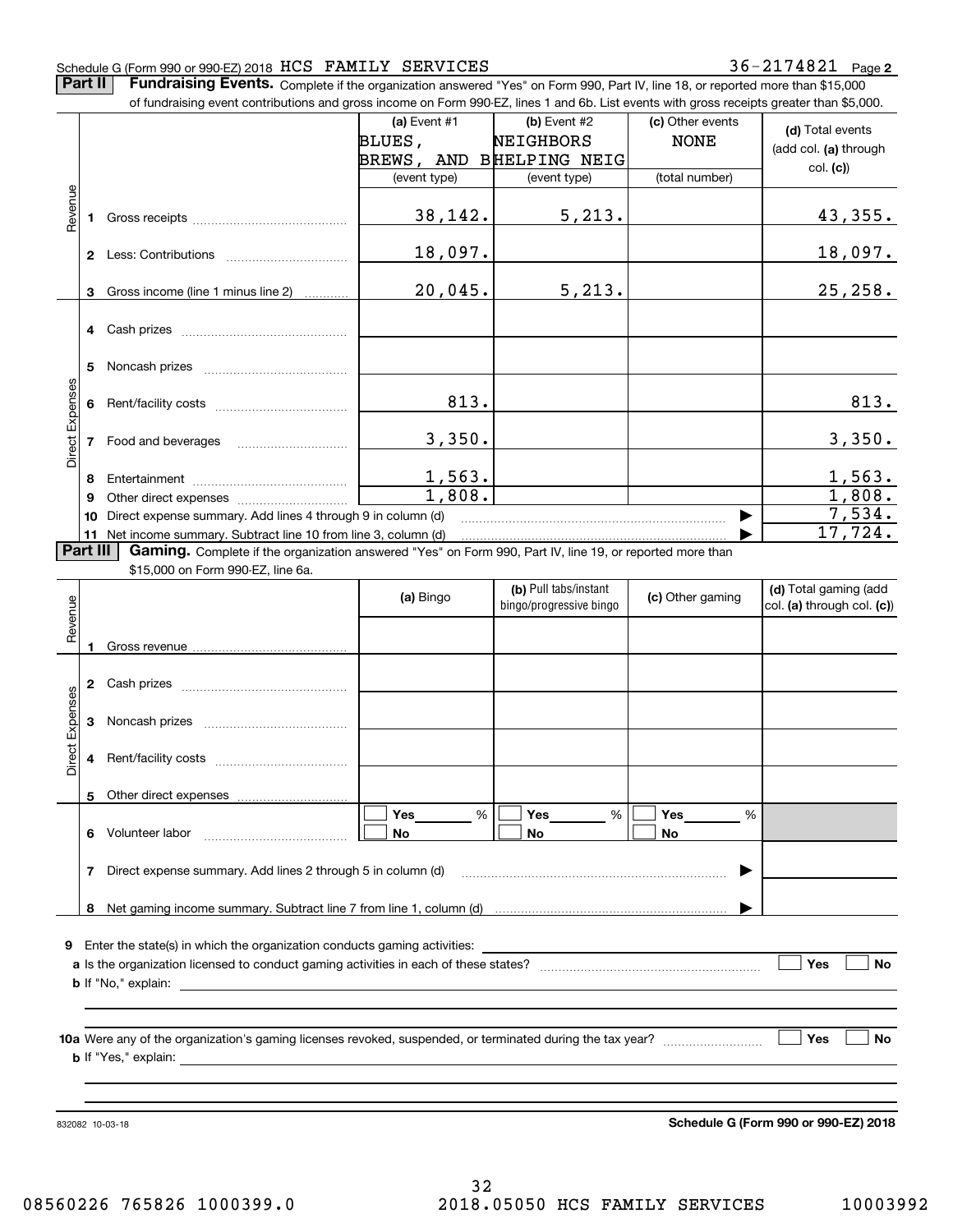|    | Schedule G (Form 990 or 990-EZ) 2018 HCS FAMILY SERVICES                                                                                                                                                                                  | 36-2174821                           | Page 3    |
|----|-------------------------------------------------------------------------------------------------------------------------------------------------------------------------------------------------------------------------------------------|--------------------------------------|-----------|
| 11 |                                                                                                                                                                                                                                           | Yes                                  | No        |
|    | 12 Is the organization a grantor, beneficiary or trustee of a trust, or a member of a partnership or other entity formed                                                                                                                  | Yes                                  | No        |
|    | 13 Indicate the percentage of gaming activity conducted in:                                                                                                                                                                               |                                      |           |
|    |                                                                                                                                                                                                                                           | 1За                                  | %         |
|    | <b>b</b> An outside facility <b>contained an according to the contract of the contract of the contract of the contract of the contract of the contract of the contract of the contract of the contract of the contract of the contrac</b> | 13 <sub>b</sub>                      | %         |
|    | 14 Enter the name and address of the person who prepares the organization's gaming/special events books and records:                                                                                                                      |                                      |           |
|    |                                                                                                                                                                                                                                           |                                      |           |
|    |                                                                                                                                                                                                                                           |                                      |           |
|    |                                                                                                                                                                                                                                           | Yes                                  | No        |
|    |                                                                                                                                                                                                                                           |                                      |           |
|    | of gaming revenue retained by the third party $\triangleright$ \$                                                                                                                                                                         |                                      |           |
|    | c If "Yes," enter name and address of the third party:                                                                                                                                                                                    |                                      |           |
|    | $Name \rightarrow$                                                                                                                                                                                                                        |                                      |           |
|    |                                                                                                                                                                                                                                           |                                      |           |
|    | 16 Gaming manager information:                                                                                                                                                                                                            |                                      |           |
|    | $Name \rightarrow$                                                                                                                                                                                                                        |                                      |           |
|    | Gaming manager compensation > \$                                                                                                                                                                                                          |                                      |           |
|    |                                                                                                                                                                                                                                           |                                      |           |
|    |                                                                                                                                                                                                                                           |                                      |           |
|    |                                                                                                                                                                                                                                           |                                      |           |
|    | Employee<br>Director/officer<br>Independent contractor                                                                                                                                                                                    |                                      |           |
|    |                                                                                                                                                                                                                                           |                                      |           |
|    | 17 Mandatory distributions:<br>a Is the organization required under state law to make charitable distributions from the gaming proceeds to                                                                                                |                                      |           |
|    | retain the state gaming license?                                                                                                                                                                                                          | $\Box$ Yes                           | $\Box$ No |
|    | <b>b</b> Enter the amount of distributions required under state law to be distributed to other exempt organizations or spent in the                                                                                                       |                                      |           |
|    | organization's own exempt activities during the tax year $\triangleright$ \$                                                                                                                                                              |                                      |           |
|    | Part IV<br>Supplemental Information. Provide the explanations required by Part I, line 2b, columns (iii) and (v); and Part III, lines 9, 9b, 10b,                                                                                         |                                      |           |
|    | 15b, 15c, 16, and 17b, as applicable. Also provide any additional information. See instructions.                                                                                                                                          |                                      |           |
|    |                                                                                                                                                                                                                                           |                                      |           |
|    |                                                                                                                                                                                                                                           |                                      |           |
|    |                                                                                                                                                                                                                                           |                                      |           |
|    |                                                                                                                                                                                                                                           |                                      |           |
|    |                                                                                                                                                                                                                                           |                                      |           |
|    |                                                                                                                                                                                                                                           |                                      |           |
|    |                                                                                                                                                                                                                                           |                                      |           |
|    |                                                                                                                                                                                                                                           |                                      |           |
|    |                                                                                                                                                                                                                                           |                                      |           |
|    | 832083 10-03-18                                                                                                                                                                                                                           | Schedule G (Form 990 or 990-EZ) 2018 |           |
|    | 33                                                                                                                                                                                                                                        |                                      |           |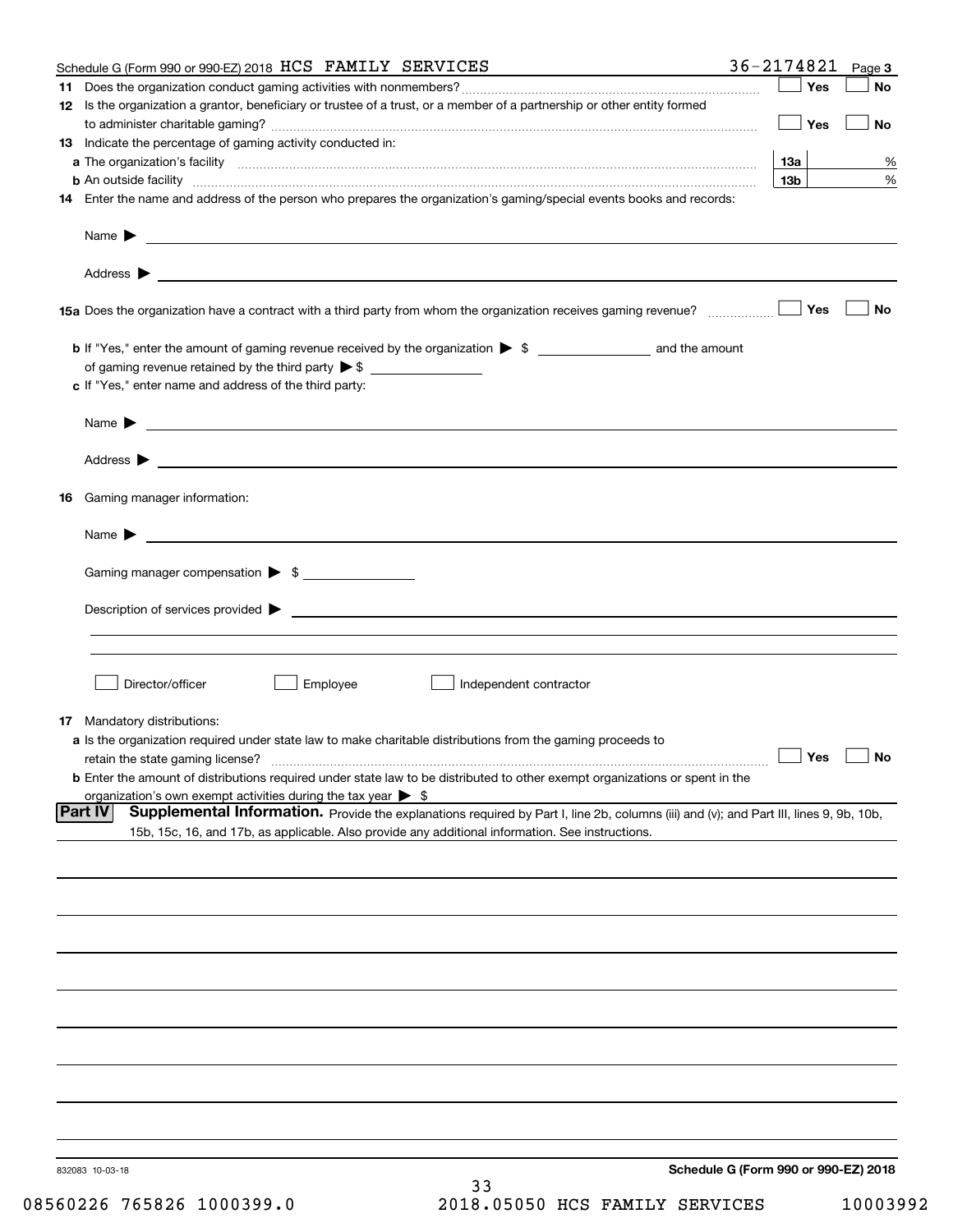| Schedule G (Form 990 or 990-EZ) |
|---------------------------------|

832084 04-01-18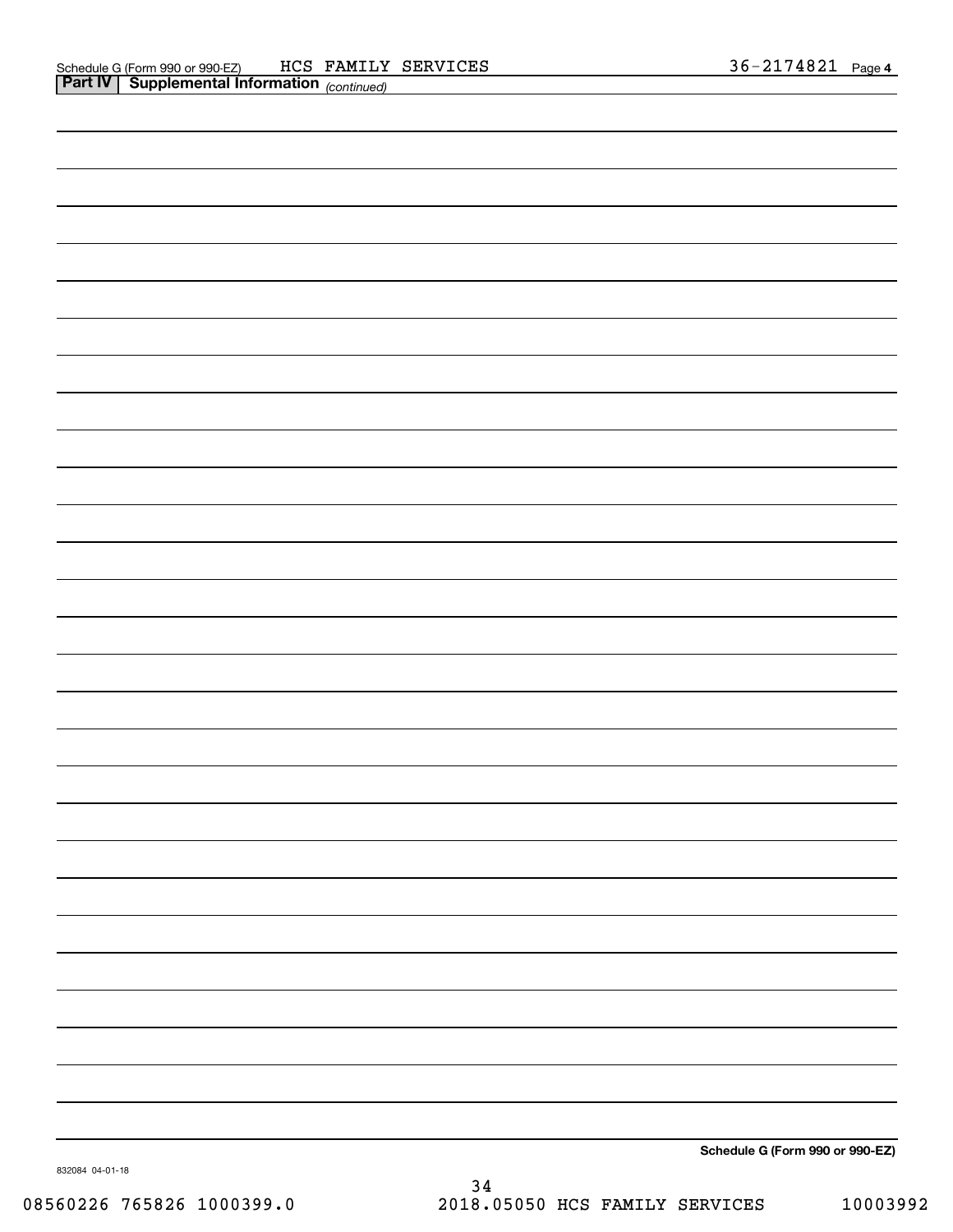| <b>SCHEDULE I</b>                                      |                                                                                                                                                                          |                     | <b>Grants and Other Assistance to Organizations,</b>                                                                                  |                             |                                                       |                                               |                                          | OMB No. 1545-0047                                   |  |
|--------------------------------------------------------|--------------------------------------------------------------------------------------------------------------------------------------------------------------------------|---------------------|---------------------------------------------------------------------------------------------------------------------------------------|-----------------------------|-------------------------------------------------------|-----------------------------------------------|------------------------------------------|-----------------------------------------------------|--|
| (Form 990)                                             |                                                                                                                                                                          |                     | Governments, and Individuals in the United States<br>Complete if the organization answered "Yes" on Form 990, Part IV, line 21 or 22. |                             |                                                       |                                               |                                          | 2018                                                |  |
| Department of the Treasury<br>Internal Revenue Service |                                                                                                                                                                          |                     |                                                                                                                                       | Attach to Form 990.         |                                                       |                                               |                                          | <b>Open to Public</b>                               |  |
|                                                        |                                                                                                                                                                          |                     |                                                                                                                                       |                             | Go to www.irs.gov/Form990 for the latest information. |                                               |                                          | <b>Inspection</b>                                   |  |
| Name of the organization                               |                                                                                                                                                                          | HCS FAMILY SERVICES |                                                                                                                                       |                             |                                                       |                                               |                                          | <b>Employer identification number</b><br>36-2174821 |  |
| Part I                                                 | <b>General Information on Grants and Assistance</b>                                                                                                                      |                     |                                                                                                                                       |                             |                                                       |                                               |                                          |                                                     |  |
| $\mathbf 1$                                            | Does the organization maintain records to substantiate the amount of the grants or assistance, the grantees' eligibility for the grants or assistance, and the selection |                     |                                                                                                                                       |                             |                                                       |                                               |                                          | $\boxed{\text{X}}$ Yes<br>l No                      |  |
| $\mathbf{2}$                                           | Describe in Part IV the organization's procedures for monitoring the use of grant funds in the United States.                                                            |                     |                                                                                                                                       |                             |                                                       |                                               |                                          |                                                     |  |
| Part II                                                | Grants and Other Assistance to Domestic Organizations and Domestic Governments. Complete if the organization answered "Yes" on Form 990, Part IV, line 21, for any       |                     |                                                                                                                                       |                             |                                                       |                                               |                                          |                                                     |  |
|                                                        | recipient that received more than \$5,000. Part II can be duplicated if additional space is needed.                                                                      |                     |                                                                                                                                       |                             |                                                       | (f) Method of                                 |                                          |                                                     |  |
|                                                        | 1 (a) Name and address of organization<br>or government                                                                                                                  | $(b)$ EIN           | (c) IRC section<br>(if applicable)                                                                                                    | (d) Amount of<br>cash grant | (e) Amount of<br>non-cash<br>assistance               | valuation (book,<br>FMV, appraisal,<br>other) | (g) Description of<br>noncash assistance | (h) Purpose of grant<br>or assistance               |  |
|                                                        |                                                                                                                                                                          |                     |                                                                                                                                       |                             |                                                       |                                               |                                          |                                                     |  |
|                                                        |                                                                                                                                                                          |                     |                                                                                                                                       |                             |                                                       |                                               |                                          |                                                     |  |
|                                                        |                                                                                                                                                                          |                     |                                                                                                                                       |                             |                                                       |                                               |                                          |                                                     |  |
|                                                        |                                                                                                                                                                          |                     |                                                                                                                                       |                             |                                                       |                                               |                                          |                                                     |  |
|                                                        |                                                                                                                                                                          |                     |                                                                                                                                       |                             |                                                       |                                               |                                          |                                                     |  |
|                                                        |                                                                                                                                                                          |                     |                                                                                                                                       |                             |                                                       |                                               |                                          |                                                     |  |
|                                                        |                                                                                                                                                                          |                     |                                                                                                                                       |                             |                                                       |                                               |                                          |                                                     |  |
|                                                        |                                                                                                                                                                          |                     |                                                                                                                                       |                             |                                                       |                                               |                                          |                                                     |  |
|                                                        |                                                                                                                                                                          |                     |                                                                                                                                       |                             |                                                       |                                               |                                          |                                                     |  |
|                                                        |                                                                                                                                                                          |                     |                                                                                                                                       |                             |                                                       |                                               |                                          |                                                     |  |
|                                                        |                                                                                                                                                                          |                     |                                                                                                                                       |                             |                                                       |                                               |                                          |                                                     |  |
|                                                        |                                                                                                                                                                          |                     |                                                                                                                                       |                             |                                                       |                                               |                                          |                                                     |  |
|                                                        |                                                                                                                                                                          |                     |                                                                                                                                       |                             |                                                       |                                               |                                          |                                                     |  |
| $\mathbf{2}$                                           | Enter total number of section 501(c)(3) and government organizations listed in the line 1 table                                                                          |                     |                                                                                                                                       |                             |                                                       |                                               |                                          |                                                     |  |
| 3                                                      | Enter total number of other organizations listed in the line 1 table                                                                                                     |                     |                                                                                                                                       |                             |                                                       |                                               |                                          |                                                     |  |
|                                                        | LHA For Paperwork Reduction Act Notice, see the Instructions for Form 990.                                                                                               |                     |                                                                                                                                       |                             |                                                       |                                               |                                          | Schedule I (Form 990) (2018)                        |  |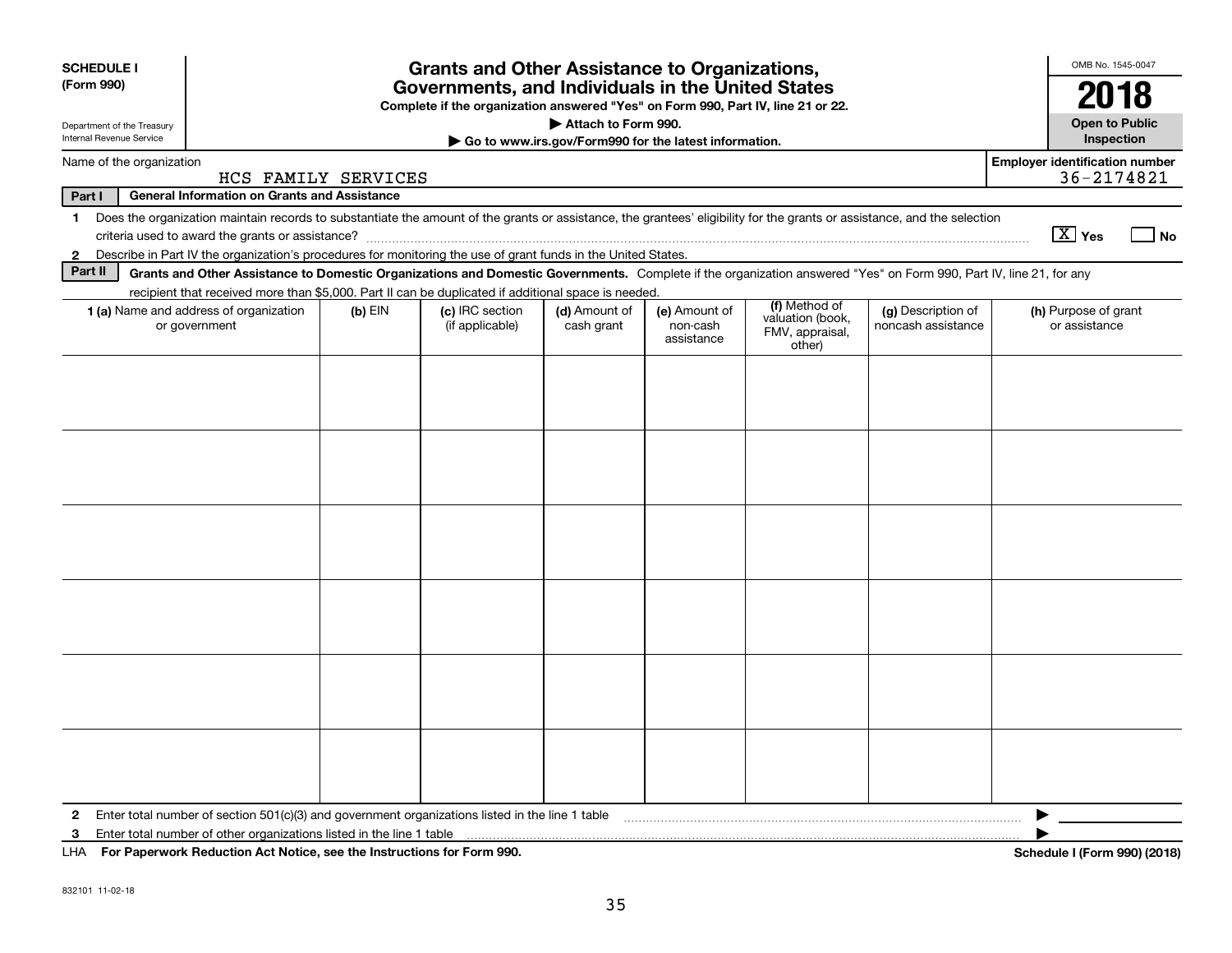**Part III | Grants and Other Assistance to Domestic Individuals. Complete if the organization answered "Yes" on Form 990, Part IV, line 22.** Part III can be duplicated if additional space is needed.

| (a) Type of grant or assistance | (b) Number of<br>recipients | (c) Amount of<br>cash grant | (d) Amount of non-<br>cash assistance | (e) Method of valuation<br>(book, FMV, appraisal, other) | (f) Description of noncash assistance |
|---------------------------------|-----------------------------|-----------------------------|---------------------------------------|----------------------------------------------------------|---------------------------------------|
|                                 |                             |                             |                                       |                                                          |                                       |
| EMERGENCY SERVICES              | 3514                        | 44,037.                     | 721,607.FMV                           |                                                          | DONATED GOODS                         |
|                                 |                             |                             |                                       |                                                          |                                       |
|                                 |                             |                             |                                       |                                                          |                                       |
|                                 |                             |                             |                                       |                                                          |                                       |
|                                 |                             |                             |                                       |                                                          |                                       |
|                                 |                             |                             |                                       |                                                          |                                       |
|                                 |                             |                             |                                       |                                                          |                                       |
|                                 |                             |                             |                                       |                                                          |                                       |
|                                 |                             |                             |                                       |                                                          |                                       |

Part IV | Supplemental Information. Provide the information required in Part I, line 2; Part III, column (b); and any other additional information.

PART I, LINE 2:

832102 11-02-18

RENT AND UTILITY ASSISTANCE CHECKS ARE WRITTEN/DELIVERED DIRECTLY TO

APARTMENT BUILDINGS, LEASING ORGANIZATION OR UTILITY COMPANY.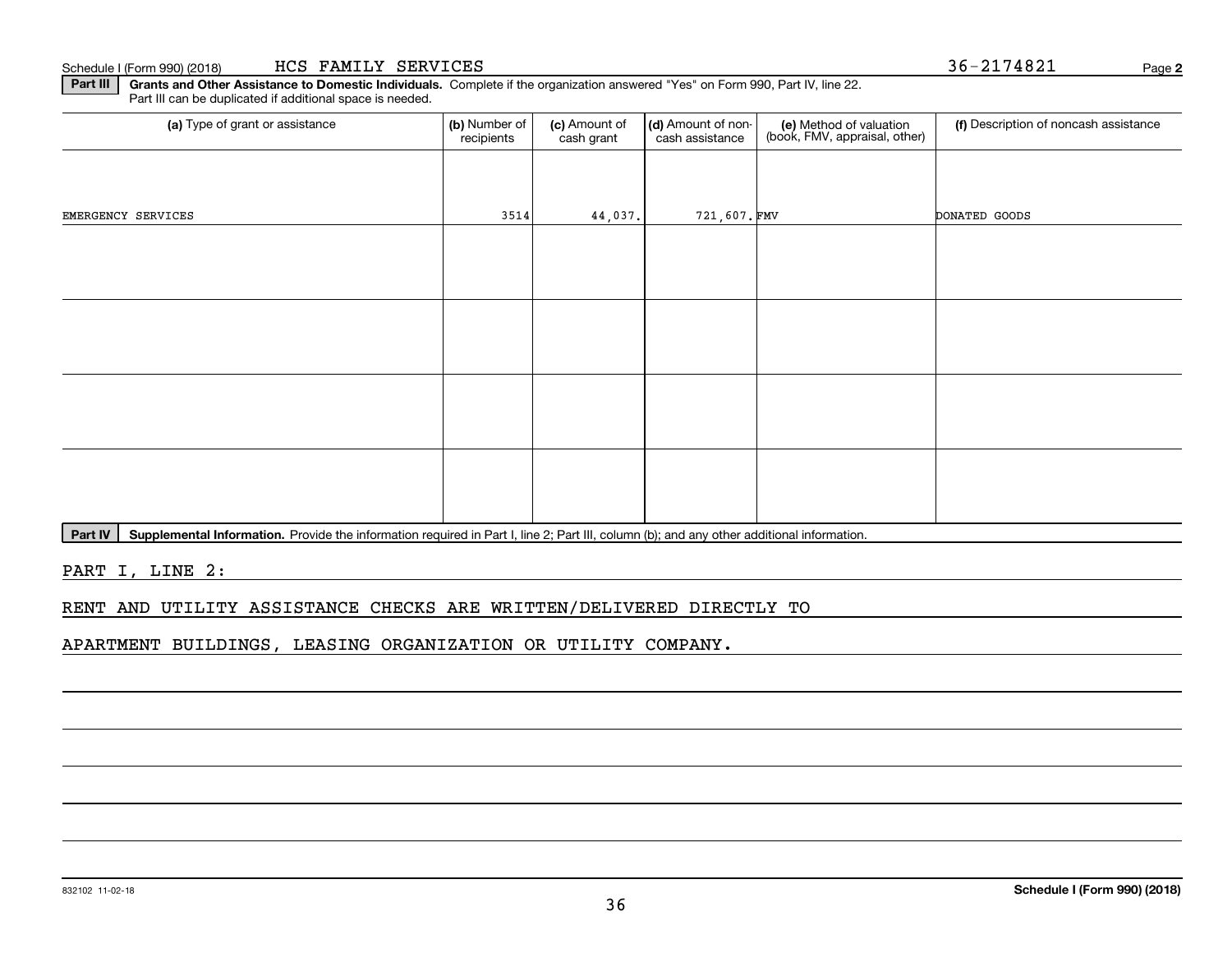#### **SCHEDULE M (Form 990)**

# **Noncash Contributions**

OMB No. 1545-0047

| Department of the Treasury      |
|---------------------------------|
| <b>Internal Revenue Service</b> |

**Complete if the organizations answered "Yes" on Form 990, Part IV, lines 29 or 30.** <sup>J</sup>**2018 Attach to Form 990.** J

 $\blacktriangleright$ 

 **Go to www.irs.gov/Form990 for instructions and the latest information.**

| ПΟ                                         |
|--------------------------------------------|
| <b>Open to Public</b><br><b>Inspection</b> |

| 36-2174821 |  |
|------------|--|
|------------|--|

|               | Name of the organization                                                                                                       |                               |                                      |                                                                                                      | <b>Employer identification number</b>                 |            |     |    |
|---------------|--------------------------------------------------------------------------------------------------------------------------------|-------------------------------|--------------------------------------|------------------------------------------------------------------------------------------------------|-------------------------------------------------------|------------|-----|----|
|               | HCS FAMILY SERVICES                                                                                                            |                               |                                      |                                                                                                      |                                                       | 36-2174821 |     |    |
| <b>Part I</b> | <b>Types of Property</b>                                                                                                       |                               |                                      |                                                                                                      |                                                       |            |     |    |
|               |                                                                                                                                | (a)<br>Check if<br>applicable | (b)<br>Number of<br>contributions or | (c)<br>Noncash contribution<br>amounts reported on<br>items contributed Form 990, Part VIII, line 1g | Method of determining<br>noncash contribution amounts | (d)        |     |    |
| 1             |                                                                                                                                |                               |                                      |                                                                                                      |                                                       |            |     |    |
| 2             | Art - Historical treasures                                                                                                     |                               |                                      |                                                                                                      |                                                       |            |     |    |
| З             | Art - Fractional interests                                                                                                     |                               |                                      |                                                                                                      |                                                       |            |     |    |
| 4             | Books and publications                                                                                                         |                               |                                      |                                                                                                      |                                                       |            |     |    |
| 5             | Clothing and household goods                                                                                                   |                               |                                      |                                                                                                      |                                                       |            |     |    |
| 6             |                                                                                                                                |                               |                                      |                                                                                                      |                                                       |            |     |    |
| 7             |                                                                                                                                |                               |                                      |                                                                                                      |                                                       |            |     |    |
| 8             | Intellectual property                                                                                                          |                               |                                      |                                                                                                      |                                                       |            |     |    |
| 9             | Securities - Publicly traded                                                                                                   |                               |                                      |                                                                                                      |                                                       |            |     |    |
| 10            | Securities - Closely held stock                                                                                                |                               |                                      |                                                                                                      |                                                       |            |     |    |
| 11            | Securities - Partnership, LLC, or                                                                                              |                               |                                      |                                                                                                      |                                                       |            |     |    |
|               | trust interests                                                                                                                |                               |                                      |                                                                                                      |                                                       |            |     |    |
| 12            | Securities - Miscellaneous                                                                                                     |                               |                                      |                                                                                                      |                                                       |            |     |    |
| 13            | Qualified conservation contribution -                                                                                          |                               |                                      |                                                                                                      |                                                       |            |     |    |
|               | Historic structures                                                                                                            |                               |                                      |                                                                                                      |                                                       |            |     |    |
| 14            | Qualified conservation contribution - Other                                                                                    |                               |                                      |                                                                                                      |                                                       |            |     |    |
| 15            | Real estate - Residential                                                                                                      |                               |                                      |                                                                                                      |                                                       |            |     |    |
| 16            | Real estate - Commercial                                                                                                       |                               |                                      |                                                                                                      |                                                       |            |     |    |
| 17            |                                                                                                                                |                               |                                      |                                                                                                      |                                                       |            |     |    |
| 18            |                                                                                                                                |                               |                                      |                                                                                                      |                                                       |            |     |    |
| 19            |                                                                                                                                | $\mathbf X$                   | 100                                  | $\overline{721,608}$ . FMV                                                                           |                                                       |            |     |    |
| 20            |                                                                                                                                |                               |                                      |                                                                                                      |                                                       |            |     |    |
| 21            | Drugs and medical supplies                                                                                                     |                               |                                      |                                                                                                      |                                                       |            |     |    |
| 22            | Historical artifacts                                                                                                           |                               |                                      |                                                                                                      |                                                       |            |     |    |
|               |                                                                                                                                |                               |                                      |                                                                                                      |                                                       |            |     |    |
| 23            |                                                                                                                                |                               |                                      |                                                                                                      |                                                       |            |     |    |
| 24            |                                                                                                                                |                               |                                      |                                                                                                      |                                                       |            |     |    |
| 25            | Other<br>▶                                                                                                                     |                               |                                      |                                                                                                      |                                                       |            |     |    |
| 26            | Other                                                                                                                          |                               |                                      |                                                                                                      |                                                       |            |     |    |
| 27            | Other<br>▶                                                                                                                     |                               |                                      |                                                                                                      |                                                       |            |     |    |
| 28            | Other                                                                                                                          |                               |                                      |                                                                                                      |                                                       |            |     |    |
| 29            | Number of Forms 8283 received by the organization during the tax year for contributions                                        |                               |                                      |                                                                                                      |                                                       |            |     |    |
|               | for which the organization completed Form 8283, Part IV, Donee Acknowledgement                                                 |                               |                                      | 29                                                                                                   |                                                       |            |     |    |
|               |                                                                                                                                |                               |                                      |                                                                                                      |                                                       |            | Yes | No |
|               | 30a During the year, did the organization receive by contribution any property reported in Part I, lines 1 through 28, that it |                               |                                      |                                                                                                      |                                                       |            |     |    |
|               | must hold for at least three years from the date of the initial contribution, and which isn't required to be used for          |                               |                                      |                                                                                                      |                                                       |            |     |    |
|               | exempt purposes for the entire holding period?                                                                                 |                               |                                      |                                                                                                      |                                                       | 30a        |     | x  |
| b             | If "Yes," describe the arrangement in Part II.                                                                                 |                               |                                      |                                                                                                      |                                                       |            |     |    |
| 31            | Does the organization have a gift acceptance policy that requires the review of any nonstandard contributions?                 |                               |                                      |                                                                                                      |                                                       | 31         |     | х  |
|               | 32a Does the organization hire or use third parties or related organizations to solicit, process, or sell noncash              |                               |                                      |                                                                                                      |                                                       |            |     |    |
|               | contributions?                                                                                                                 |                               |                                      |                                                                                                      |                                                       | 32a        |     | х  |
| b             | If "Yes," describe in Part II.                                                                                                 |                               |                                      |                                                                                                      |                                                       |            |     |    |
| 33            | If the organization didn't report an amount in column (c) for a type of property for which column (a) is checked,              |                               |                                      |                                                                                                      |                                                       |            |     |    |
|               | describe in Part II.                                                                                                           |                               |                                      |                                                                                                      |                                                       |            |     |    |

**For Paperwork Reduction Act Notice, see the Instructions for Form 990. Schedule M (Form 990) 2018** LHA

832141 10-18-18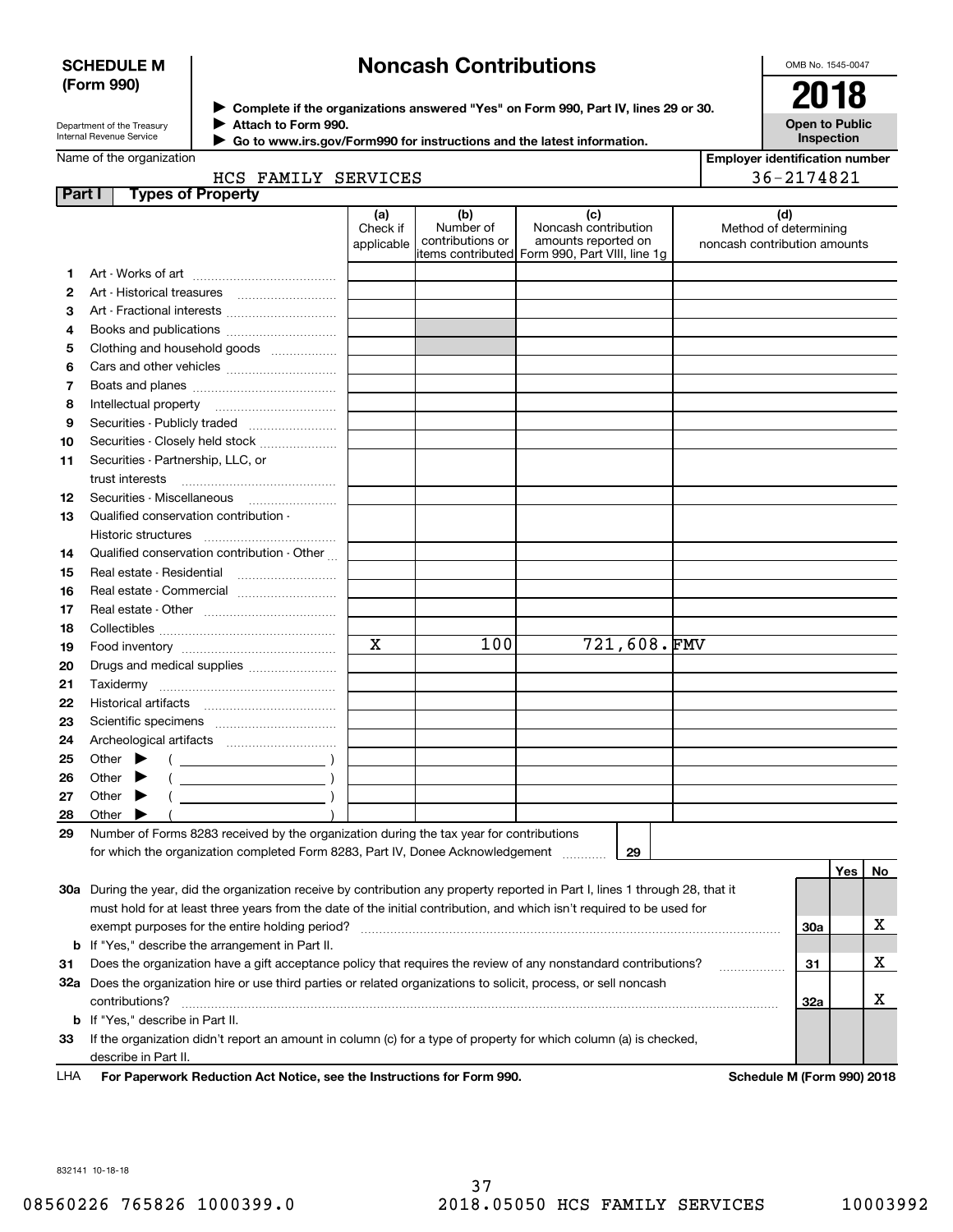Part II | Supplemental Information. Provide the information required by Part I, lines 30b, 32b, and 33, and whether the organization is reporting in Part I, column (b), the number of contributions, the number of items received, or a combination of both. Also complete this part for any additional information.

| 08560226 765826 1000399.0 | $38\,$<br>2018.05050 HCS FAMILY SERVICES 10003992 |
|---------------------------|---------------------------------------------------|
| 832142 10-18-18           | Schedule M (Form 990) 2018                        |
|                           |                                                   |
|                           |                                                   |
|                           |                                                   |
|                           |                                                   |
|                           |                                                   |
|                           |                                                   |
|                           |                                                   |
|                           |                                                   |
|                           |                                                   |
|                           |                                                   |
|                           |                                                   |
|                           |                                                   |
|                           |                                                   |
|                           |                                                   |
|                           |                                                   |
|                           |                                                   |
|                           |                                                   |
|                           |                                                   |
|                           |                                                   |
|                           |                                                   |
|                           |                                                   |
|                           |                                                   |
|                           |                                                   |
|                           |                                                   |
|                           |                                                   |
|                           |                                                   |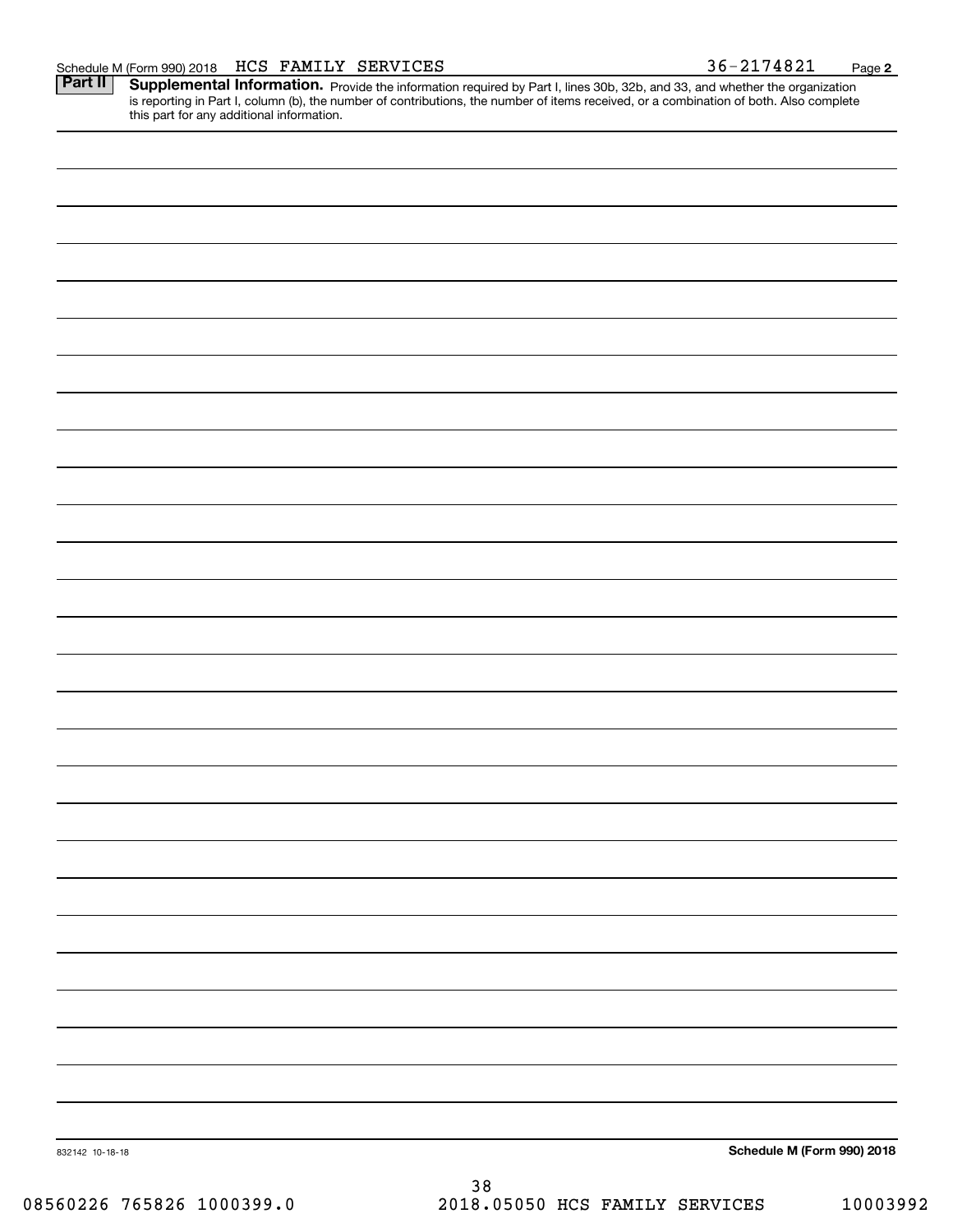Internal Revenue Service

Department of the Treasury **(Form 990 or 990-EZ)**

Name of the organization

**SCHEDULE O Supplemental Information to Form 990 or 990-EZ**

**Complete to provide information for responses to specific questions on Form 990 or 990-EZ or to provide any additional information. | Attach to Form 990 or 990-EZ. | Go to www.irs.gov/Form990 for the latest information.**



**Employer identification number** HCS FAMILY SERVICES 36-2174821

#### FORM 990, PART VI, SECTION B, LINE 11B:

990 REVIEWED, DISCUSSED AND APPROVED AT A BOARD MEETING, USUALLY IN

NOVEMBER OR DECEMBER

FORM 990, PART VI, SECTION B, LINE 12C:

THE BOARD OF GOVERNANCE COMMITTEE THAT WILL REVIEW KEY BOARD DOCUMENTS

 $(E.G., BY-LAWS).$ 

FORM 990, PART VI, SECTION B, LINE 15:

THE DIRECTOR AND KEY PERSONNEL HAVE AN ANNUAL REVIEW WHERE THEIR

PERFORMANCE IS JUDGED AND PAY RATES ARE SET.

FORM 990, PART VI, SECTION C, LINE 19:

ALL DOCUMENTS REQUIRED TO BE AVAILABLE TO THE PUBLIC ARE AVAILABLE UPON

REQUEST.

832211 10-10-18 LHA For Paperwork Reduction Act Notice, see the Instructions for Form 990 or 990-EZ. Schedule O (Form 990 or 990-EZ) (2018) 39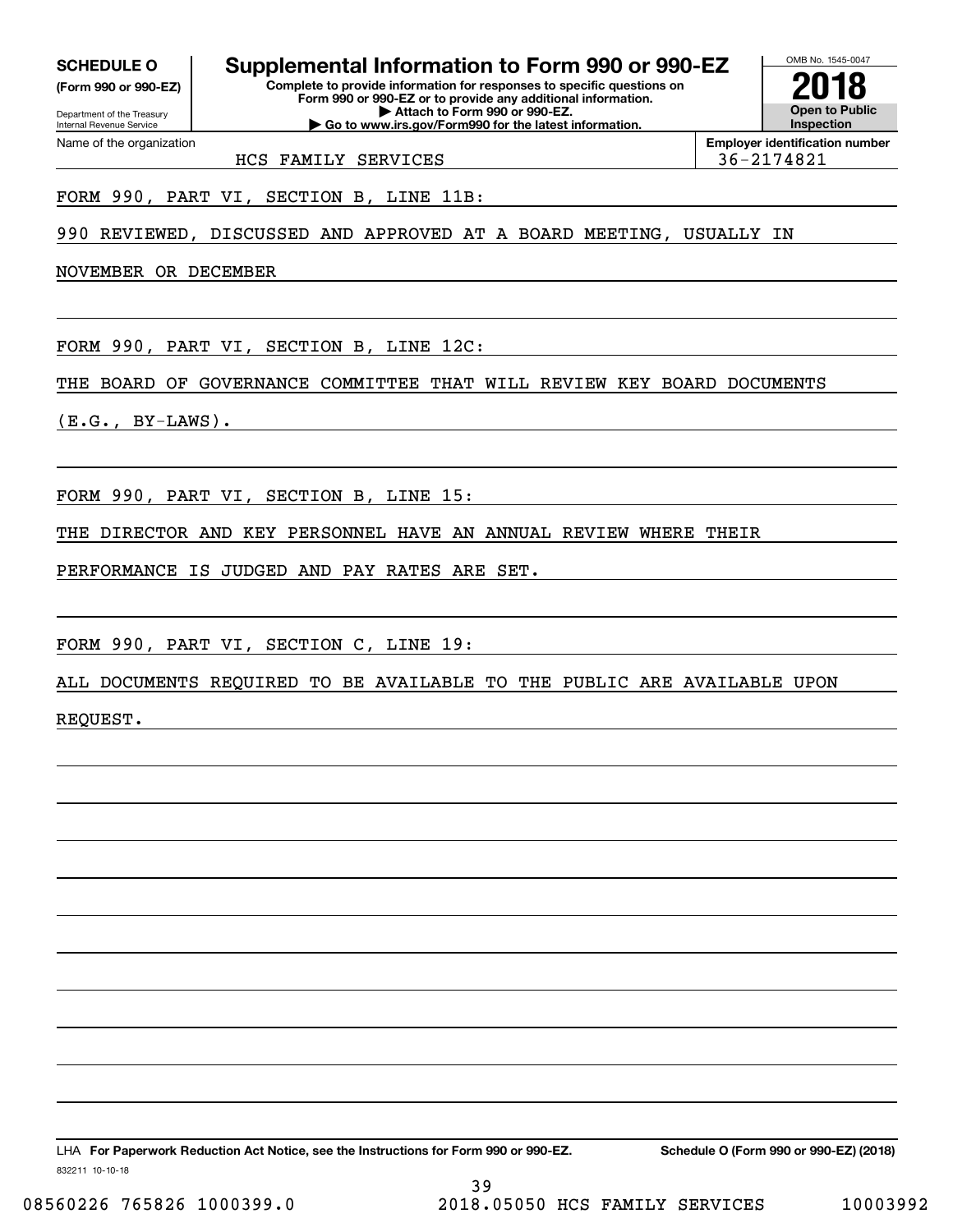# **TAX RETURN FILING INSTRUCTIONS**

ILLINOIS FORM AG990-IL

# **FOR THE YEAR ENDING**

JUNE 30, 2019

# **PREPARED FOR:**

HCS FAMILY SERVICES 19 E CHICAGO AVE HINSDALE, IL 60521

# **PREPARED BY:**

SIKICH LLP 1415 W. DIEHL RD. SUITE 400 NAPERVILLE, IL 60563-2349

## **AMOUNT OF TAX:**

BALANCE DUE OF \$15

#### **MAKE CHECK PAYABLE TO:**

ILLINOIS CHARITY BUREAU FUND

# **MAIL TAX RETURN TO:**

OFFICE OF THE ATTORNEY GENERAL CHARITABLE TRUST BUREAU 100 WEST RANDOLPH ST., 11TH FLOOR CHICAGO, IL 60601-3175

## **RETURN MUST BE MAILED ON OR BEFORE:**

FEBRUARY 29, 2020

# **SPECIAL INSTRUCTIONS:**

THE REPORT SHOULD BE SIGNED AND DATED BY AN AUTHORIZED INDIVIDUAL(S).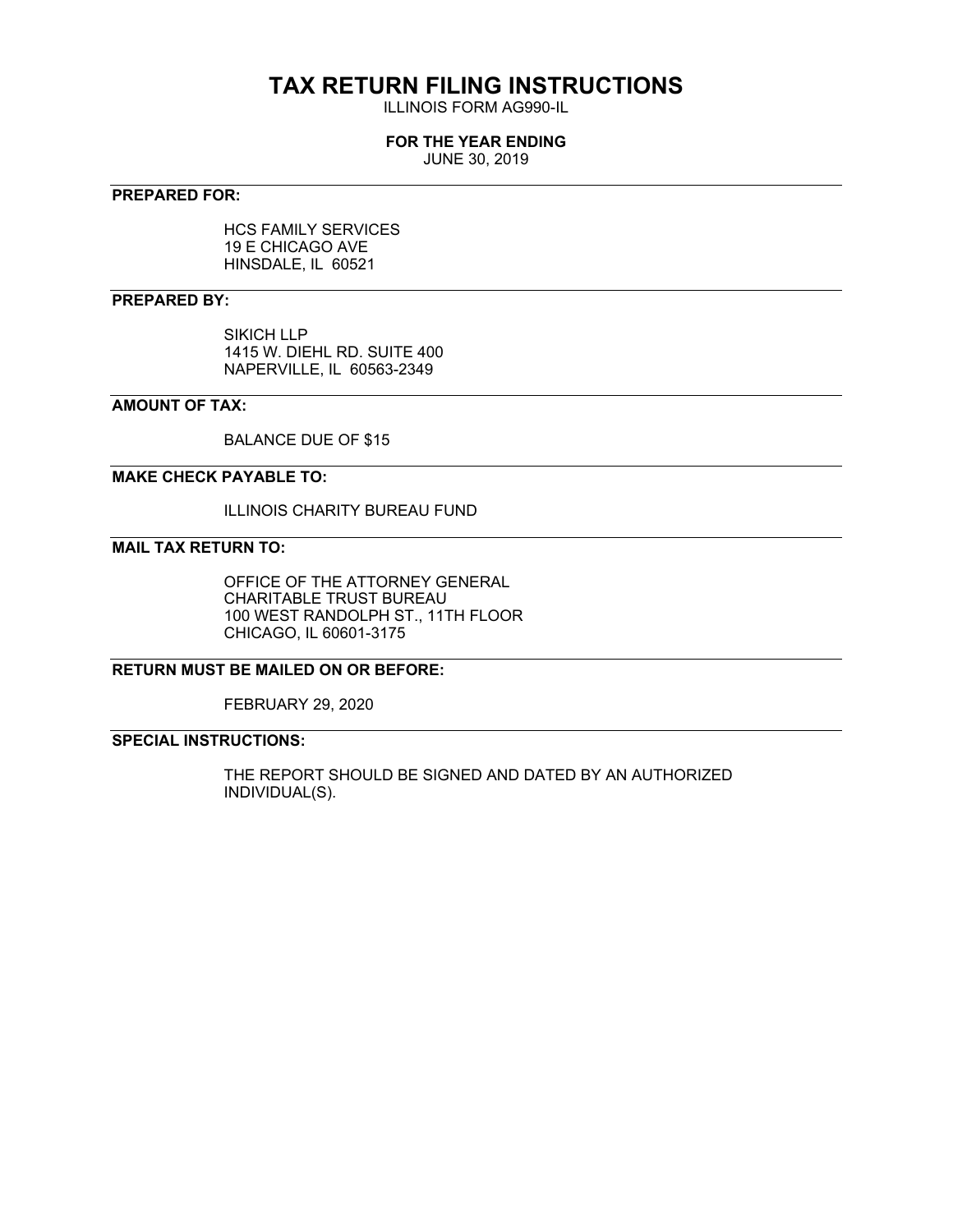|                 | For Office Use Only                                   | <b>ILLINOIS CHARITABLE ORGANIZATION ANNUAL REPORT</b>                                                               |                                |                         | Form AG990-IL<br>Revised 3/05             |
|-----------------|-------------------------------------------------------|---------------------------------------------------------------------------------------------------------------------|--------------------------------|-------------------------|-------------------------------------------|
| PMT#            |                                                       | <b>Attorney General LISA MADIGAN State of Illinois</b>                                                              |                                |                         |                                           |
|                 |                                                       | Charitable Trust Bureau, 100 West Randolph<br>11th Floor, Chicago, Illinois 60601                                   |                                |                         | $CO # 01-001317$                          |
|                 |                                                       |                                                                                                                     |                                |                         | Check all items attached:                 |
| <b>AMT</b>      |                                                       | <b>Report for the Fiscal Period:</b>                                                                                |                                | $\boxed{\text{X}}$      | Copy of IRS Return                        |
|                 |                                                       |                                                                                                                     | <b>Make Checks</b>             | $\boxed{\text{X}}$      | <b>Audited Financial Statements</b>       |
|                 |                                                       | <b>Beginning</b><br>07/01/2018                                                                                      | Payable to<br>the Illinois     |                         | Copy of Form IFC                          |
| INIT            |                                                       |                                                                                                                     | Charity                        | $\overline{\mathbf{X}}$ | \$15.00 Annual Report Filing Fee          |
|                 |                                                       | & Ending<br>06/30/2019                                                                                              | <b>Bureau Fund</b>             |                         | \$100.00 Late Report Filing Fee           |
|                 | Federal ID # 36-2174821                               | M <sub>0</sub><br><b>DAY</b><br><b>YR</b>                                                                           |                                |                         | M <sub>0</sub><br><b>DAY</b><br><b>YR</b> |
|                 | Are contributions to the organization tax deductible? | $\overline{X}$ Yes<br>No                                                                                            | Date Organization was created: |                         | 07/27/1937                                |
|                 | LEGAL                                                 |                                                                                                                     | Year-end                       |                         |                                           |
|                 | NAME HCS FAMILY SERVICES                              |                                                                                                                     | amounts                        |                         |                                           |
|                 | <b>MAIL</b>                                           |                                                                                                                     | A) ASSETS                      |                         | 461,067.<br>$A)$ \$                       |
|                 | ADDRESS 19 E CHICAGO AVE                              |                                                                                                                     | <b>B) LIABILITIES</b>          |                         | 2,781.<br>$B)$ \$                         |
|                 | CITY, STATE HINSDALE, IL                              |                                                                                                                     | C) NET ASSETS                  |                         | 458, 286.<br>$C)$ \$                      |
|                 | ZIP CODE 60521                                        |                                                                                                                     |                                |                         |                                           |
| L.              |                                                       | SUMMARY OF ALL REVENUE ITEMS DURING THE YEAR:                                                                       | PERCENTAGE                     |                         | <b>AMOUNT</b>                             |
|                 |                                                       | D) PUBLIC SUPPORT, CONTRIBUTIONS & PROGRAM SERVICE REV. (GROSS AMTS.)                                               | 99.620%                        |                         | 1,181,166.<br>$D)$ \$                     |
|                 | <b>GOVERNMENT GRANTS &amp; MEMBERSHIP DUES</b><br>E)  |                                                                                                                     |                                | $\%$                    | $E)$ \$                                   |
|                 | OTHER REVENUES<br>F)                                  |                                                                                                                     | 0.380%                         |                         | $F)$ \$<br>4,500.                         |
|                 |                                                       |                                                                                                                     |                                |                         |                                           |
|                 |                                                       | G) TOTAL REVENUE, INCOME AND CONTRIBUTIONS RECEIVED (ADD D, E, & F)<br>SUMMARY OF ALL EXPENDITURES DURING THE YEAR: |                                | 100%                    | $G)$ \$<br>1,185,666.                     |
| II. .           |                                                       |                                                                                                                     |                                |                         |                                           |
|                 | H) OPERATING CHARITABLE PROGRAM EXPENSE               |                                                                                                                     | 17.870%                        |                         | 188,342.<br>$H)$ \$                       |
|                 |                                                       |                                                                                                                     |                                |                         |                                           |
|                 | EDUCATION PROGRAM SERVICE EXPENSE<br>$\mathsf{D}$     |                                                                                                                     |                                | $\%$                    | $1)$ \$                                   |
|                 |                                                       |                                                                                                                     | 17.870%                        |                         | 188,342.<br>$J)$ \$                       |
|                 | J)                                                    | TOTAL CHARITABLE PROGRAM SERVICE EXPENSE (ADD H & I)                                                                |                                |                         |                                           |
|                 |                                                       | J1) JOINT COSTS ALLOCATED TO PROGRAM SERVICES (INCLUDED IN J):<br>$\frac{3}{2}$                                     |                                |                         |                                           |
|                 |                                                       |                                                                                                                     |                                |                         |                                           |
|                 | GRANTS TO OTHER CHARITABLE ORGANIZATIONS<br>K)        |                                                                                                                     | 72.644%                        |                         | 765,644.<br>$K)$ \$                       |
|                 |                                                       |                                                                                                                     |                                |                         |                                           |
|                 | L)                                                    | TOTAL CHARITABLE PROGRAM SERVICE EXPENDITURE (ADD J & K)                                                            | 90.513%                        |                         | 953,986.<br>$L)$ \$                       |
|                 |                                                       |                                                                                                                     |                                |                         |                                           |
|                 | M) MANAGEMENT AND GENERAL EXPENSE                     |                                                                                                                     | 3.264%                         |                         | 34,405.<br>$M)$ \$                        |
|                 |                                                       |                                                                                                                     |                                |                         |                                           |
|                 | N) FUNDRAISING EXPENSE                                |                                                                                                                     | 6.222%                         |                         | 65,581.<br>$N)$ \$                        |
|                 |                                                       |                                                                                                                     |                                |                         |                                           |
|                 | 0) TOTAL EXPENDITURES THIS PERIOD (ADD L, M, & N)     |                                                                                                                     |                                | 100 %                   | 1,053,972.<br>$0)$ \$                     |
|                 |                                                       | III. SUMMARY OF ALL PAID FUNDRAISER AND CONSULTANT ACTIVITIES:                                                      |                                |                         |                                           |
|                 |                                                       | (Attach Attorney General Report of Individual Fundraising Campaign-Form IFC. One for each PFR.)                     |                                |                         |                                           |
|                 | PROFESSIONAL FUNDRAISERS:                             |                                                                                                                     |                                |                         |                                           |
|                 |                                                       | P) TOTAL AMOUNT RAISED BY PAID PROFESSIONAL FUNDRAISERS                                                             |                                | 100%                    | $P)$ \$<br>$0$ .                          |
|                 |                                                       |                                                                                                                     |                                |                         |                                           |
|                 | TOTAL FUNDRAISERS FEES AND EXPENSES<br>$\Omega$       |                                                                                                                     |                                | $\%$                    | $Q$ ) \$                                  |
|                 |                                                       |                                                                                                                     |                                |                         |                                           |
|                 | NET RECEIVED BY THE CHARITY (P MINUS Q=R)<br>R).      |                                                                                                                     |                                | $\%$                    | $R)$ \$                                   |
|                 | PROFESSIONAL FUNDRAISING CONSULTANTS:                 |                                                                                                                     |                                |                         |                                           |
|                 |                                                       | S) TOTAL AMOUNT PAID TO PROFESSIONAL FUNDRAISING CONSULTANTS                                                        |                                |                         | 0.<br>$S)$ \$                             |
|                 |                                                       | IV. COMPENSATION TO THE (3) HIGHEST PAID PERSONS DURING THE YEAR:                                                   |                                |                         |                                           |
|                 |                                                       | T) NAME, TITLE;STANLEY COOK, EXECUTIVE DIRECTOR                                                                     |                                |                         | 64,000.<br>$T)$ \$                        |
|                 |                                                       | U) NAME, TITLE: SCOTT BRECHTEL, EMPLOYEE                                                                            |                                |                         | $U)$ \$<br>51,000.<br>31, 246.            |
|                 |                                                       | V) NAME, TITLE: ADAM MEJORADO, EMPLOYEE                                                                             |                                |                         | $V)$ \$                                   |
| V.              |                                                       | <b>CHARITABLE PROGRAM DESCRIPTION:</b> CHARITABLE PROGRAM (3 HIGHEST BY \$ EXPENDED)                                |                                |                         | List on back side of instructions<br>CODE |
|                 |                                                       | W) DESCRIPTION: FAMILY AND INDIVIDUAL SERVICES                                                                      |                                |                         | 111<br>$W)$ #                             |
|                 | DESCRIPTION:                                          |                                                                                                                     |                                |                         | $X)$ #                                    |
| 898091 04-01-18 | X)<br>Y) DESCRIPTION:                                 |                                                                                                                     |                                |                         | $Y)$ #                                    |
|                 |                                                       |                                                                                                                     |                                |                         |                                           |